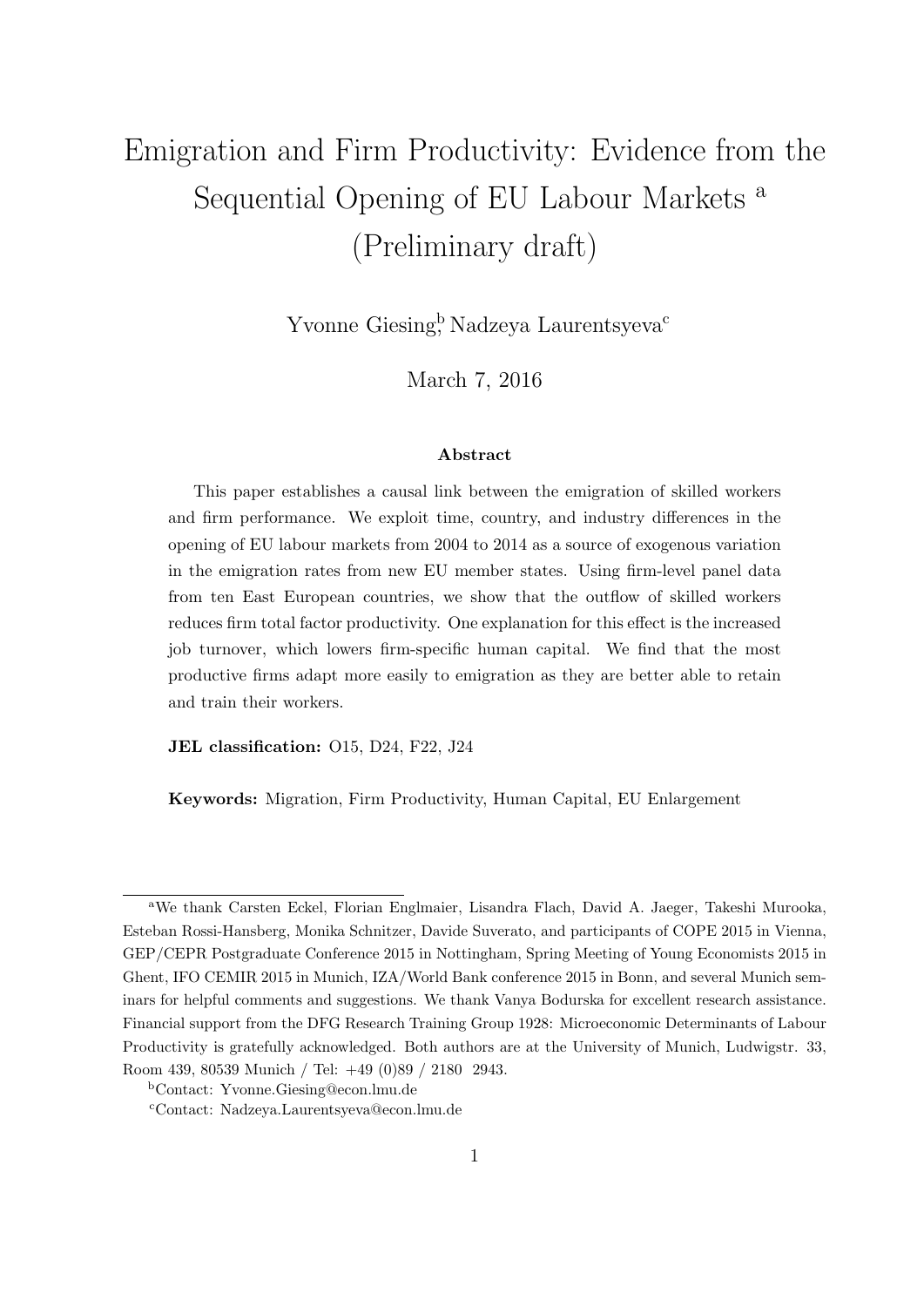# 1 Introduction

Little is known about how the emigration of skilled workers affects firm productivity. While policy-makers and managers are concerned because skilled workers are leaving their jobs to follow better opportunities abroad, there is predominantly anecdotal evidence of a negative effect on firms. The reason for the lack of systematic evidence are scarcity of firm-level data from emigrants' countries of origin and the endogeneity of migration flows. It could well be that the causation goes the other way and that migrants are leaving the least productive firms or that an omitted variable is biasing the estimations. As migration reaches new peaks, the need for the causal evidence is increasing. Central and Eastern Europe is one region that has experienced particular high emigration rates in the recent years. Following the EU accession of Central and Eastern European countries,<sup>[1](#page-1-0)</sup> migration flows from these states to old EU member states<sup>[2](#page-1-1)</sup> have increased considerably: In  $2003$ the number of EU10 migrants residing in EU15 constituted 846,000 people; by 2014 this number had reached 3,95 million. As of 2014, 25% of the post-accession EU10 migrants had tertiary education. To compare, among EU10 non-migrants, people with university degree accounted for  $13.5\%$  $13.5\%$  $13.5\%$ <sup>3</sup>. Although there are important positive consequences of free labour mobility in terms of lower unemployment and a better skill match, there have been growing concerns that the emigration of skilled workers has created a severe challenge for source countries (Kahanec 2012; OECD 2013; Zaiceva 2014).

This paper establishes a causal link between skilled emigration and firm performance in source countries. As "skilled", we denote individuals with either tertiary education or a professional qualification. To identify the effect of interest, we exploit changes in EU labour mobility legislation from 2004 to 2014. The transitional provisions applied by old EU member states created a quasi-experimental setting by allowing earlier or later free labour mobility for certain categories of EU10 workers.<sup>[4](#page-1-3)</sup> While these transitional provisions were in force, emigration opportunities for EU10 citizens varied, depending on

<span id="page-1-0"></span><sup>&</sup>lt;sup>1</sup>The 2004 entry countries (EU8): Czech Republic, Estonia, Hungary, Latvia, Lithuania, Poland, Slovakia, Slovenia; the 2007 entry countries (EU2): Bulgaria, Romania. We also refer to the group as EU10.

<span id="page-1-1"></span><sup>2</sup>Austria, Belgium, Denmark, Finland, France, Germany, Greece, Ireland, Italy, Luxembourg, Netherlands, Portugal, Spain, Sweden, United Kingdom (EU15

<span id="page-1-2"></span><sup>&</sup>lt;sup>3</sup> Source: Eurostat LFS Data. Only migrants, who entered the EU15 after the EU accession, are taken into account.

<span id="page-1-3"></span><sup>&</sup>lt;sup>4</sup>In the paper, we consider legislation changes in EU15. Other EEA members: Iceland, Liechtenstein, Norway, and Switzerland also applied transitional provisions; however, due to missing data, we exclude them from our analysis.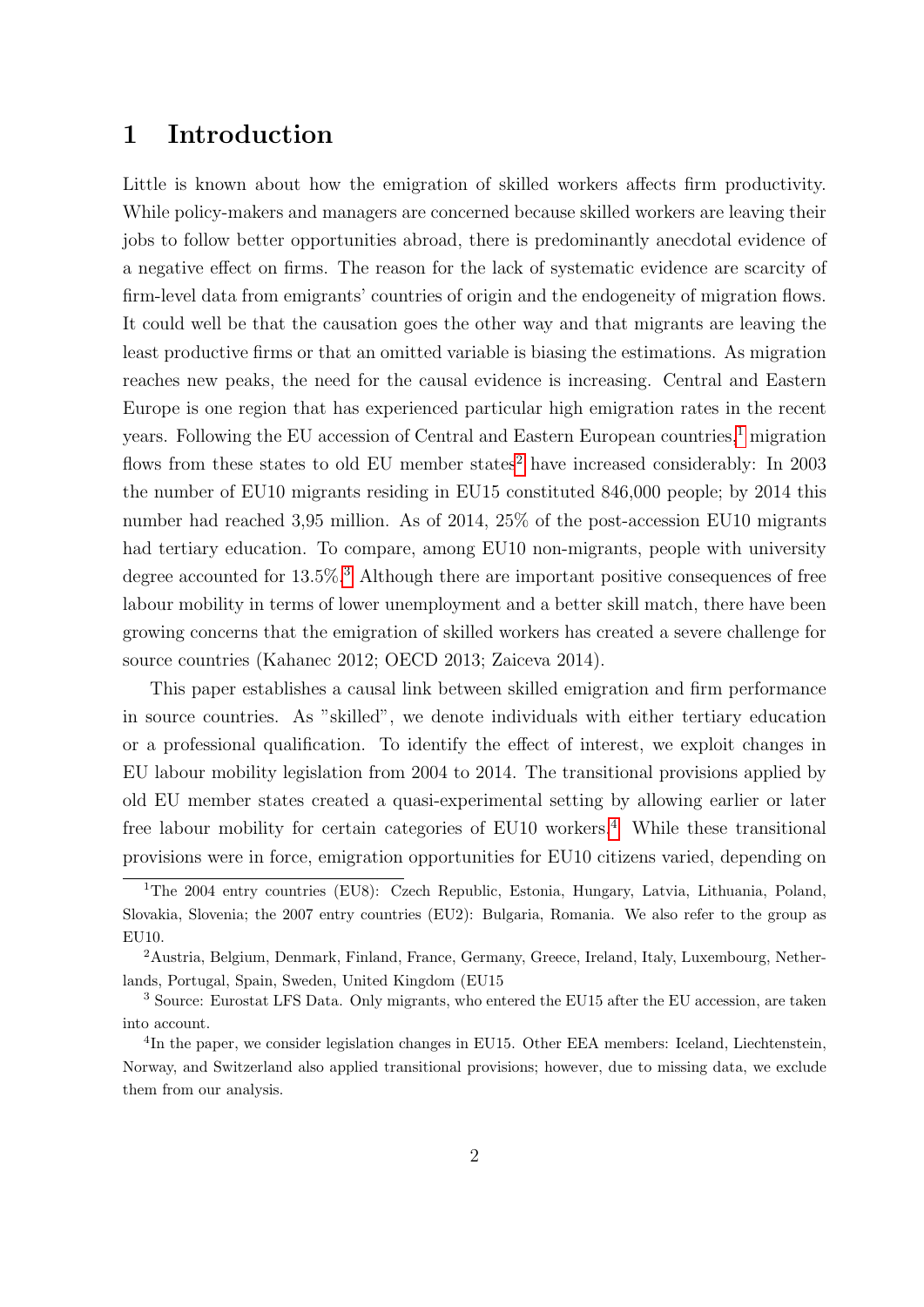their country of origin and the industry they were qualified to work in. Using firm-level data from EU10 countries, we show that firms in industries, which were exposed to higher outflows of skilled workers, experience a drop in total factor productivity (TFP). The estimates are qualitatively robust to various measures of TFP and firm profits. We also find evidence for a shorter tenure of workers in sectors that are strongest hit by emigration. We further document an increase in firms' personnel costs and training expenditures following the outflow of workers.

We develop a theoretical framework to illustrate that one plausible channel behind this result is a reduction in firm-specific human capital. Better emigration opportunities induce skilled workers to quit. This results in higher job turnover rates that lower the stock of firm-specific skills and knowledge. The effect is captured by TFP, as this form of human capital is not fully accounted for in wages. The firm has several ways to adapt to higher quitting rates of skilled workers. It can substitute labour with capital (see Dustmann and Glitz (2015) for the case of immigration), substitute high-skilled workers with low-skilled workers or increase training for new hires. While we find heterogeneity among firms, our empirical analysis shows that firms tend to increase training, which in turn raises their personnel costs. This mechanism fits well into the previous literature. Konings and Vanormelingen (2015) find that the productivity of workers increases by more than their wage after they have participated in training. Consequently, if trained workers are leaving, this is not only captured by labour productivity but by the residual TFP. Jäger (2015) shows that longer-tenured workers are harder to replace with outsiders. The relationship between job turnover, firm-specific human capital, and firm productivity has been further analyzed by Brown and Medoff (1978), Shaw (2011), Strober (1990), and Yanadori and Kato (2007).

Panel data allow us to account for firm heterogeneity and explore the link between firms' characteristics and their sensitivity and adaptation to higher quitting rates of workers. We find that innovating and foreign-owned firms substantially increase their personnel costs. More productive firms are able to (at least, partly) match wages offered abroad, provide more training, and, therefore, prevent the loss of firm-specific human capital. Moreover, more productive firms face less severe financial constraints and have access to larger internal labour markets. This enables them to faster substitute for quitting workers.

Apart from analysing the reduced-form effects of legislation changes on firm productivity, we also perform 2SLS regressions to estimate the effect for firms, which effectively experienced skill shortages due to higher emigration rates. Changes in EU labour mobility laws strongly predict skill shortages as reported by firms in EU10. This allows us to use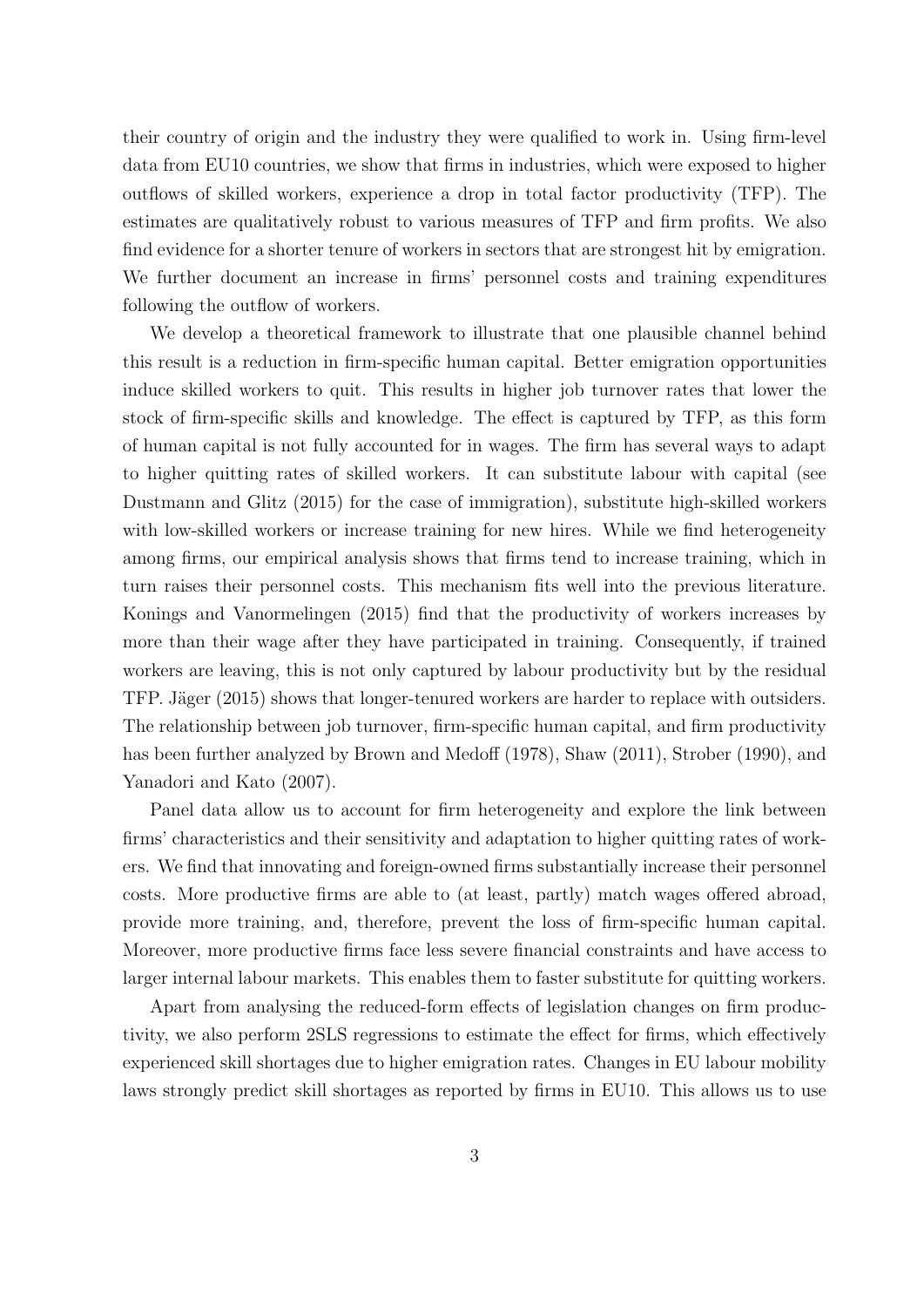the legislation changes as an instrument. We argue for the validity of such instrument: Detailed sector- and country- specific legislation changes had not been anticipated and are uncorrelated with other integration-related events, such as the free movement of goods or capital. Using annual data from the European Commission Business Survey and the BEEPS Survey by the EBRD, we find that a one percentage point increase in instrumented skill shortages leads to a 1.6% drop in firm TFP and 3% increase in personnel costs.[5](#page-3-0)

To the best of our knowledge, this paper is the first to exploit industry-level variation in labour mobility laws to causally evaluate the effect of emigration on firm performance. By providing micro-level evidence, we contribute to the literature on the economic effects of emigration (brain drain) including Clemens (2013), Docquier and Rapoport (2012), Freeman (2006), and Grossmann and Stadelmann (2011, 2013). In particular, we complement the research, which investigates the consequences of the recent emigration wave from the EU10. Mayr and Peri (2009) develop a model to study the consequences of European free labour mobility on human capital in the sending countries and differentiate between brain drain and brain gain due to return migration and increased incentives to invest in education. Dustmann et al. (2015) and Elsner (2013) estimated the effects of emigration on wages in Poland and Lithuania and found that wages increased for the stayers.

Another contribution of this paper is the creation of an extensive dataset that merges migration and firm-level data and enables us to conduct micro-level analyses. We use harmonized balance-sheet and profit-loss panel data, provided by Bureau van Dijk. The data covers up to 80% of all firms in new EU member states in the period 2000-2014. We combine this information with the firm-level BEEPS survey, conducted by the European Bank of Reconstruction and Development (EBRD) throughout 2002-2013, the European Commission Business Survey, and the Eurostat Labour Force Survey data. The microeconomic analysis relates this paper to the emerging migration literature that focuses on the firm as the unit of analysis. Similarly to the trade literature that benefited greatly from the introduction of the firm-level perspective (Melitz 2003), we expect that the migration literature can gain richer insights into the consequences of migration by investigating firm-level outcomes. Kerr et al. (2014), Kerr et al. (2013), Kerr (2013), for instance, are encouraging this approach for the analysis of immigration. Accounting for

<span id="page-3-0"></span><sup>&</sup>lt;sup>5</sup>Haskel and Martin (1993) were, to our knowledge, the first to analyse the effect of skill shortages on firm productivity. Using UK survey data of 81 industries from 1980-1986, they found that a 1% increase in labour shortages was associated with a 1.8%-2.1% decrease in aggregate industry productivity. Adding to this, Wallis (2002) found that for every percentage point increase in skill shortages, wages increased by 0.09 percentage points.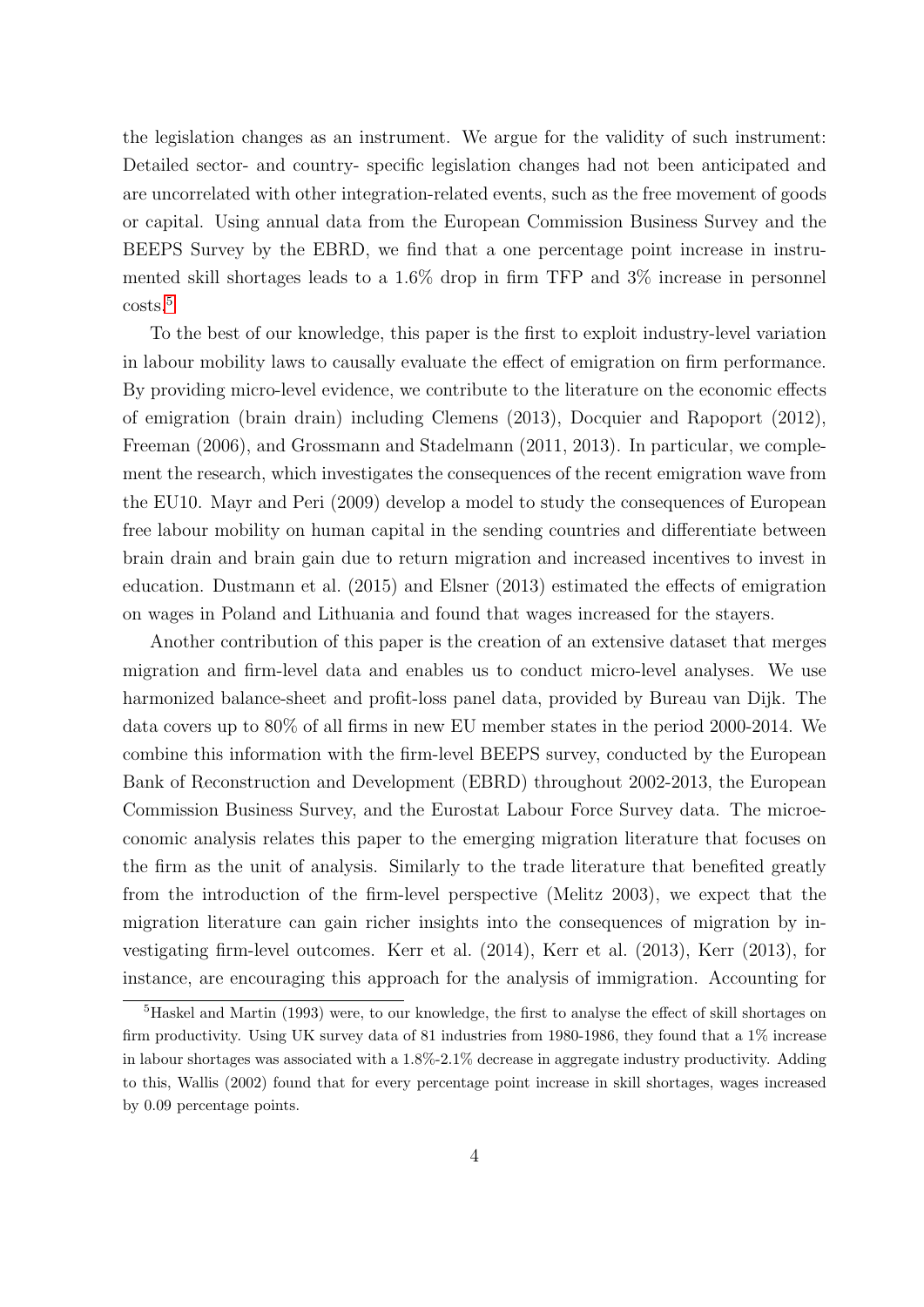firm heterogeneity as well as firm entry and exit is important if one intends to shed light on microeconomic mechanisms, which shape the observable effect of migration on macro outcomes.

Peri (2012), Kerr and Kerr (2013) and Kerr et al. (2014), Paserman (2013), and Mitaritonna et al. (2014) study the effects of immigration on firm productivity in the US, Israel, and France. They find that an increase in the supply of foreign-born workers positively affects firm productivity due to a faster growth of capital and the specialisation of natives in more complex tasks. Lewis (2013) furthermore finds that besides increased investment, firms also adapt new technology. Using firm-level German data, Dustmann and Glitz (2015) analyse how industries and firms respond to changes in the local labour supply. They find that immigration alters the local skill composition and investigate three adaptation mechanisms: a change in factor prices, a within-firm change in skill intensity, and an adjustment through the entry and exit of firms. Our research is complementary to this literature. While the authors look at the effects of immigration on firms, we focus on the consequences of emigration.

The paper is organized as follows. The next section provides background information on the EU opening and transitional provisions regarding free labour mobility, which helps to understand our identification strategy. Section 3 outlines a theoretical framework to illustrate a channel that links skilled emigration and firm productivity. Section 4 describes the data, followed by section 5 that presents the empirical specification. Section 6 discusses the results including heterogeneous effects, while section 7 provides robustness checks. Section 8 concludes.

# 2 Transitional Arrangements for the Free Movement of EU10 Workers following the EU Enlargements in 2004 and 2007

This section provides background information on the transitional provisions applied by old EU member states in 2004-2014. It shows how the gradual opening of the EU labour markets had created time, country, and industry-level variation in the emigration rates of EU10 citizens.

In 2004, ten Eastern and Southern European Countries joined the EU: Cyprus, Czech Republic, Estonia, Hungary, Latvia, Lithuania, Malta, Poland, Slovakia and Slovenia. While free mobility of goods and capital was introduced either prior to or at the point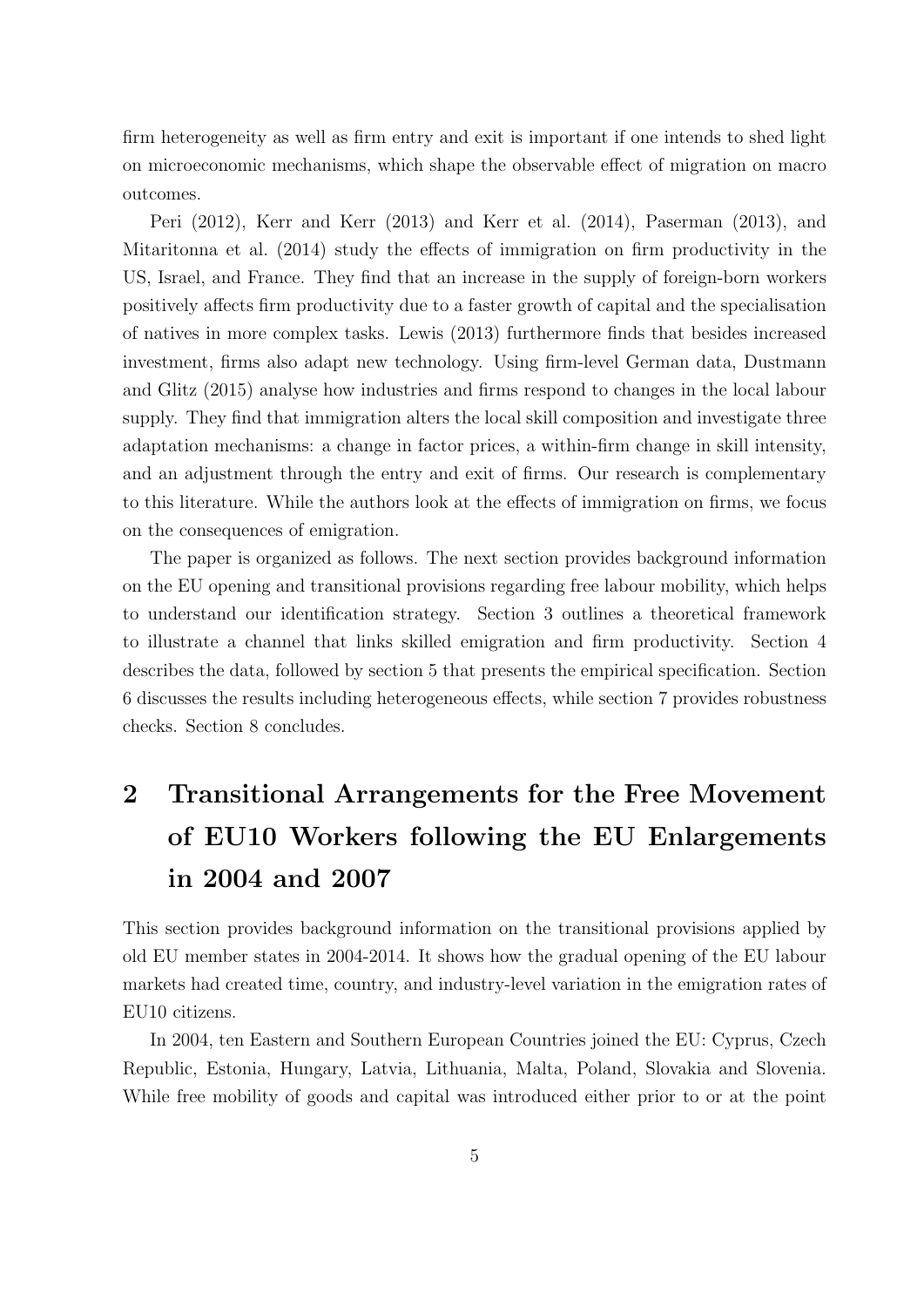of accession by all countries, free labour mobility was initially restricted. Some EU15 countries feared an inflow of cheaper labour. The EU Commission thus allowed the old member states to unilaterally restrict their labour markets by national laws for a period of seven years. These transitional arrangements were used against all new members in the same way but excluded Malta and Cyprus. In 2007, Bulgaria and Romania joined the European Union, also facing the transitional agreement rules.

The option to unilaterally restrict labour markets generated different rules within the EU. While Ireland, Sweden, and the UK decided to open their labour markets immediately in 2004 without sector restrictions, other countries delayed the access or applied special job schemes in certain industries. Denmark, Greece, Spain and Portugal, for instance, removed restrictions only in 2009. France, Belgium, Netherlands and Austria opened their labour markets gradually, allowing only workers in certain industries and introducing quotas. Germany kept the labour market almost completely closed until the expiration of the transitional agreements (2011 for EU8; 2014 for EU2). Table [10](#page-41-0) in the appendix provides an overview of the precise opening dates and industry details per country. Figure [4](#page-31-0) illustrates the variation this creates in our data.

This sequential opening by country, year and industry had a significant effect on migration rates. Constant (2011) and Kahanec (2012) provide descriptive evidence of EU migration flows following the Enlargement. They show that the transitional agreements influenced the movement of migrants. The UK and Ireland, for example, have become the main EU destination country for Polish, Slovakian and Latvian workers. Kahanec et al. (2014) applying a difference-in-differences analysis confirm that outward migration from EU10 increased with the EU entry, but its full potential was hampered by the presence of transitional arrangements.

One might argue that the restriction of a country's labour market is endogenous and is related to local labour market conditions. Germany, for instance, experienced high unemployment rates during the mid-2000s and this was one of the reasons for its labour market restrictions. However, while the transitional arrangements are endogenous to labour market conditions and firm productivity in the receiving country, they are exogenous to firm outcomes in the sending states.

Another argument against our identification is that the decisions to open a particular industry by EU15 countries were to some extent endogenous to conditions in the new member countries. For example, mobility restrictions might have been directed at the EU10 citizens working in countries and industries with high volumes of EU15 FDIs. This is not the case for the following reasons. First, EU15 could not differentiate transitional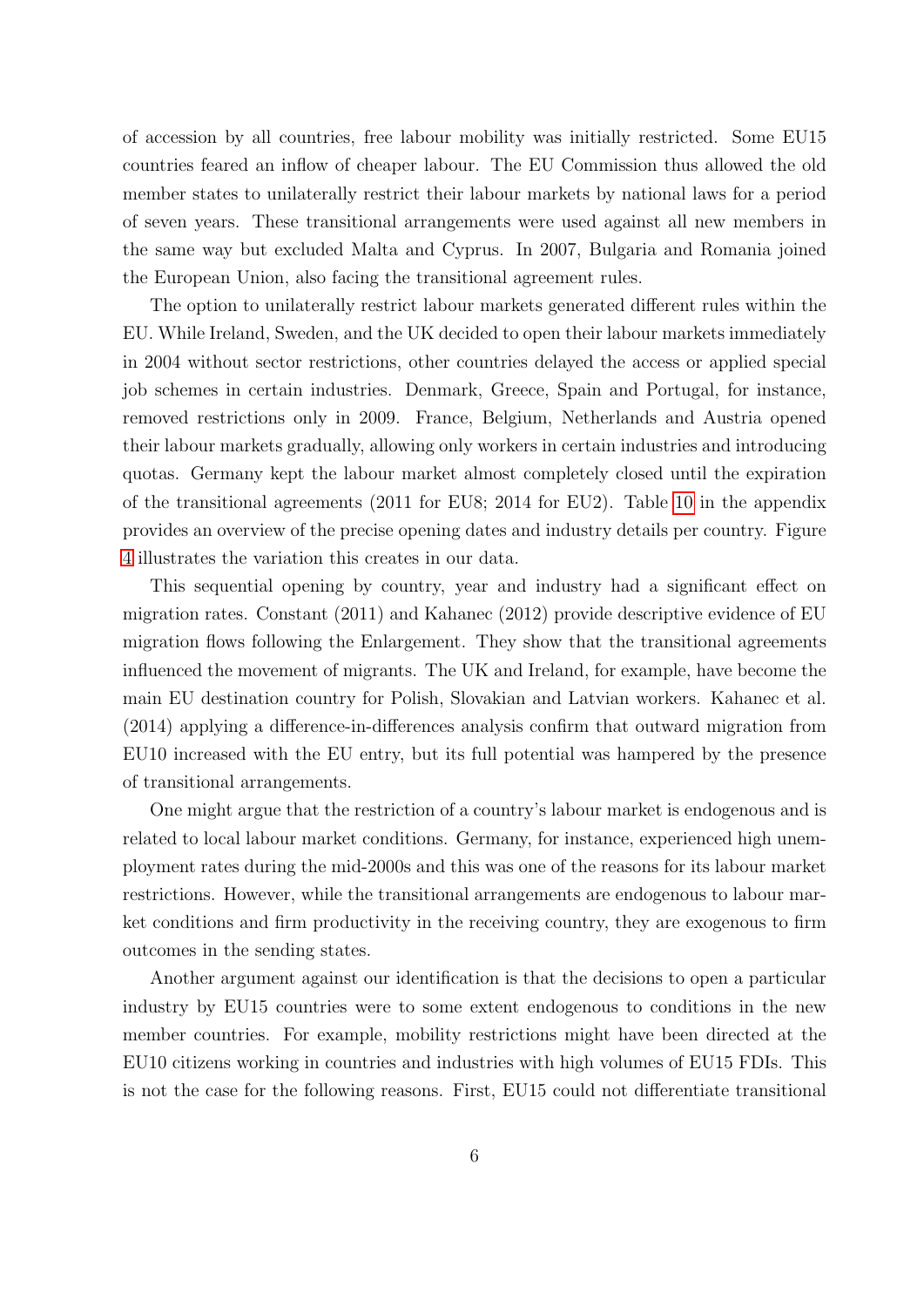provisions across countries in EU8 and EU2 groups. Second, this proposition is hard to reconcile with significant time-variation in the removal of provisions. One might further suggest that the industry-specific timing of labour market openings coincided with trade liberalization. Yet, all new EU member countries had signed and enforced Free Trade Agreements with the EU prior to their accession. It is plausible to conclude that the application of transitional provisions by EU15 was driven mainly by their own economic conditions and is thus exogenous to firm outcomes in EU10.

The transitional agreements have not only affected the employed people in the new member states but have also given new opportunities to the unemployed. One might assume that the unemployed had the highest incentives to leave their countries and look for work abroad. This would weaken our identification as the emigration of unemployed workers would not lead to the loss of firm-specific human capital and would leave firm productivity unaffected. Another concern is that people might change industries as they migrate. This will again go against our approach. It is plausible to assume though that people have the smallest emigration costs if their industry opens. If they end up in another industry after migration, this does not affect our results as we are only interested in the fact that they left and it does not matter in which industry they actually work in their destination country.

# 3 Conceptual Framework

#### 3.1 General Setting

Our conceptual framework illustrates the consequences of skilled emigration at the firm level. Using a partial-equilibrium framework, we generate predictions about the changes in firm TFP, factor demand, and training provision.

We assume that there are search frictions in the labour market: jobs are destroyed at an exogenous rate and firms are not immediately matched to new workers. The turnover rate is defined as separations over total number of employees. In order to fill vacant positions, firms post costly vacancies. In this setting, skill shortages are not a disequilibrium phenomenon, but correspond to some measure of search frictions (i.e. the number of posted vacancies for skilled employees; the average duration of a skilled vacancy). Better work opportunities abroad induce higher emigration. Consequently, the job destruction rate and the search period increase, exposing firms to skill shortages.

We allow firm-specific human capital to explicitly enter the production function.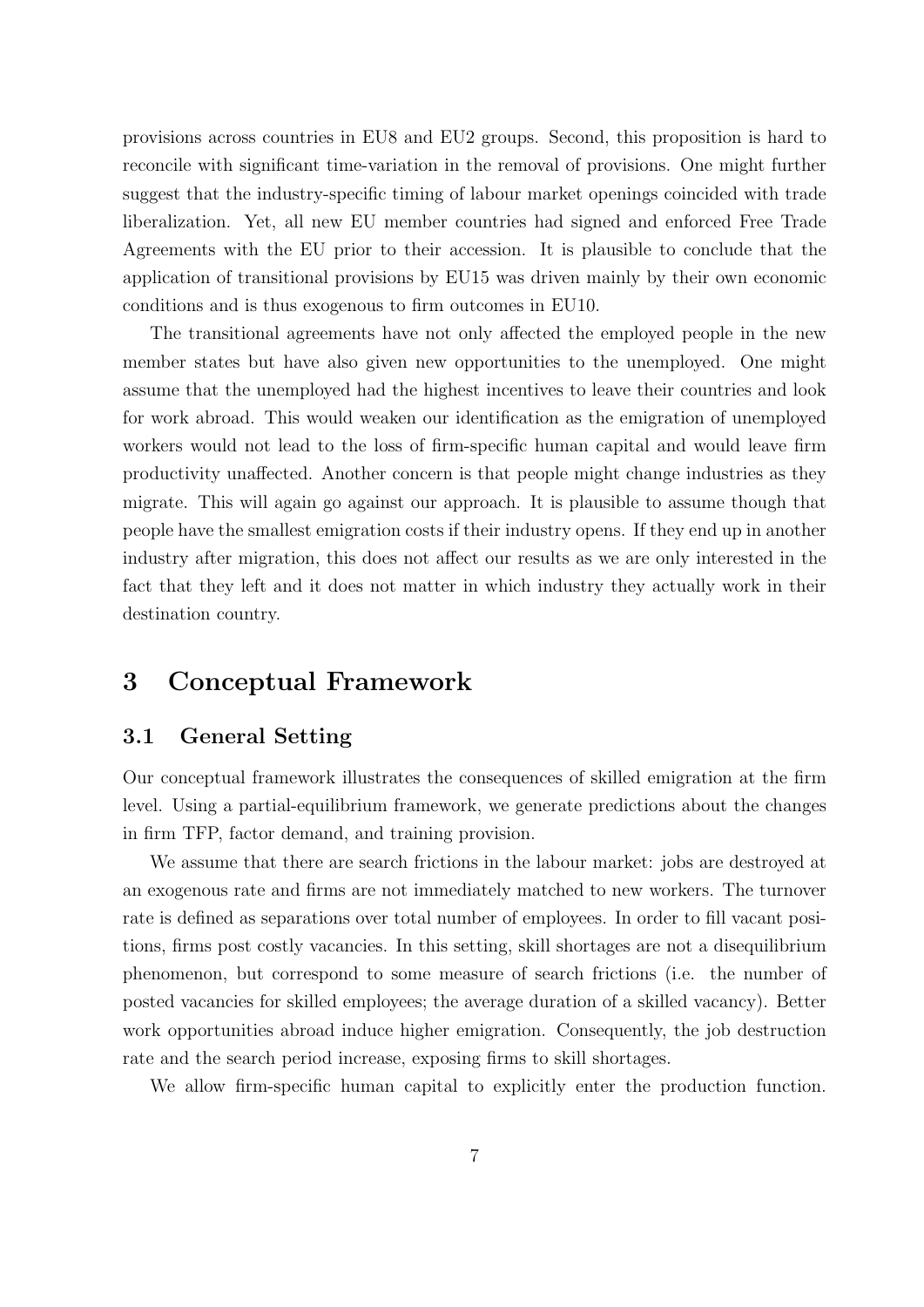Higher labour turnover destroys part of the firm-specific human capital. Since the latter is not fully captured by wages, this loss translates to a drop in the TFP. In this way, we characterize one possible micro channel, through which the skilled emigration directly affects firm productivity<sup>[6](#page-7-0)</sup>.

The economy consists of a representative firm that produces output according to the production function:

$$
Y = Af(K, L_s, L_u) \tag{1}
$$

 $Af()$  is a general production function with  $K$  - the capital input,  $L_s$  and  $L_u$  - the skilled and unskilled labour inputs.  $f()$  increases in the production factors  $K, L_s, L_u$ ; exhibits diminishing marginal returns to  $K, L_s, L_u$  and is twice-differentiable. A represents TFP. We assume that A entirely consists of firm-specific human capital, i.e. knowledge and abilities of skilled workers that are not transferable to other firms. This firm-specific human capital can accumulate either through skilled workers' learning-by-doing  $(\lambda)$  or through firm's investment in firm-specific human capital, i.e. training  $(\tau)$ . We assume that learning-by-doing and training are imperfect substitutes and that the elasticities  $\gamma_{\lambda} + \gamma_{\tau} < 1.$ 

<span id="page-7-2"></span>
$$
A = \lambda^{\gamma_\lambda} \tau^{\gamma_\tau} \tag{2}
$$

The learning-by-doing component represents aggregate firm-specific knowledge of skilled workers. Intuitively, it is proportional to workers' tenure in a firm. It represents part of the return to tenure that accrues to a firm (i.e. it is not reflected in workers' wages).<sup>[7](#page-7-1)</sup> In addition, firms increase firm-specific human capital by providing initial training  $t$  to all new hires. Training is continuous and has per-hour costs  $c_t > 0$ .

Each period  $L_s$  and  $L_u$  workers are involved in the production process. In the end of each period, a proportion  $\delta_s$  ( $\delta_u$ ) of skilled (unskilled) jobs are destroyed. To fill destroyed jobs with new workers, a firm posts vacancies, which are matched with probability  $q_s(q_u)$ . In equilibrium, the number of destroyed jobs must equal the number of matched vacancies:

$$
V_i = \frac{\delta_i L_i}{q_i}, i = s, u.
$$
\n<sup>(3)</sup>

<span id="page-7-0"></span><sup>6</sup>On a macro level, this problem was examined by Grossmann and Stadelmann (2011). In their overlapping generations model, the drop in TFP is attributed to less firm entry and, consequently, to the reduction in human capital externalities of skilled employees.

<span id="page-7-1"></span><sup>7</sup>See for example Shaw (2011) for an extensive literature review that concludes that higher turnover reduces productivity due to losses in firm-specific human capital.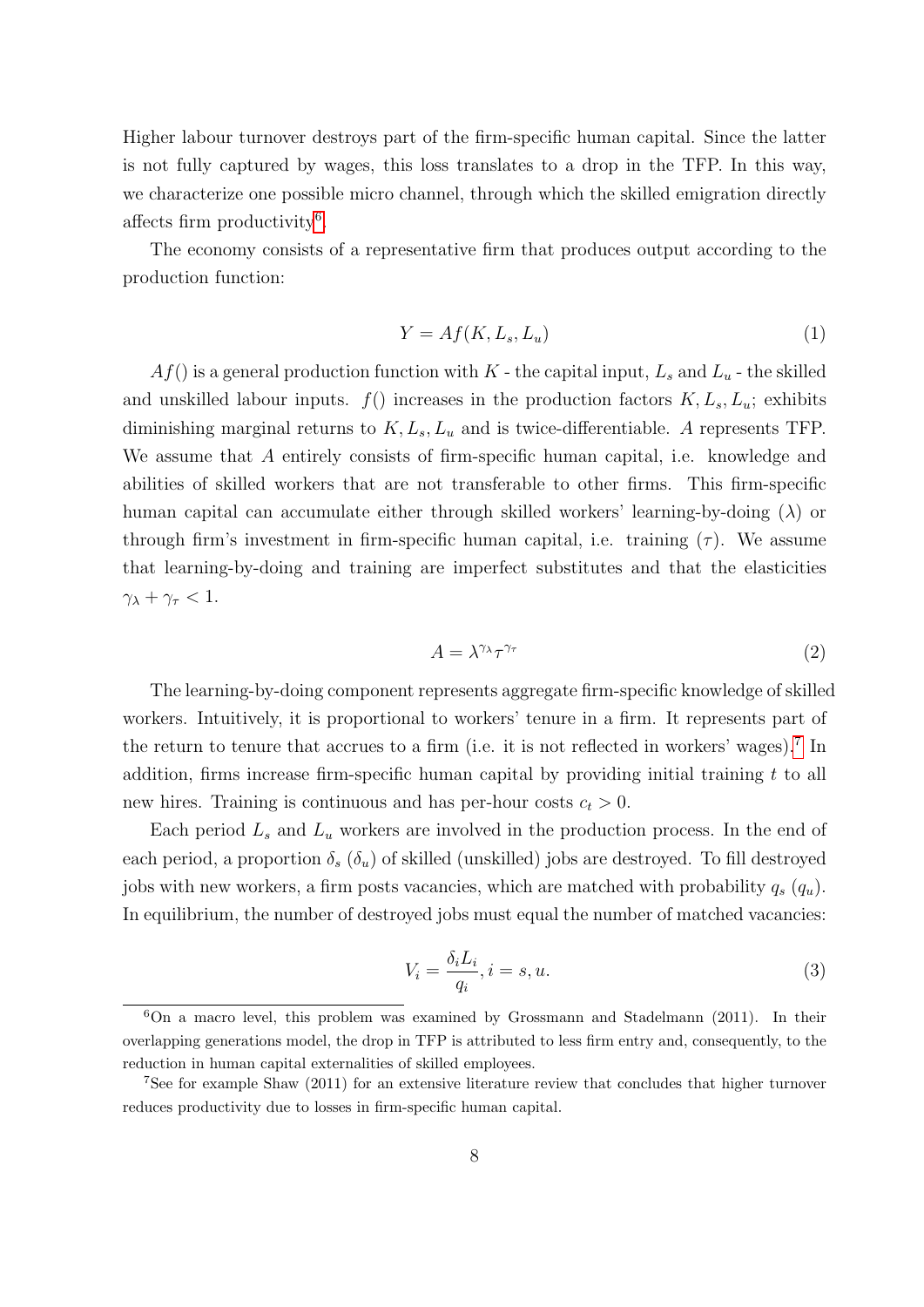We assume that posting vacancies creates a search cost of  $c_s$   $(c_u)$  per period.

We can directly link firm-specific human capital to the job destruction rate. Average tenure is equal to  $1/\delta_i$ ,  $i = s, u$ . The aggregate learning-by-doing (of non-replaced workers) can be represented as  $\lambda = L_s$ 1  $\delta_s$ . Firms also provide each new worker with some amount of training. Assuming that this knowledge does not depreciate over time, the aggregate firm-specific human capital due to the initial training of skilled employees can be expressed as  $\tau = tL_s$ . Substituting in [\(2\)](#page-7-2), yields  $A = (\frac{1}{s})$  $\delta_s$  $)^{\gamma_{\lambda}}t^{\gamma_{\tau}}L_{s}^{\gamma_{\lambda}+\gamma_{\tau}}.$ 

#### 3.2 Firms' Optimisation

The firm chooses inputs  $K, L_s, L_u$  and the amount of initial training t for the skilled employees to maximize profits Π:

$$
\Pi = PY - \sum_{i=s,u} (w_i L_i + c_i V_i) - c_t t q_s V_s - rK
$$
\n(4)

s.t.

$$
\frac{V_i}{L_i} = \frac{\delta_i}{q_i}, i = s, u.
$$

Using the constraint to substitute for  $V_i$  yields the total personnel costs of skilled workers:  $L_s(w_s+c_s$  $\delta_s$  $q_s$  $+ c_t t \delta_s$ ). The costs comprise wages, search costs, and the training expenses of newly hired workers. Similarly, total personnel costs of unskilled workers are equal to  $L_u(w_u + c_u$  $\delta_u$  $q_u$ ). We assume that there is no training for unskilled workers.

Emigration of skilled workers raises  $\frac{\delta_s}{\delta_s}$  $q_s$ , as both turnover  $(\frac{\delta_s}{\sigma_s})$  $L_s$ ) and vacancy duration ( 1  $q_s$ ) increase.<sup>[8](#page-8-0)</sup> Higher emigration rates thus exert a direct negative effect on firm's profits: due to higher turnover and lower average tenure of employees, part of the firm-specific human capital (TFP) is destroyed and vacancy costs increase.<sup>[9](#page-8-1)</sup> We provide a solution to the model with a simple Cobb-Douglas production function in the Appendix.

By inducing higher search and training costs for skilled workers, emigration augments personnel costs and thus affects relative input demand of the firm. Further, the incentives for training change. Providing newcomers with more training (intensive margin) may substitute for losses in the firm-specific human capital due to shorter tenure. Yet, lower

<span id="page-8-0"></span><sup>&</sup>lt;sup>8</sup>Without loss of generality, we assume in the following that  $\delta_s$  increases. Assuming an increase in  $q_s$ would lead to the same results.

<span id="page-8-1"></span><sup>9</sup>The model is generalisable to the situation in which both skilled and unskilled workers emigrate. In this case turnover would increase for both groups but firm-specific human capital would only be lost for skilled workers.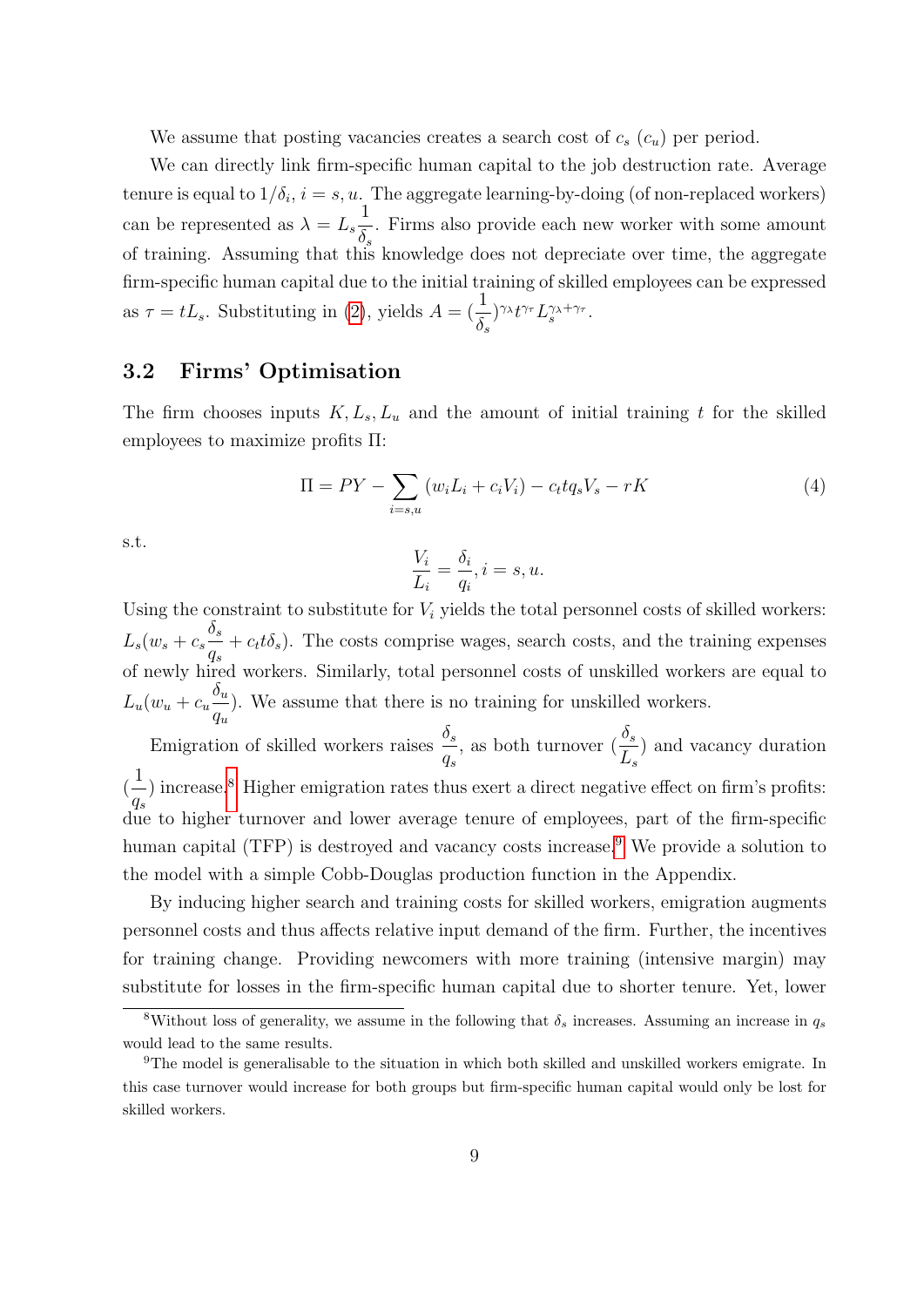training provision might be optional, given a lower expected tenure. The precise direction of the sign thus depends on firm characteristics and will be dealt with in the section on heterogeneity.

#### 3.3 Comparative Statics and Simulations

A higher emigration rate leads to more job destruction:  $\delta$  increases.<sup>[10](#page-9-0)</sup>

- 1. An increase in  $\delta$  leads to a higher turnover, which decreases firm-specific human capital and thus total factor productivity.
- 2. An increase in  $\delta$  leads to a higher turnover, which has an ambiguous impact on training. On the one hand, firms can use training to substitute for the loss in the "learned-by-doing" human capital. On the other hand, shorter tenure increases marginal training costs (when keeping number of skilled workers fixed).
- 3. An increase in  $\delta$  increases the price of high-skilled workers. Depending on the elasticity of substitution between the inputs, firms might find it optimal to substitute high-skilled workers with low-skilled or high-skilled workers with capital.

#### 3.4 Heterogeneity

Different firms are affected differently. For some it might be profitable to train, for others to substitute with capital and for others to substitute with low-skilled workers. Some firms will find it easier to adjust and can alleviate the negative effects of TFP, while other firms struggle with the adjustment and experience loss in TFP. This depends on a firm's initial productivity, the elasticity of substitution between inputs, the price of training, the pool of applicants. Our data analysis will shed more light on heterogeneous effects across firms of different size, ownership, innovation activity and technology.

## <span id="page-9-1"></span>4 Data

For our analysis we use firm-level financial and survey data, aggregate industry and country indicators, detailed migration data, and information from EU labour legislation.

We obtain firm-level data from Bureau Van Dijk's AMADEUS database that provides standardized annual balance-sheet and profit information for European public and private

<span id="page-9-0"></span><sup>&</sup>lt;sup>10</sup>This assumes that the migrants have been employed before.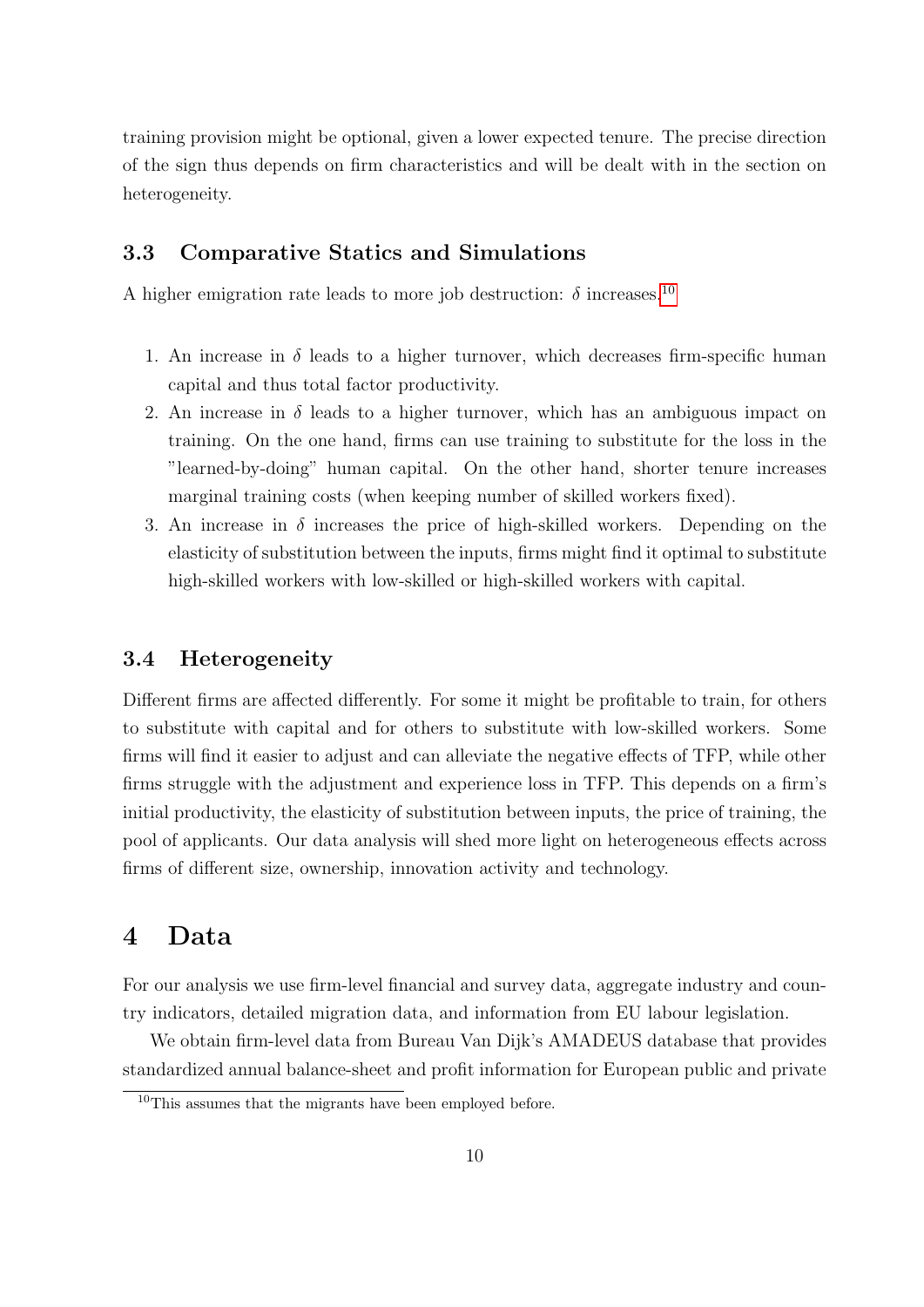companies. We work with an unbalanced panel of about 110 000 firms located in new member states. The period covered ranges from 2000 to 2013, and, on average, there are 5 annual observations for each firm. The sample includes companies in manufacturing, construction, retail trade and services. Apart from financial reports, the dataset provides information on firms' patenting activities, ownership structures, export markets, and exit status (such as bankruptcy or liquidation).

We complement this data with firm-level information from the Business Environment and Enterprise Performance Surveys (BEEPS) administered by the European Bank for Reconstruction and Development (EBRD) in all new member states. The survey was conducted in 2002, 2005, 2009 and 2012 and contains an extensive questionnaire on firms' financial performance (self-reported), workforce composition, management practices, innovation, and perceptions of the business environment (including availability and quality of human capital, financial constraints, and corruption). The survey data provides a representative sample of manufacturing, construction, service, and retail trade firms. In total, there are 13 972 firm-year observations, of which 2556 (1293 firms) make up an unbalanced panel.

Migration data is taken from Eurostat Labour Force Surveys, which take place annually in all EU member countries and cover around 5% of the national population. The survey provides demographic information on individuals, including their country of birth, education level, occupation, and employing industry.

To construct the Free Movement variable, we use the Labour Reforms database (section on labour mobility) of the EU Commission and complement it with information from the national legislation of old EU member states.

A measure of skill shortages is taken from the EU Commission Business Survey, which is conducted quarterly in all EU member countries by the Directorate General for Economic and Financial Affairs (DG ECFIN). The survey addresses representatives of the manufacturing, service, retail trade, and construction sectors and asks for firms' assessment and expectations of the business development. Among other questions, the survey's participants are asked to evaluate factors limiting their production (such as labour, access to finance, demand, and equipment). The EU commission publishes information on a two-digit industry level, thus the obtained measure is equal to the share of firms in a given industry reporting to be constrained by labour. To match the data to other datasets, we aggregated quarterly indicators to annual levels. As an alternative measure, we consider firms' replies from the BEEPS survey, which asks respondents to evaluate the importance of "inadequately educated labour" as an obstacle for business. Following the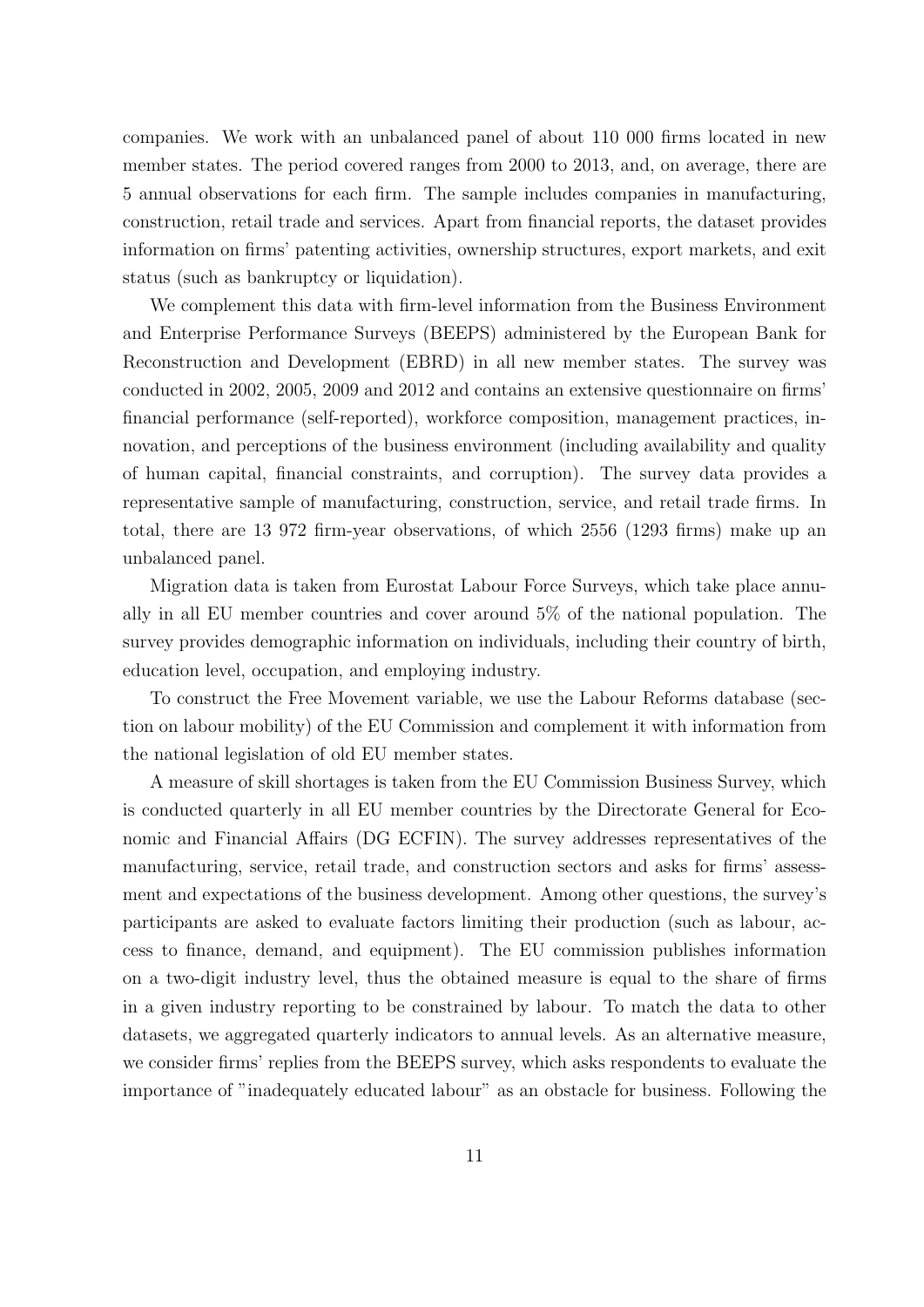EU Commission Survey, we also aggregate individual firms' replies on a two-digit industry level.

As additional covariates, we use aggregated (two- and four-digit) industry level data, which is available for all EU member states and is harmonized by Eurostat. The structural business statistics database contains annual information on industries' performance, including output, investment, employment, and personnel costs. Macroeconomic controls (GDP, FDI, unemployment, interest rates) are taken from the Worldbank statistical database.

# 5 Econometric Specification

The aim of the empirical analysis is to determine how firm productivity in EU10 countries has changed in response to the emigration of skilled workers. For identification, we exploit legislation changes as exogenous shocks to emigration rates. In this section, we first discuss the Free Movement variable, which summarizes the EU15 labour mobility laws and enters the regressions as the main exogenous variable or the instrument for skill shortages. We then present the reduced-form and 2sls specifications.

#### <span id="page-11-1"></span>5.1 Construction of the Free Movement Variable

The Free Movement (FM) variable measures the exposure of a specific EU10 industry to skilled emigration. We construct it directly by aggregating information about EU15 labour mobility laws. We use it as the main explanatory variable in our baseline empirical specifications rather than an instrument for migration flows, partly because there is no disaggregated data on actual emigration rates.<sup>[11](#page-11-0)</sup> As an alternative to the emigration data, we use industry-level information on skill shortages and instrument it with the Free Movement variable in the 2sls regressions.

A country-industry-year cell makes up one observation. Industries are represented at the NACE two-digit level. The main period under consideration is from 2004 to 2014 (from the accession of EU8 countries to the termination of all transitional provisions applied to EU2). First, for each observation we construct a set of 15 dummies -  $D_{cc, it}$ ,

<span id="page-11-0"></span><sup>&</sup>lt;sup>11</sup>The Eurostat Labour Force Survey provides information on the industry, education, and occupation of immigrants, but aggregates the country-of-origin information. While observing immigrants in EU15, we can only say if they come from EU8 (2004 entry) or EU2 (2007 entry). Even if the detailed origin information were available, though, it would likely be noisy and the labour force sample would have small numbers in the specific country-industry-year cell.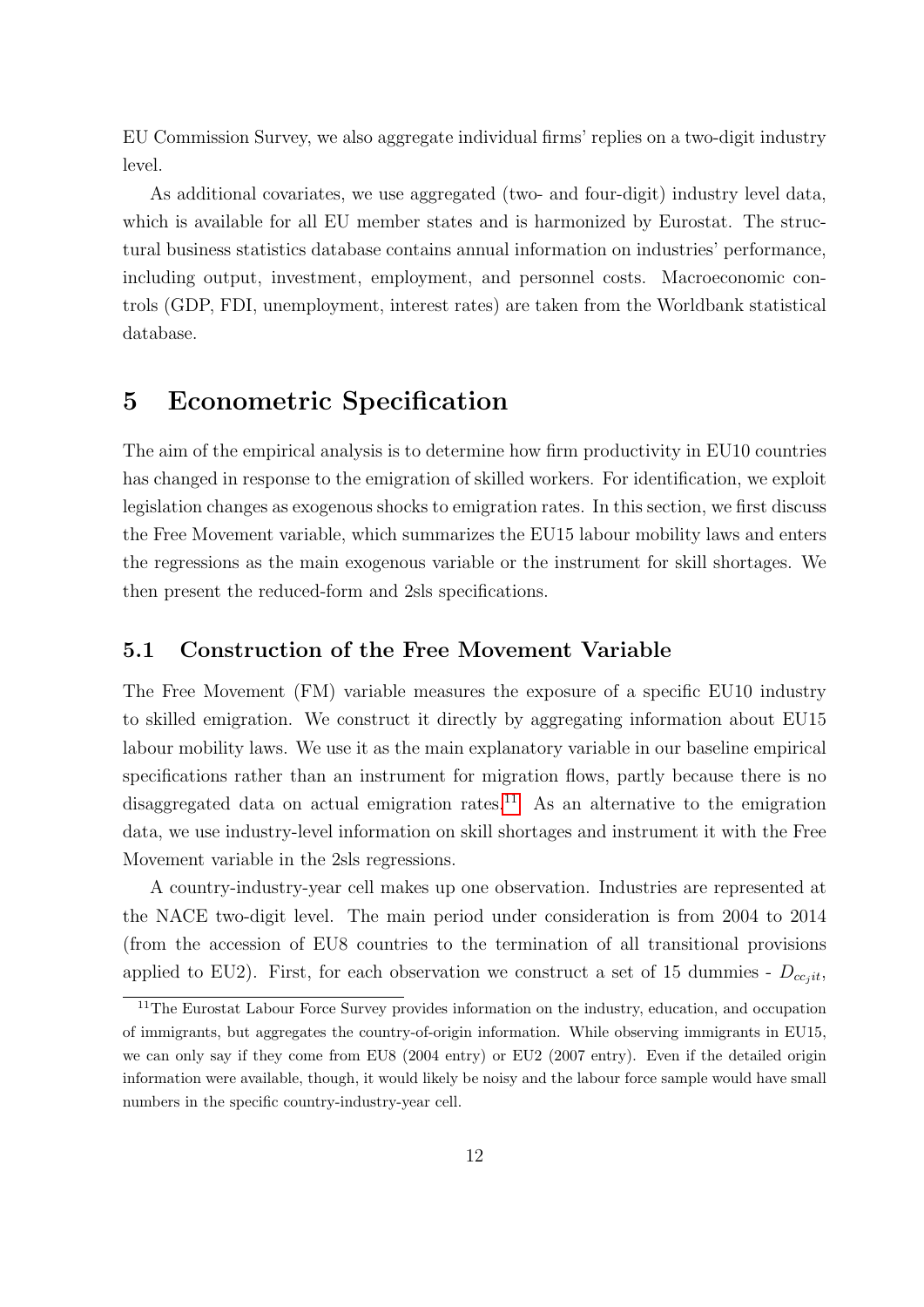with each dummy corresponding to one of the 15 old EU member countries,  $c_j$ . A dummy takes the value of 1 if according to the legislation of an old EU member, its corresponding industry  $i$  is open to labour migrants from a given new member state  $c$ . For example, the UK completely opened up its labour market for the EU8 group in 2004. Therefore UK dummies for all industries for all EU8 countries equal 1 starting from 2004. In contrast, France held the transitional provisions for the 2004-entrants until 2008. Prior to 2008, the French government applied a special job scheme, which allowed for free labour market access only in construction, tourism, and catering. France dummies for EU8 industries take a value of 0 until 2008, except for the three mentioned sectors.

One of the limitations of the legislation dummies is low industry-level variation. Austria, Germany, France, Italy, and the Netherlands, for instance, did not explicitly specify which industries are open to labour migrants from new member states, but rather allowed for special job schemes in sectors that experienced skill shortages. The dummies also do not capture different capacities of old EU labour markets to absorb migrants. To account for this, we multiply the legislation dummies  $D_{ccjit}$  by a measure of skill shortages in a given industry of a  $j_{th}$  old EU member state. For this, we use the share of firms (in destination industries) reporting to be constrained by the labour factor. These data are available from the EU Commission Business Survey. Such modification controls for implicit legislation changes and for differences in labour market conditions across and within industries in old EU members.<sup>[12](#page-12-0)</sup> Easiness to find a job, which increases in sectors experiencing skill shortages, can be another important criteria for worker mobility. A possible concern with such a modification is that skill shortages in the old EU member states might not be fully exogenous to firm productivity in EU10 countries, due, for example, to common technology shocks. We can control for this by including industry-specific time dummies or an average measure of skill shortages in a given industry for all EU members. Another concern is that labour demand could increase in EU15 industries, which after the EU enlargement had become more competitive relative to their rivals from new member states. In this case, however, one would expect to see negative tendencies in EU10 firm performance already prior to the outflow of workers. We can also control for higher product-market competition by including a mark-up measure.

<span id="page-12-0"></span>To summarize the set of 15 dummies in a single measure, we apply special weights

 $12$ This allows to capture, for example, a decrease in demand for foreign labour force during and after the economic crisis in 2008-2009. At this time, many labour markets were already open for EU10 citizens, but effective job possibilities were slim. De-jure, only Spain reacted to the worsening of economic conditions by reintroducing restrictions for Romanian citizens in 2011.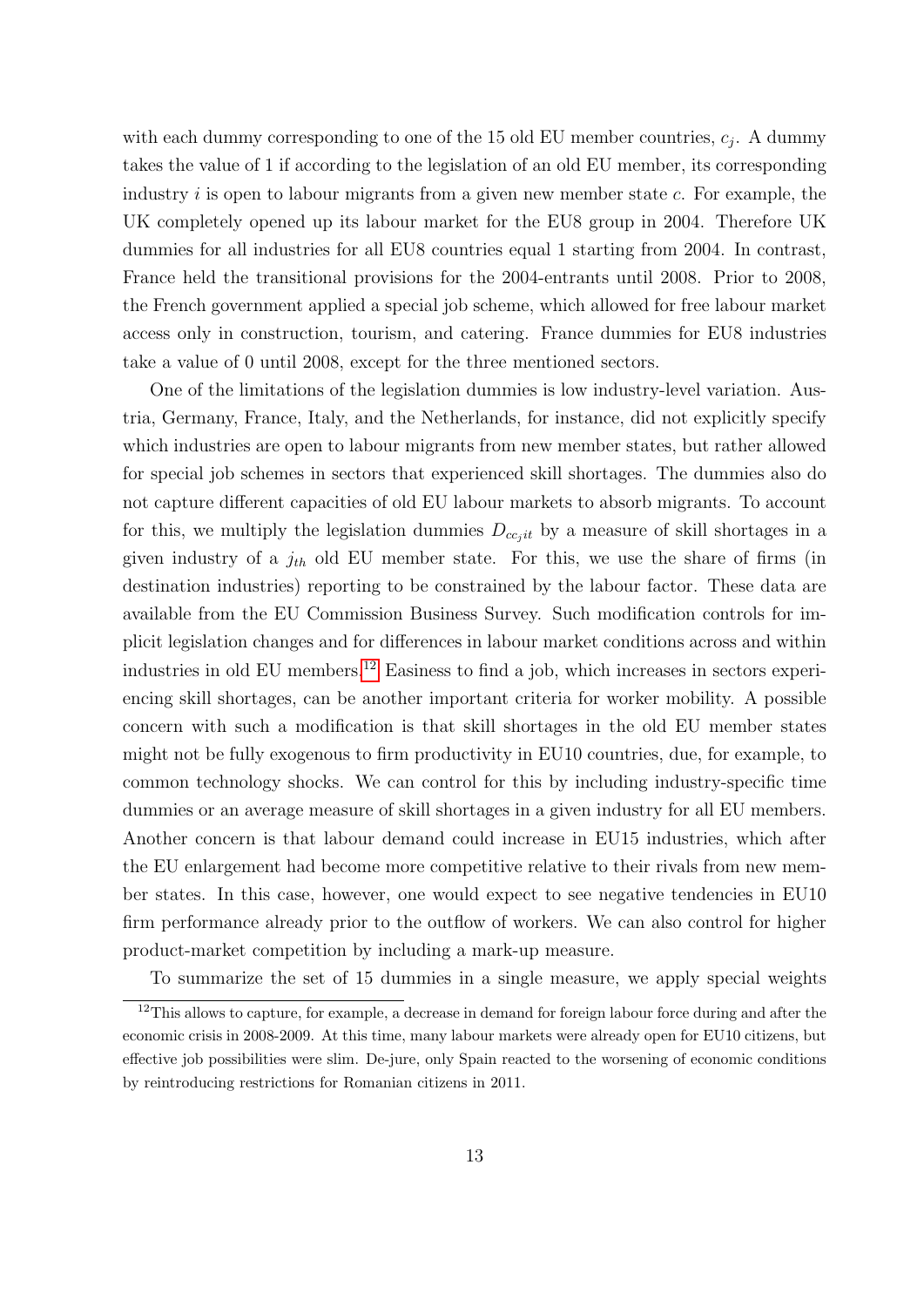that reflect how strongly the opening of a particular EU15 labour market affects the citizens of a given new member state. It is reasonable to assume that labour migrants, for example, from Estonia were more sensitive to the opening of the Finnish labour market than the Portuguese one. One approach is to use bilateral distances between the two largest cities of each source and destination countries as a measure of proximity: the shorter the distance, the larger is the weight for a corresponding EU15 labour market. Alternatively, we obtain the weights by using EU10 migration stocks as of year 2000 in each of the EU15 countries:

$$
w_{c,c_d} = \frac{Stock2000_{c,c_d}}{\sum_{j=1}^{15} Stock2000_{c,c_j}}
$$
(5)

Namely, a weight for each pair of a new member state  $(c,$  source country) and an old member  $(c_d,$  destination country) is equal to the share of migrants from this source country living in the destination country relative to the total number of migrants from this source country in EU15. Such weights reflect historical and geographic ties between EU members and account for network effects, which facilitate migration decisions. The results are robust to applying simple averaging of the legislation dummies across the 15 destinations.

The legislation information is summarized in one variable:

$$
FM_{cit} = \sum_{j=1}^{15} w_{c,c_j} * D_{cc_jit}
$$
 (6)

 $FM_{cit}$  is the value for one observation (source country-industry-year).  $D_{cc_jit}$  - legislation dummy for openness of the labour market in a  $j_{th}$  old EU member's corresponding industry for the citizens of a given source country in a given year.  $w_{c,c_j}$  - weights. To ensure the comparability of different versions of Free Movement variables, we standardize them to be in the range [0;1].

To confirm the exogeneity of the Free Movement variable, we check if firms' outcomes prior to 2004 predict changes in the legislation over 2004-2014. We also run several placebo tests. We report the results in the section on robustness.

#### 5.2 Baseline Models

The reduced-form empirical specification is represented below:

<span id="page-13-0"></span>
$$
Y_{\text{fict}} = \beta_1 F M_{\text{ict}-l} + \beta_2 X_{\text{fict}} + \beta_3 I_{\text{ict}} + \beta_4 C_{\text{ct}} + \tau_t + \nu_{\text{fic}} + \epsilon_{\text{fict}} \tag{7}
$$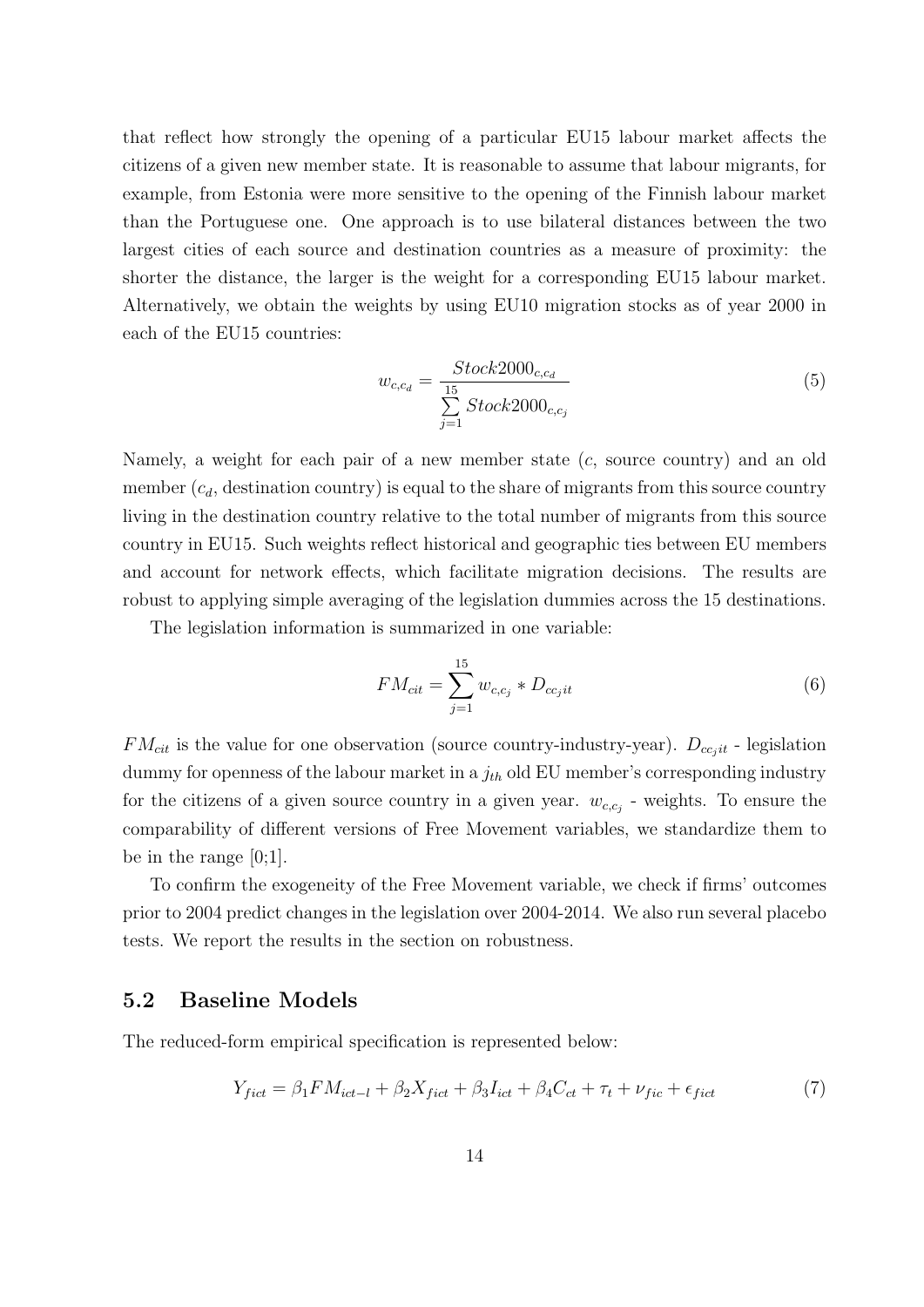where  $Y_{fict}$  are different performance measures of a firm (f) in industry (i), country (c) and year (t).  $FM_{ict-I}$  indicates the Free Movement variable. We include it in equation [7](#page-13-0) with a lag l.  $\beta_1$  is the reduced-form effect of the legislation change on a firm-level outcome.  $X_{fict}$ is a set of time-varying firm controls, such as age and capacity utilization.  $I_{ict}$  includes country-specific industry controls such as total investment, average mark-up (ratio of revenues to costs), and inward FDI. These variables account for variation due to other shifters of labour demand within an industry of a particular country, namely, technical change or higher competition. Industry-specific total sales and skill shortages control for shocks, which are common across all EU countries.  $C_{ct}$  is a vector of macroeconomic covariates, accounting for country-wide changes: the GDP growth rate and FDI inflows. All monetary variables are in natural logarithms.  $\tau_t$  are time dummies.  $\nu_{fic}$  represent firm fixed effects, and  $\epsilon_{fict}$  is the error term. In the baseline empirical model, we consider only within-firm variation. Such a specification allows us to take care of firm unobserved time-invariant heterogeneity (as initial management ability or quality of business ideas) and other constant characteristics of a firm's location or industry-specific production technologies.

The focus of this project is to estimate the effect of emigration of firm total factor productivity. We compute firm productivity in several ways: using a TFP-index and a semi-parametric approach as in Levinsohn and Petrin (2003). The latter method allows to overcome the simultaneity bias between firms' inputs and unobserved productivity shocks. For details regarding the TFP calculation, we refer to the Appendix [\(9.3\)](#page-45-0)). As alternative measures of productivity, we consider firm profits:  $\frac{EBIT}{4}$  $\frac{2511}{Assets}$  calculated as the ratio of earnings before interest and tax over assets.

To understand how firms adjust, we look at several other variables: personnel costs per employee (which include wages, hiring and training costs) and the capital/labour ratio. In addition to the Amadeus dataset, we also analyse data from the BEEPS survey, which contains information on firm training.

We then investigate the heterogeneity in firm outcomes. According to the conceptual framework, the effect of skilled emigration on firm TFP is higher in industries, where firm-specific human capital is more important. To provide the empirical evidence, we estimate the regression for a subsample of industries, which pay high premia to tenure. To further analyse firms' adjustment to emigration, we make use of cross-industry variation in the substitutability between high- and low-skilled labour and between skilled labour and capital. We also look at the within-industry firm heterogeneity by estimating the regressions for subsamples of foreign-owned and innovating firms. These firms are arguably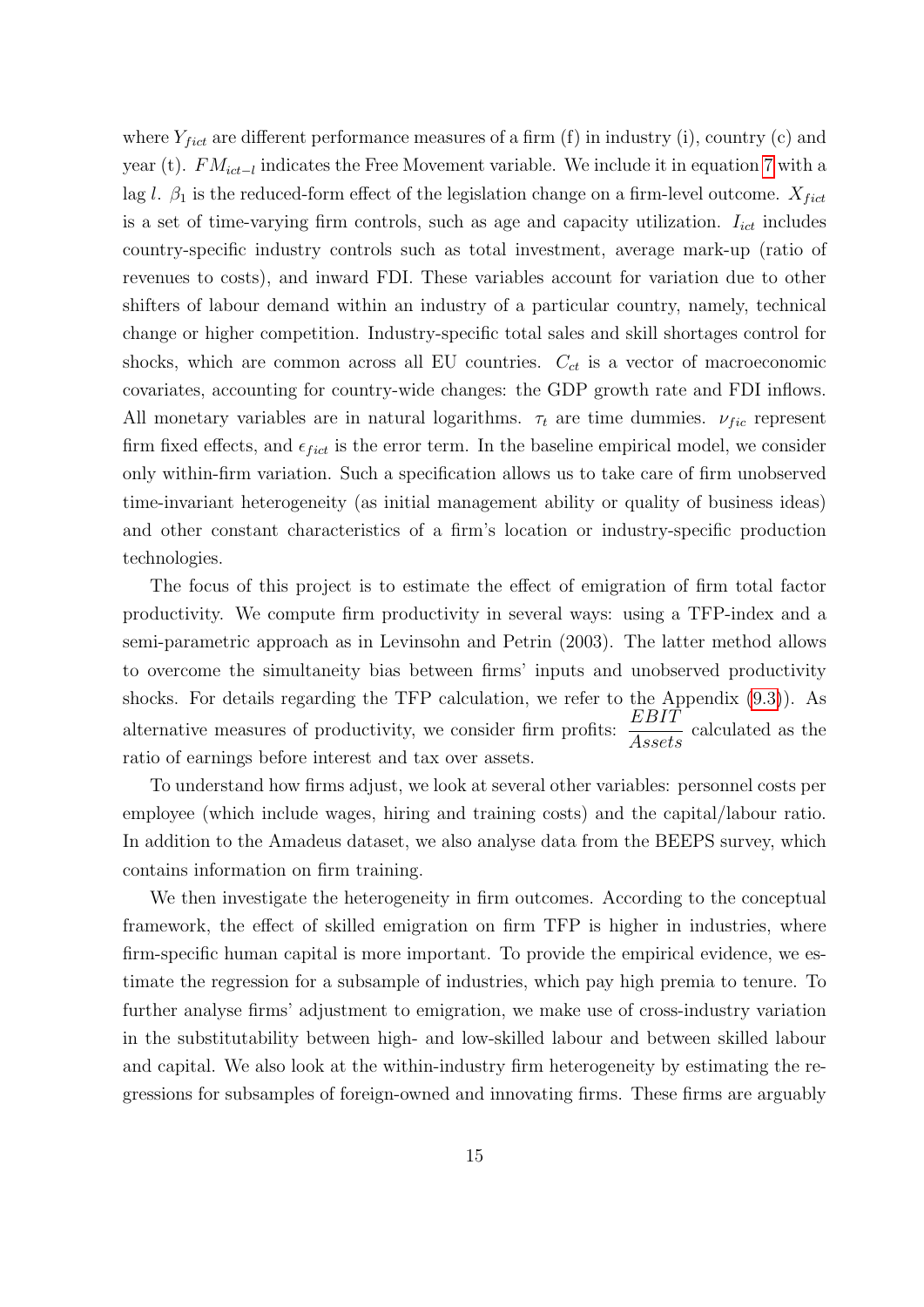the most productive and could faster adapt to the outflow of skilled workers. They are more likely to have efficient training curricula, larger internal labour markets, and face fewer financial constraints.

Due to the lack of disaggregated migration data, we cannot directly test the relevance of the Free Movement variable for the actual emigration rates from the EU10. Instead we can check if the EU15 labour mobility laws explain the increase in skill shortages as reported by the EU10 firms. The baseline first-stage regression takes the following form:

<span id="page-15-0"></span>
$$
SH_{ict} = \gamma_1 F M_{ict-l} + \gamma_2 I_{ict} + \gamma_3 C_{ct} + \tau_t + \kappa_{ic} + u_{ict}
$$
\n
$$
\tag{8}
$$

 $SH_{ict}$  is the industry-country-year measure of skill shortages.  $\gamma_1$  - the coefficient of interest - reflects the marginal contribution of the Free Movement variable, given industry- and country-specific time-varying covariates  $(I_{ict}, C_{ct})$ , and time dummies  $(\tau_t)$ . By including industry-country fixed effects  $\kappa_{ic}$ , we identify the Free Movement effect only from withinindustry variation in the propensity to emigrate.

We run a second-stage regression, similar to [7,](#page-13-0) but instead of the Free Movement variable, use the instrumented measure of skill shortages. The coefficient  $\hat{\beta}_1$  thus captures the productivity effect of skill shortages caused by the transitional provisions. It is identified only for industries, where the legislation changes created binding skill constraints for firms.

As a robustness check, we estimate a model similar to [8](#page-15-0) but for other dependent variables: financial, equipment, and demand constraints, which are also reported by EU10 firms and measured in the same way as skill shortages. If our first-stage results are caused by higher emigration rates following the legislation changes rather than by other industrycountry specific shocks, the coefficient  $\gamma_1$  in the placebo regressions should be insignificant.

## 6 Empirical Results

This section presents and discusses empirical results. For all reported models, the Free Movement variable was constructed using distance-based weights.<sup>[13](#page-15-1)</sup> As discussed in section [5.1,](#page-11-1) we interact the legislation dummies with a measure of skill shortages in a given industry of a particular old EU member. All regressions include firm fixed effects and thus capture within-firm variation in performance as a response to changes in an industry's human capital supply. The sample spans over 2000-2013 and includes firms with at least two years of available financial data to calculate the TFP index. As a note of caution, we

<span id="page-15-1"></span><sup>&</sup>lt;sup>13</sup>The results qualitatively hold with migration-based weights and are available upon request.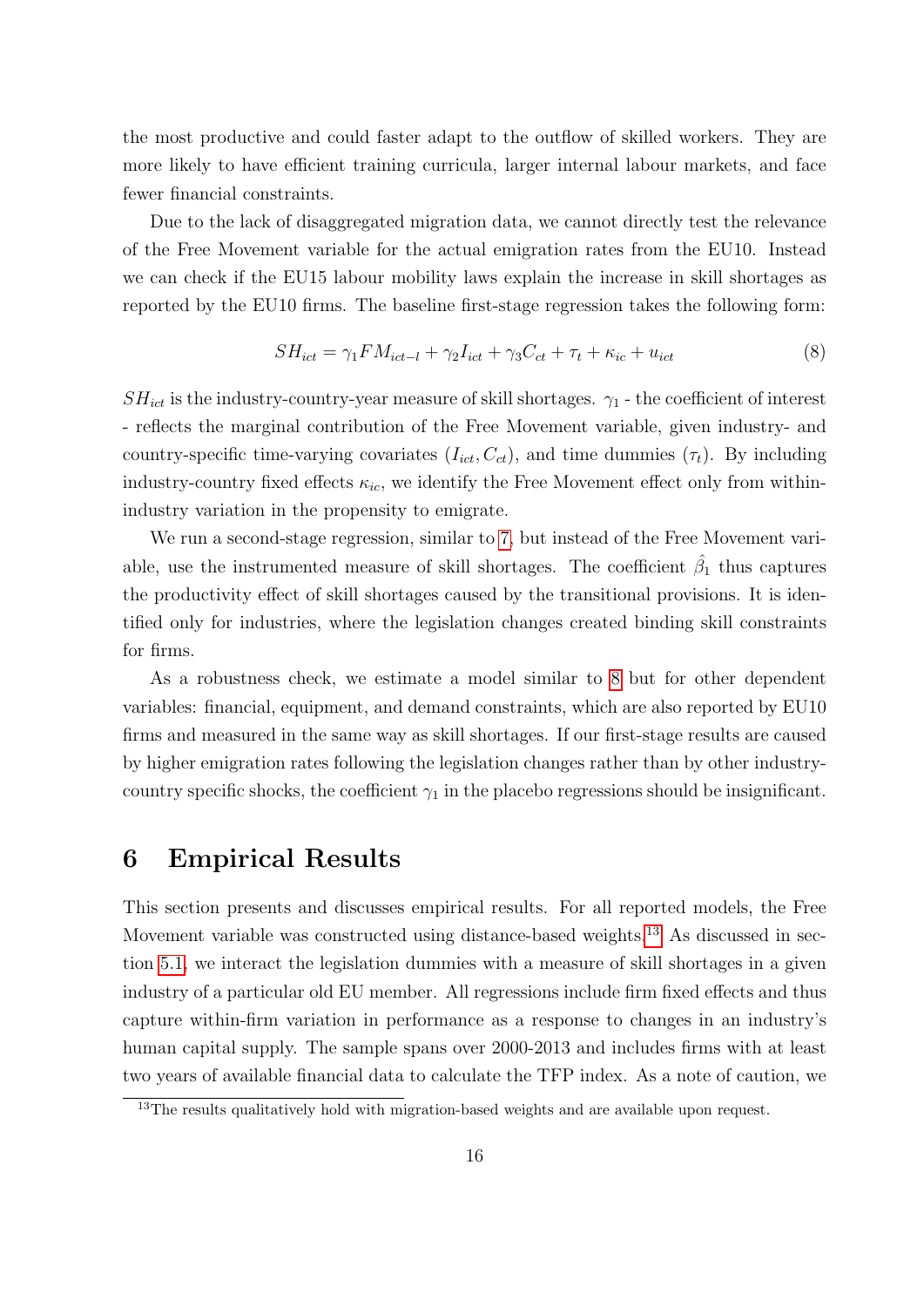might not capture companies at the lower tail of the productivity distribution, if they are less likely to be included in the sample. Based on observables, though, firms in the regression samples are not statistically different from the ones in the full sample (see table [1\)](#page-32-0). We used the largest possible number of firms with non-missing observations. The number of firms across regression results slightly varies due to differences in the availability of variables.

#### 6.1 Reduced Form Regressions

Table [2](#page-33-0) presents the reduced form estimations: we regress firm outcomes directly on the Free Movement variable. We use a one-period lag for the Free Movement to account for some inertia between the legislation change and the migration decisions. All dependent variables are in natural logarithms, and the Free Movement variable in the range from 0 to 1. The coefficients may be interpreted as the log point change in dependent variables, when the FM increases from 0 (no free labour mobility within EU for workers qualified to work in a particular industry) to 1 (maximum exposure to free labour mobility in our sample).

For the main sample of firms, the effect of Free Movement on productivity is negative. The result is robust to different measures of productivity, to the exclusion of outliers (firms with sales below  $1_{st}$  and above  $99<sub>th</sub>$  percentiles), and to the exclusion of firms that entered the market after 2002. Throughout 2004-2014, EU10 industries faced varying increases in the exposure to emigration. Figure [4](#page-31-0) provides an illustration of this variation. The maximum annual increase in the Free Movement variable in our sample equals 0.52 (for certain industries in Romania in 2007), while on average EU10 industries experienced a maximum annual jump of 0.25. We can use this information to give a quantitative interpretation of our result. One year following the maximum increase in labour mobility, firm TFP drops by  $0.25*0.234 = 0.059$  log points. Given an average TFP of 29500 EUR (estimated by the Levinsohn-Petrin method), this translates to annual losses of 1725 EUR per firm.

We can also see that firms adjust to emigration by increasing personnel costs. The annual increase in the Free Movement value of 0.25 would lead to  $0.25*0.27 = 0.0675 \log$ point increase in personnel costs per employee. Under average annual employee costs of 7840 EUR, this leads to additional 530 EUR per worker. The change in the capital/labour ratio is positive, but imprecisely estimated.

We further explore the effects of emigration using firm-level data from the BEEPS survey. Table [3](#page-34-0) presents the reduced form estimations. BEEPS contains only a limited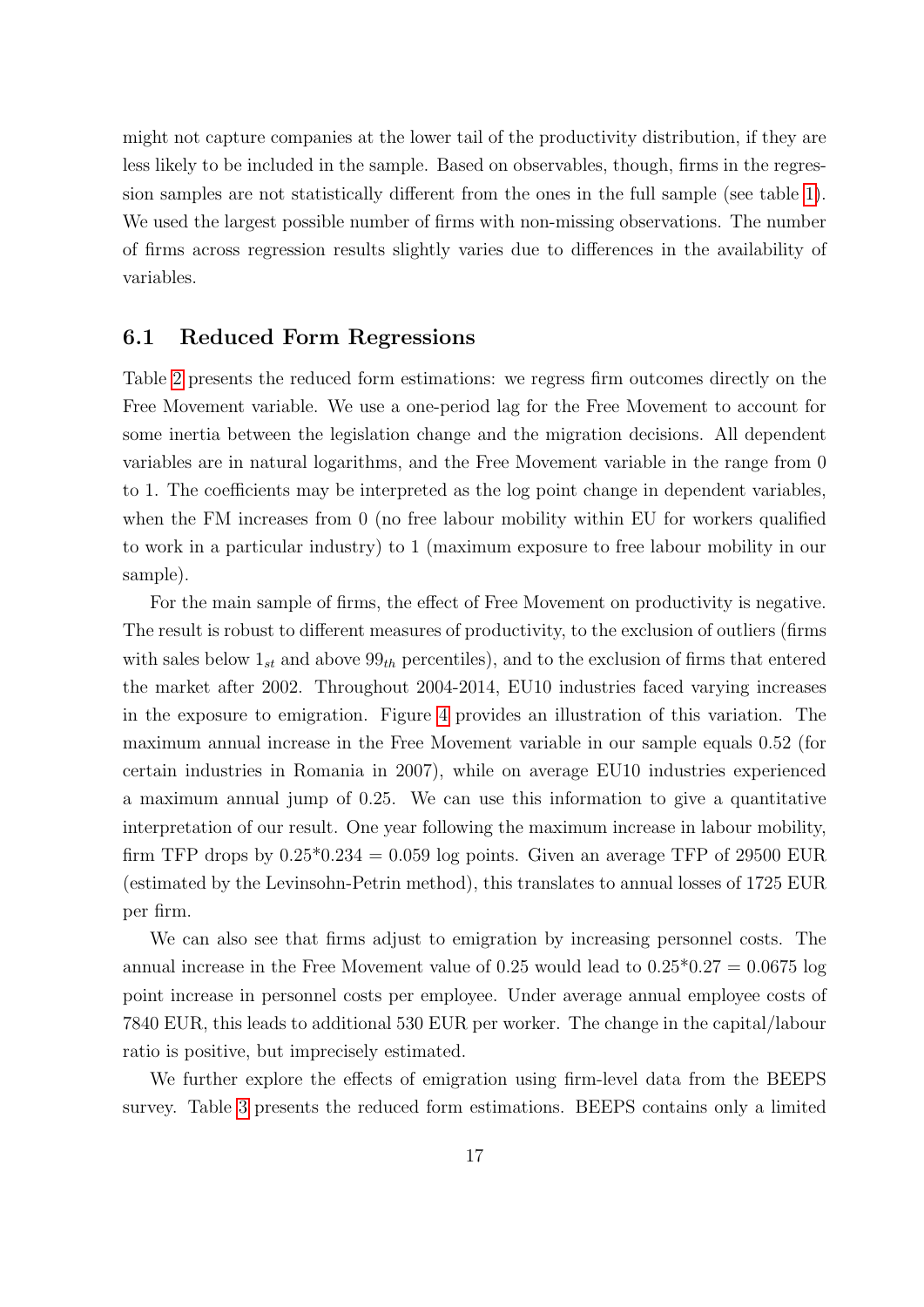number of firms with available panel data, therefore, in the reported specification we pulled firm observations together, adding firm-level covariates: lagged sales, capital, quadratic terms for firm age and lagged number of employees, share of foreign capital, share of export in sales. All regressions are estimated with country \*year  $(c^*y)$ , country \*industry $(c^*i)$ , and industry\*year(i\*y) fixed effects. The remaining variation in dependent variables should come from country-industry-year changes in the value of the Free Movement variable. As with the Amadeus data, we find a negative effect of the EU labour market opening on firm total factor productivity. As an additional insight, we report significant increases in employee training by firms in industries, which have potentially experienced higher labour emigration. The effect on wage is positive, but imprecisely estimated, which could be related to the data quality or to the fact that it does not include other components of personnel costs.

Given the negative effect of the Free Movement variable on firm TFP, the question arises on the channels behind such result. One plausible explanation is the reduction in firm-specific human capital. The opening of EU labour markets decreased emigration costs for the citizens of new member states. Higher emigration rates translated to higher number of job separations, which should have lowered average tenure of workers in EU10 firms. Following the conceptual framework, an increase in turnover leads to lower firm productivity. New hires are not perfect substitutes for emigrants, since they are missing the firm-specific skills and knowledge. We cannot directly observe firm-level information on tenure, but instead can use Eurostat LFS data to check if the Free Movement variable affected average tenure in EU10 industries. The results are presented in table [4.](#page-35-0) In line with our hypothesis, industries exposed to higher labour mobility experience a decrease in average tenure. The estimates are robust to different versions of the Free Movement variable and to the inclusion of country-specific time trends. To check for the presence of pre-trends, in one of the specifications, we add a one-period forward of the Free Movement variable, which turns out to be insignificant.

#### 6.2 Heterogeneity

In the main specification, we analysed the effect of free movement for the full sample of firms. To check for heterogeneous effects, we estimate the specification [7](#page-13-0) for different sub-samples of firms. We first look at within-industry heterogeneity. We differentiate firms by size and by productivity. As most productive we consider firms with registered patents and firms with foreign capital. We then look at sector heterogeneity, in particular in terms of human capital and technology intensity.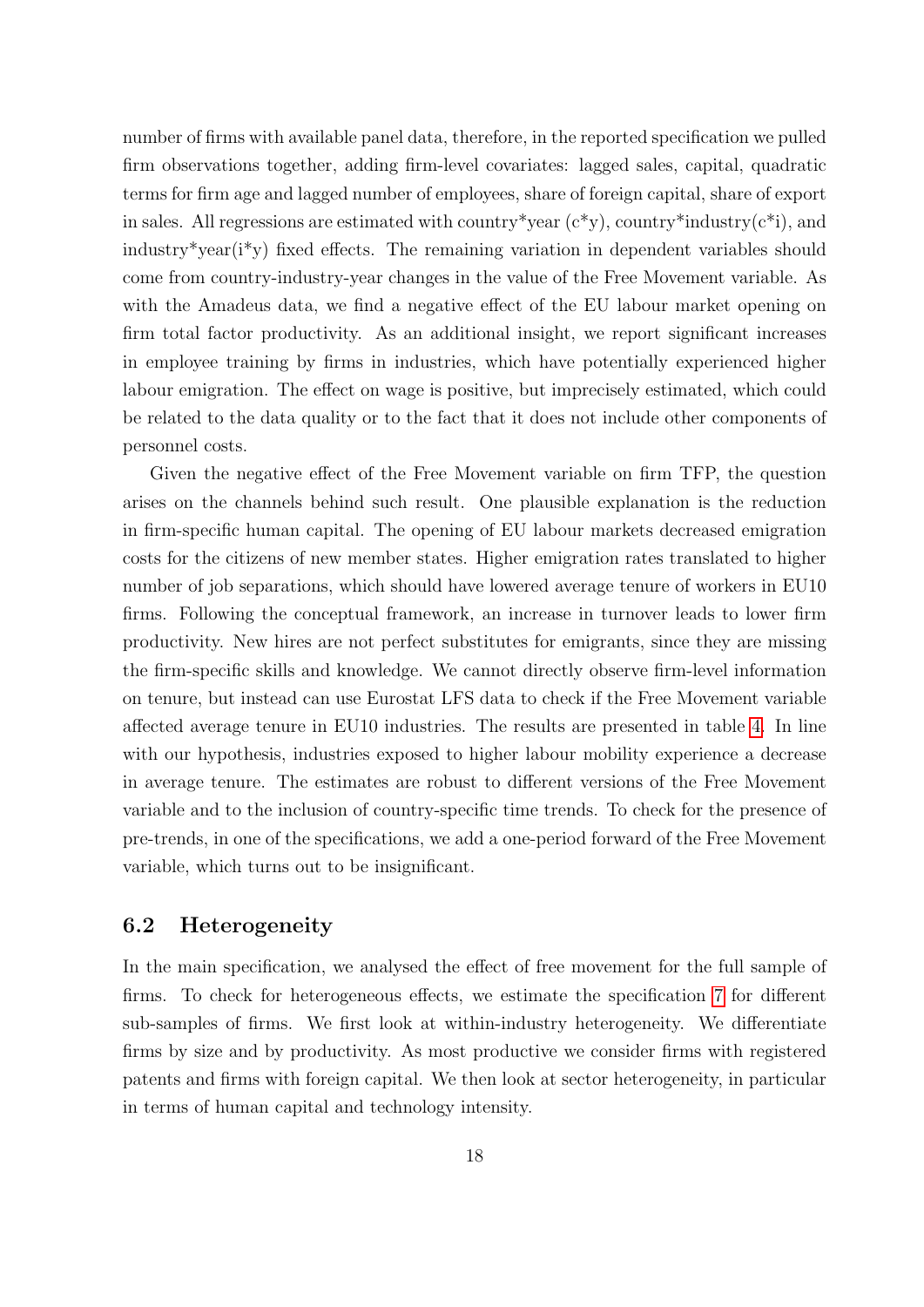Tables [5](#page-36-0) and [6](#page-37-0) show the results for foreign-owned and innovating firms. The estimated effect of free movement on firm TFP has a smaller magnitude compared to the full sample and loses its statistical significance. At the same time, the estimated coefficients for personnel costs and capital/labour ratios suggest that these firms adjust much stronger to the increased emigration opportunities of their workforce. Foreign-owned firms increase their personnel costs significantly more. This might be due to better financial leeway. In this way, they can offer wage increases to retain workers and training to newcomers to teach firm-specific human capital. Patenting firms seem to adapt in particular through increasing the capital/labour ratio. These firms might also be able to provide an interesting work environment and have retention initiatives to keep their essential research staff. There is also evidence that innovating firms benefit from reverse knowledge flows and increased research networks through their former employees (Kaiser et al. (2015), Braunerhjelm et al. (2015)).

Besides looking at firm heterogeneity, it is also informative to distinguish between sectors with different characteristics. We are interested whether human-capital or high- $\text{tech}^{14}$  $\text{tech}^{14}$  $\text{tech}^{14}$  intensive sectors are hit harder by emigration. For this, we calculate the average percentage of tertiary educated workers in every sector and split all sectors at the median into human capital intensive and not human capital intensive sectors. Human capital intensive and high-tech sectors do not experience such sharp drops in TFP. The reason for this is that firms in these sectors increase personnel costs by much more and are thus either able to retain their workers or can offer adequate training to newcomers.

# 6.3 Skill Shortages as the Consequence of the Emigration, 2SLS Regressions

The reduced form regressions represent the "intention-to-treat" effect. It is furthermore of interest to estimate changes in outcomes for firms, which have effectively suffered from the outflow of skilled workers. We consider skill shortages as an indicator for this problem. If changes in EU15 labour mobility legislation have indeed induced higher emigration rates of the qualified workforce, we would observe increasing skill shortages as reported by firms in new member states. The measure of skill shortages is described in the section [4](#page-9-1) above.

Table [7](#page-38-0) presents the first-stage estimation results for four modifications of the Free Movement variable. In specifications 1 and 2, we use distance-weighted FM dummies, in 3 and 4 - FM dummies weighted with migration stocks. In specifications 2 and 4, FM

<span id="page-18-0"></span><sup>&</sup>lt;sup>14</sup> According to the EU Commission definition of high-tech industries, classified by NACE 2 digit.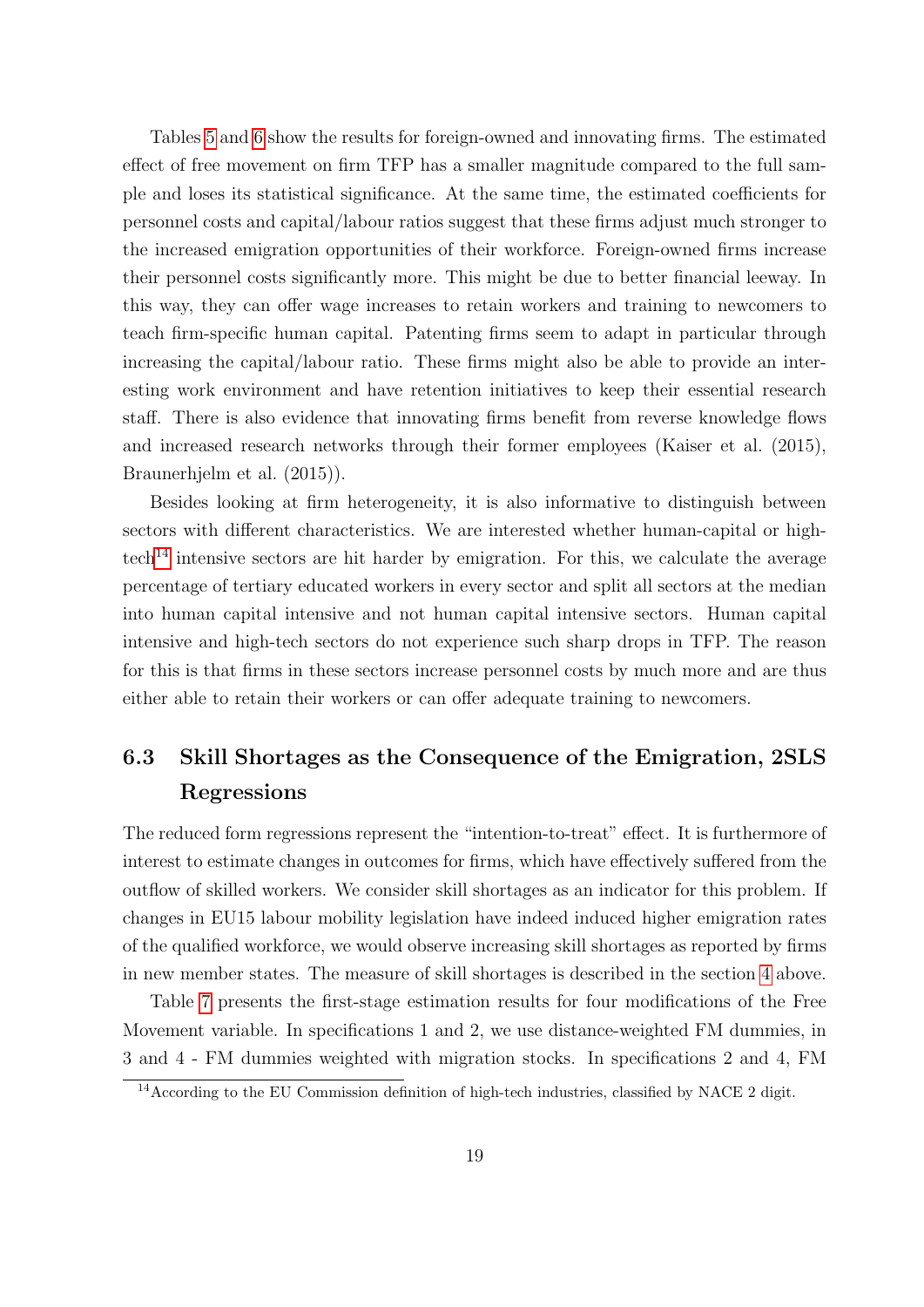dummies are in addition interacted with skill shortages in destination industries of *old* EU member states. We include a number of covariates to switch-off demand-driven changes in the reported skill shortages. Countries GDP growth rate and FDI inflows  $(GDP_{ct}$ ,  $FDI_{ct}$ ) control for general country-specific shocks. Lagged investment (investment<sub>ict</sub>) accounts for country-industry-specific increases in skill shortages due to the expansion of existing companies or new entries. Average skill shortages in a given industry in EU15 countries (*Mean skill sh<sub>it</sub>*) control for industry-specific labour-demand shocks, which are common across all EU members. The FM coefficient thus captures residual variation in the reported skill shortages, which arises due to the emigration of people qualified to work in particular industries. All four FM modifications return similar results: complete opening (from FM=0 to FM=1) of all EU15 (industry-specific) labour markets would have resulted in a 5-12\% increase in skill shortages for firms (within the corresponding industry) from a new member state. FM coefficients are statistically significant, and the F-test rejects the null hypothesis of insignificance for all four modifications.

Table [8](#page-39-0) presents 2SLS estimates with the skill shortages as an instrumented independent variable. We estimate the reported models using the distance-weighted instrument, interacted with skill shortages across industries of destination countries, the same that we used in the reduced form estimations. The first-stage details (FM coefficient with the standard error) are presented below the main regressions results.<sup>[15](#page-19-0)</sup>

The skill shortages measure (share of firms in an industry, reporting to be constrained by labour) ranges from 0 to 1. The coefficient of interest thus represents log point change in dependent variables when skill shortages increase by 1 unit (100%). A one percentage point increase in skill shortages caused by the EU15 labour market opening thus leads to a 1.6-3% drop in firm TFP (depending on the measure) and a 3% increase in personnel costs. Again as in the reduced-form estimations, more productive innovating and foreignowned companies do not experience significant decreases in TFP, but raise their employee expenses and increase capital intensity.

<span id="page-19-0"></span><sup>&</sup>lt;sup>15</sup>The reported first-stage coefficients might differ slightly from those reported in Table [7,](#page-38-0) since some industry-year observations were dropped due to missing firm-level data.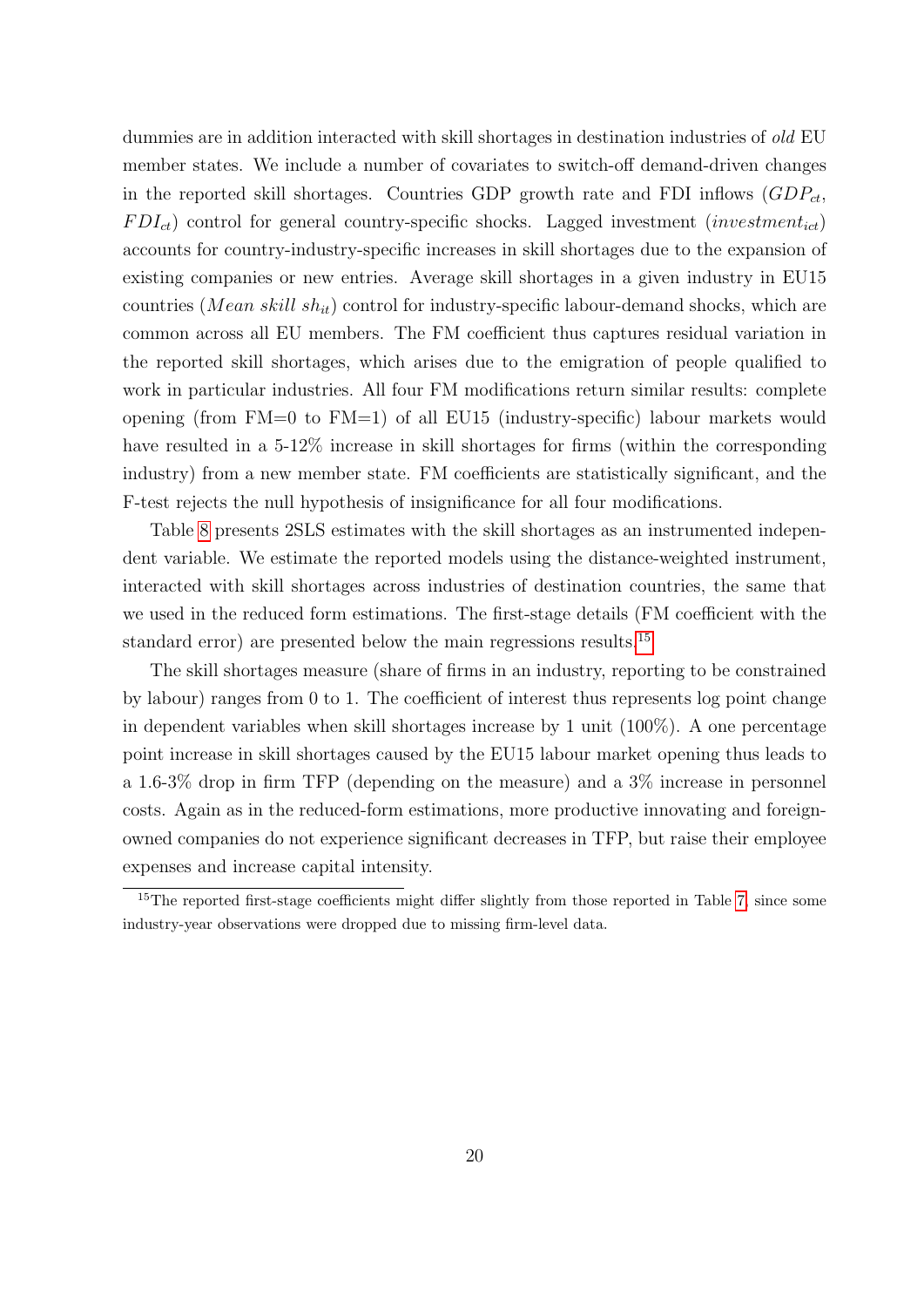# 7 Robustness

#### 7.1 Exogeneity assumption

The identification of the skill shortages effect builds on the exogeneity assumption of the constructed instrumental variable. Variation in the Free Movement variable comes from changes in legislation, bilateral distances, and skill shortages in destinations. All three components are determined on the industry level for old EU member states and hence should be exogenous to country-industry-year productivity shocks or changes in other unobservables in new EU member countries. As a robustness check for the validity of our IV approach, we ran the first-stage regression [\(8\)](#page-15-0) on another variable, which also varies at the country-industry-year level, but, in contrast to skill shortages, should not systematically react to changes in EU labour mobility legislation. In the EU Business Survey, apart from skill shortages, firms also report on financial constraints. Table [9](#page-40-0) presents first-stage regression results with financial constraints as a dependent variable. While for skill shortages all four IV modifications returned statistically significant coefficients, only one of them is weakly correlated with reported financial constraints. This result reassures that the constructed IV captures labour supply shrinking due to emigration instead of other contemporaneous shocks.

#### 7.2 Using different lags of the instrument

In our main specification, we have looked at the effects of emigration on firm performance one year after the respective labour market opening. We have chosen a one-year lag because we expect the effects to kick in with a certain delay, for instance due to the decision making process to migrate, the migration preparation process and the notice period. In the following, we are now looking at simultaneous effects as well as the effects up to three years before and after the sector opening.

Figure 1 shows different firm outcomes that are regressed on lagged (1, 2 and 3 year lag), simultaneous and forwarded (1, 2 and three year forward) FM values. One can see that the forwarded values are almost always insignificantly different from zero. This is reassuring for us, as we do not want the future sector openings to affect current firm outcomes (for instance due to anticipation).<sup>[16](#page-20-0)</sup> If we focus on TFP, the free movement already kicks in during the same year of the opening. Both measures (L&P and index) are negative but only L&P is significant due to the large standard errors of the index.

<span id="page-20-0"></span><sup>&</sup>lt;sup>16</sup>With the exception of labour productivity as measured by output over wage-adjusted labour.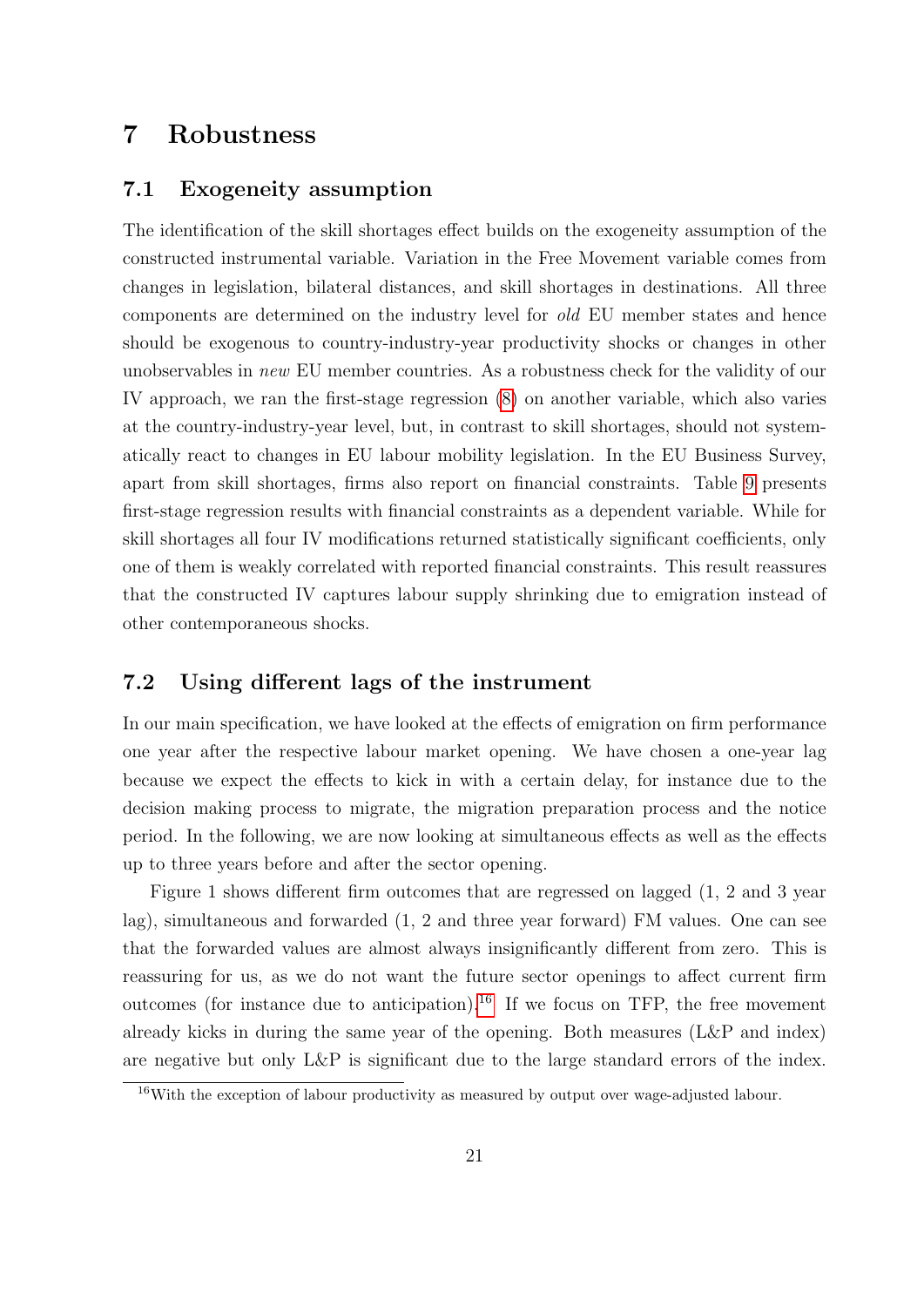The effect becomes stronger and more significant after one year and then remains at this lower level during the following two years.

The capital-labour ratio becomes significant only with a delay of two years. This makes sense if we assume that firms need time to adjust their capital. Wages, being much more flexible as capital, adjust instantaneously. During the year and the year following the sector opening, wages (measured by personnel costs) increase significantly. This is likely due to retention measures, increased hiring and training costs and a strategy to attract the best workers. However, in the following two years, wages are declining probably due to reduced productivity. As we do not have a dynamic model, we do not want to over-interpret these results.

# 8 Conclusion

This paper uses firm- and industry-level panel data to evaluate the effect of skilled emigration on firm productivity. To overcome the endogeneity bias, we exploit the natural experiment setting of the EU enlargements in 2004 and 2007. We argue that the gradual and industry-specific opening of the EU labour markets to citizens from new member states throughout 2004-2014 has created exogenous variation in the emigration rates experienced by EU10 countries.

We show that an emigration-driven reduction in labour supply resulted in lower total factor productivity of EU10 firms due to a loss of firm specific human capital. We also document an increase in personnel costs and training of employees. Furthermore, we find that more productive innovating and foreign-owned firms increased their personnel costs by more and experienced smaller drops in productivity. These firms have been more successful in adjusting to higher labour mobility, in particular, in retaining and attracting better qualified workers.

Our results are important both for firms and for policy makers. Being aware of the problem helps firms to react timely and in an adequate way. Firms can benefit from active human resource strategies, focusing, for instance, on providing training and retention measures. For policy makers, the effects of migration "are not a matter of fate, to a large extent, they depend on the public policies adopted in the receiving and sending countries"[17](#page-21-0). The prevalence of skill shortages, for instance, justifies the need to invest in the skills of their local labour force and to mitigate search frictions. A skill upgrading of the local labour force can in the short-term be addressed by providing specific training

<span id="page-21-0"></span><sup>&</sup>lt;sup>17</sup>Docquier and Rapoport  $(2012)$ .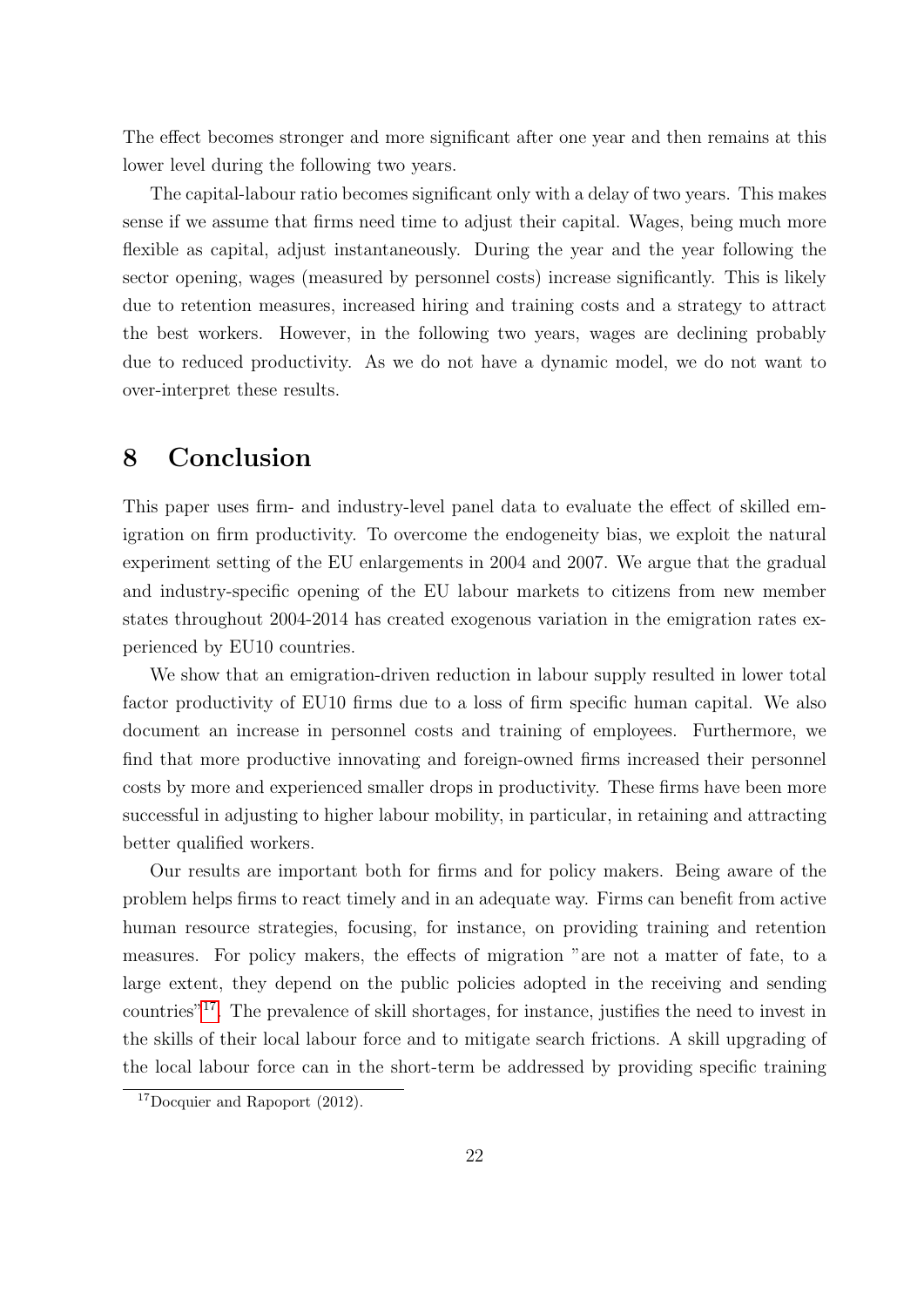courses by public institutions and in the long-term by adjusting the education system to labour market needs. Knowing that those skilled people are needed can justify the investment. An increase in local human capital might also happen in the long term due to increased incentives to invest in education, which rise with the prospect to emmigrate (Beine et al. (2001)).

While the outflow of skilled workers leads to deteriorating firm performance in the short term, emigration can also create opportunities and countries can experience brain gain if they put in place the right policies. One possibility for brain gain is return migration. If companies and politicians in the new EU member states succeed in bringing back their skilled workers after some time abroad, then firms could benefit from even more experienced workers. These workers can create knowledge spillovers and bring their firms closer to the technological frontier. Another opportunity is to attract workers from other EU member states. An efficient labour agency, and especially harmonized EU-wide labour agencies, could inform workers within the EU of all EU-wide job vacancies. This might encourage unemployed workers in other EU states to search for a job in countries and industries that experience shortages. By attracting workers from other EU countries and incentivised return migration, firms in new member states could also reap the benefits of labour migration in an enlarged Europe.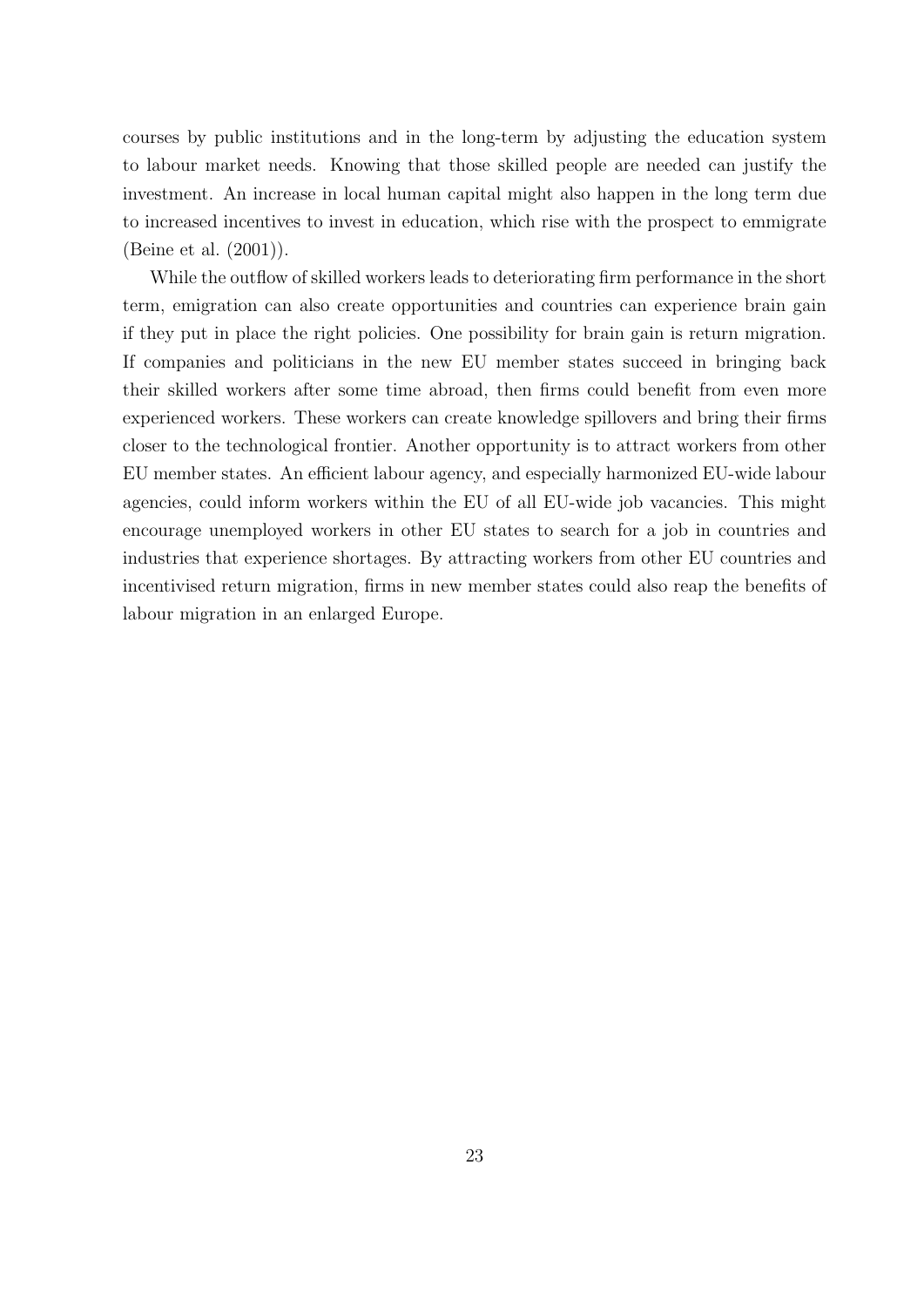## References

- Beine, Michel, Frederic Docquier, and Hillel Rapoport (2001). "Brain drain and economic growth: theory and evidence". Journal of Development Economics 64 (1), pp. 275–289.
- Braunerhjelm, Pontus, Ding Ding, and Per Thulin (2015). Does Labour Mobility Foster Innovation? Evidence from Sweden. Working Paper Series in Economics and Institutions of Innovation 403. Royal Institute of Technology, CESIS - Centre of Excellence for Science and Innovation Studies.
- Brown, Charles and James Medoff (1978). "Trade Unions in the Production Process". Journal of Political Economy 86 (3), pp. 355–78.
- Clemens, Michael A. (2013). "Why Do Programmers Earn More in Houston Than Hyderabad? Evidence from Randomized Processing of US Visas". American Economic Review 103 (3), pp. 198–202.
- Constant, Amelie F. (2011). Sizing It Up: Labor Migration Lessons of the EU Enlargement to 27. IZA Discussion Papers 6119. Institute for the Study of Labor (IZA).
- Docquier, Frdric and Hillel Rapoport (2012). "Globalization, Brain Drain, and Development". Journal of Economic Literature 50 (3), pp. 681–730.
- Dustmann, Christian and Albrecht Glitz (2015). "How Do Industries and Firms Respond to Changes in Local Labor Supply?" Journal of Labor Economics Vol. 33 (3).
- Dustmann, Christian, Tommaso Frattini, and Anna Rosso (2015). "The Effect of Emigration from Poland on Polish Wages". Scandinavian Journal of Economics 117 (2), pp. 522–564.
- Elsner, Benjamin (2013). "Does emigration benefit the stayers? Evidence from EU enlargement". Journal of Population Economics 26 (2), pp. 531–553.
- Freeman, Richard B. (2006). "People Flows in Globalization". Journal of Economic Perspectives 20 (2), pp. 145–170.
- Gorodnichenko, Yuriy and Monika Schnitzer (2013). "Financial Constraints And Innovation: Why Poor Countries Don't Catch Up". Journal of the European Economic Association 11 (5), pp. 1115–1152.
- Grossmann, Volker and David Stadelmann (2011). "Does international mobility of highskilled workers aggravate between-country inequality?" Journal of Development Economics 95 (1), pp. 88–94.
- (2013). "Wage Effects of High-Skilled Migration: International Evidence". World Bank Economic Review 27 (2), pp. 297–319.
- Haskel, Jonathan and Christopher Martin (1993). "The Causes of Skill Shortages in Britain". Oxford Economic Papers 45 (4), pp. 573–88.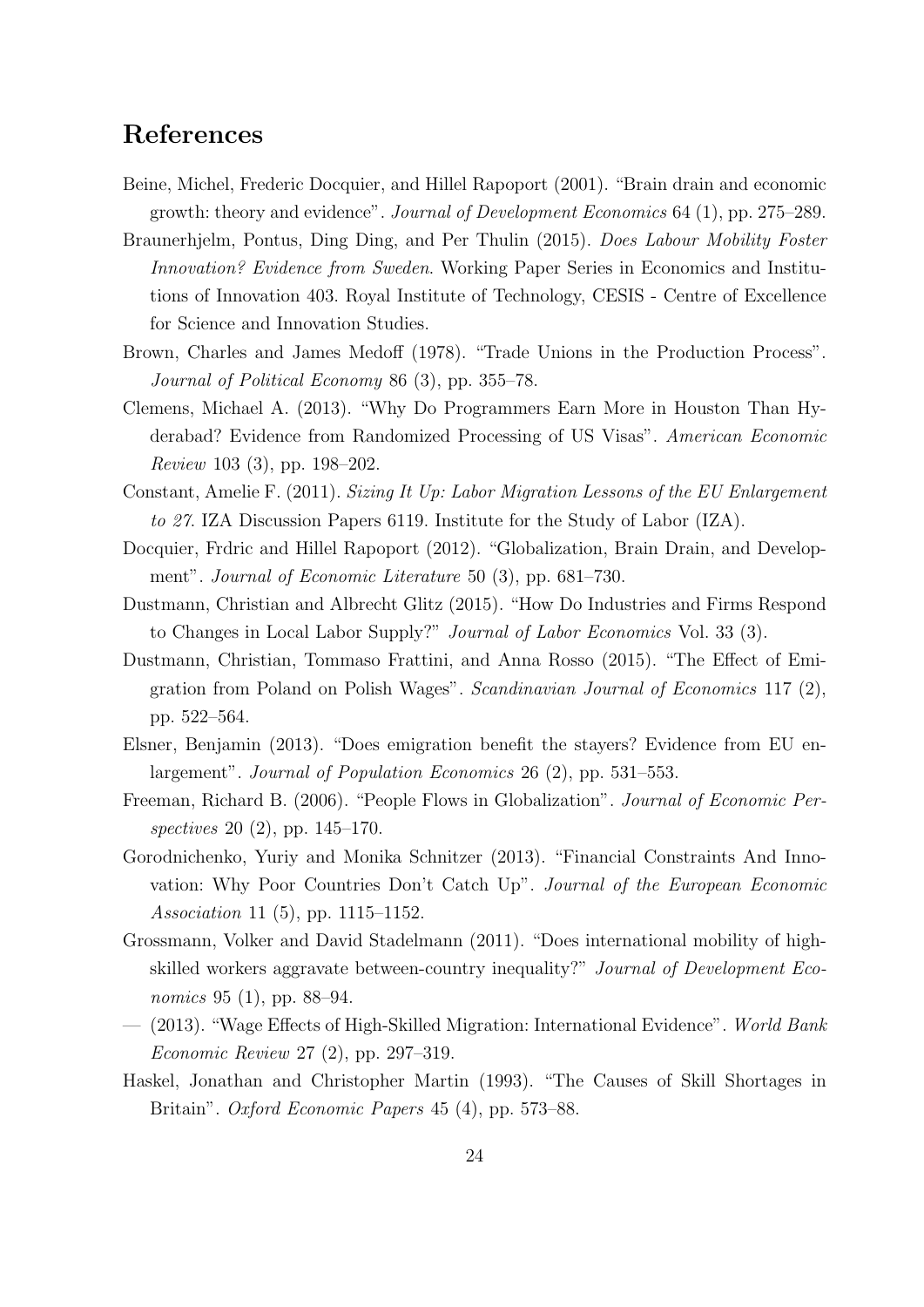- Jäger, Simon (2015). How Substitutable Are Workers? Evidence from Worker Deaths. Job Market Paper.
- Kahanec, Martin (2012). Labor Mobility in an Enlarged European Union. IZA Discussion Papers 6485. Institute for the Study of Labor (IZA).
- Kahanec, Martin, Mariola Pytlikova, and Klaus F. Zimmermann (2014). The Free Movement of Workers in an Enlarged European Union: Institutional Underpinnings of Economic Adjustment. IZA Discussion Papers 8456. Institute for the Study of Labor  $(IZA).$
- Kaiser, Ulrich, Hans Christian Kongsted, and Thomas Ronde (2015). "Does the Mobility of R & D Labor Increase Innovation?" Journal of Economic Behavior & Organization 110 (336), 91?105.
- Kerr, Sari Pekkala and William R. Kerr (2013). "Immigration and Employer Transitions for STEM Workers". American Economic Review 103 (3), pp. 193–97.
- Kerr, Sari Pekkala, William R. Kerr, and William F. Lincoln (2013). Skilled Immigration and the Employment Structures of U.S. Firms. NBER Working Papers 19658. National Bureau of Economic Research, Inc.
- (2014). "Firms and the Economics of Skilled Immigration". Innovation Policy and the Economy, Volume 15. NBER Chapters. National Bureau of Economic Research, Inc.
- Kerr, William R. (2013). U.S. High-Skilled Immigration, Innovation, and Entrepreneurship: Empirical Approaches and Evidence. NBER Working Papers 19377. National Bureau of Economic Research, Inc.
- Konings, Jozef and Stijn Vanormelingen (2015). "The Impact of Training on Productivity and Wages: Firm-Level Evidence". The Review of Economics and Statistics 2 (97), pp. 485–497.
- Levinsohn, James and Amil Petrin (2003). "Estimating Production Functions Using Inputs to Control for Unobservables". Review of Economic Studies 70 (2), pp. 317–341.
- Lewis, Lafortune Tessada (2013). "People and Machines A Look at The Evolving Relationship Between Capital and Skill In Manufacturing 1850-1940 Using Immigration Shocks". Working paper.
- Mayr and Peri (2009). "Brain Drain and Brain Return: Theory and Application to Eastern-Western Europe". The B.E. Journal of Economic Analysis  $\mathcal B$  Policy 9 (1), pp. 1–52.
- Melitz, Marc J. (2003). "The Impact of Trade on Intra-Industry Reallocations and Aggregate Industry Productivity". Econometrica 71 (6), pp. 1695–1725.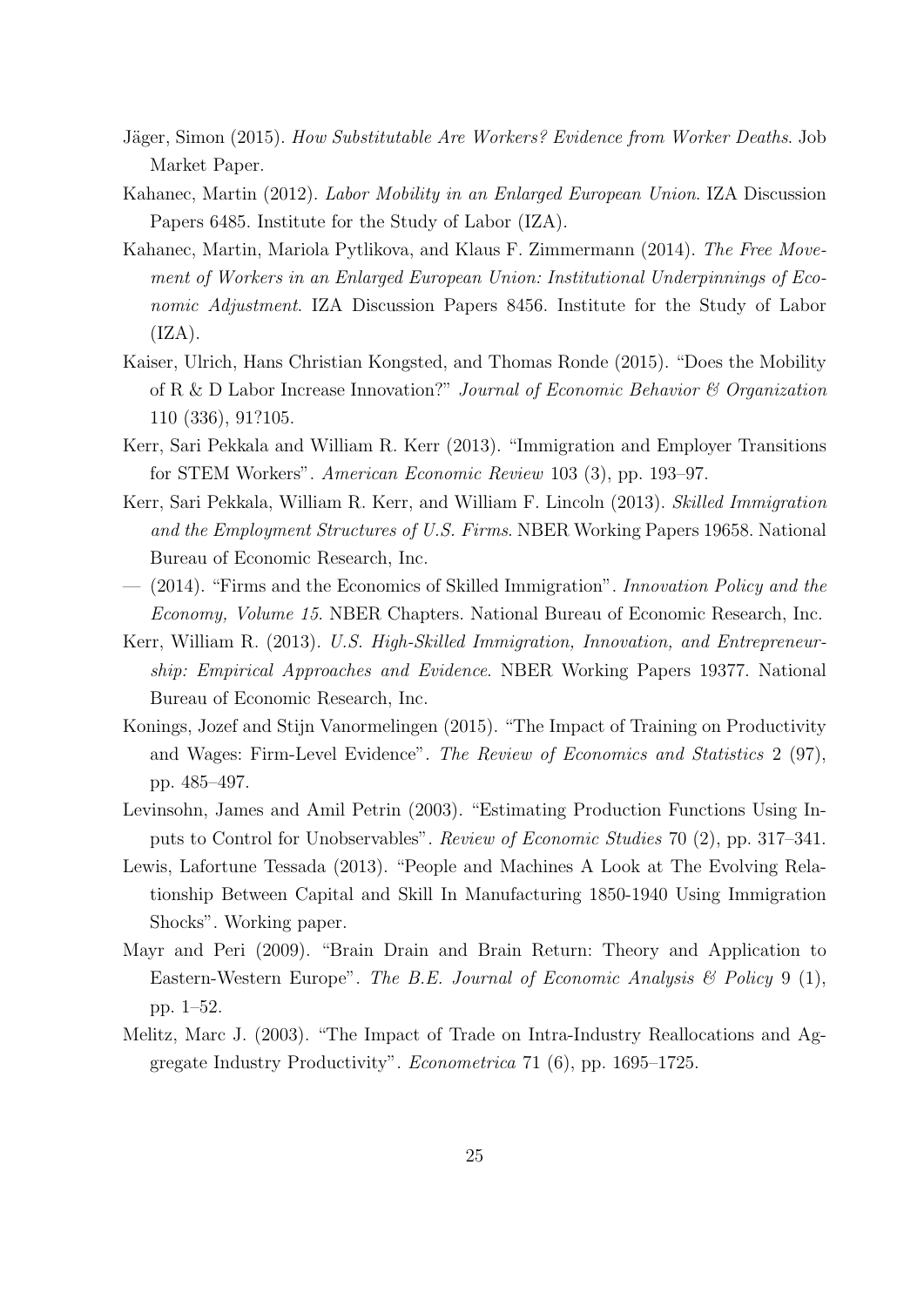- Mitaritonna, Cristina, Gianluca Orefice, and Giovanni Peri (2014). Immigrants and Firms' Productivity: Evidence from France. IZA Discussion Papers 8063. Institute for the Study of Labor (IZA).
- OECD (2013). "Coping with Emigration in Baltic and East European Countries". OECD Publishing.
- Paserman, M (2013). "Do high-skill immigrants raise productivity? Evidence from Israeli manufacturing firms, 1990-1999". IZA Journal of Migration 2 (1), pp. 1–31.
- Peri, Giovanni (2012). "The Effect Of Immigration On Productivity: Evidence From U.S. States". The Review of Economics and Statistics 94 (1), pp. 348–358.
- Shaw, Jason D. (2011). "Turnover rates and organizational performance: Review, critique, and research agenda". Organizational Psychology Review 1(3), 187213.
- Strober, Myra H. (1990). "Challenges to Human Capital Theory: Implications for HR Managers". *Industrial Relations*, Spring.
- Wallis (2002). "The effect of skills shortages on unemployment and real wage growth: a simultaneous equation approach". Paper presented at the Royal Economic Society Annual Conference 2003.
- Yanadori, Yoshio and Takao Kato (2007). "Average employee tenure, voluntary turnover ratio, and labour productivity: evidence from Japanese firms". The International Journal of Human Resource Management 18, (10).
- Zaiceva, Anzelika (2014). "Post-enlargement emigration and new EU members labor markets". IZA World of Labor.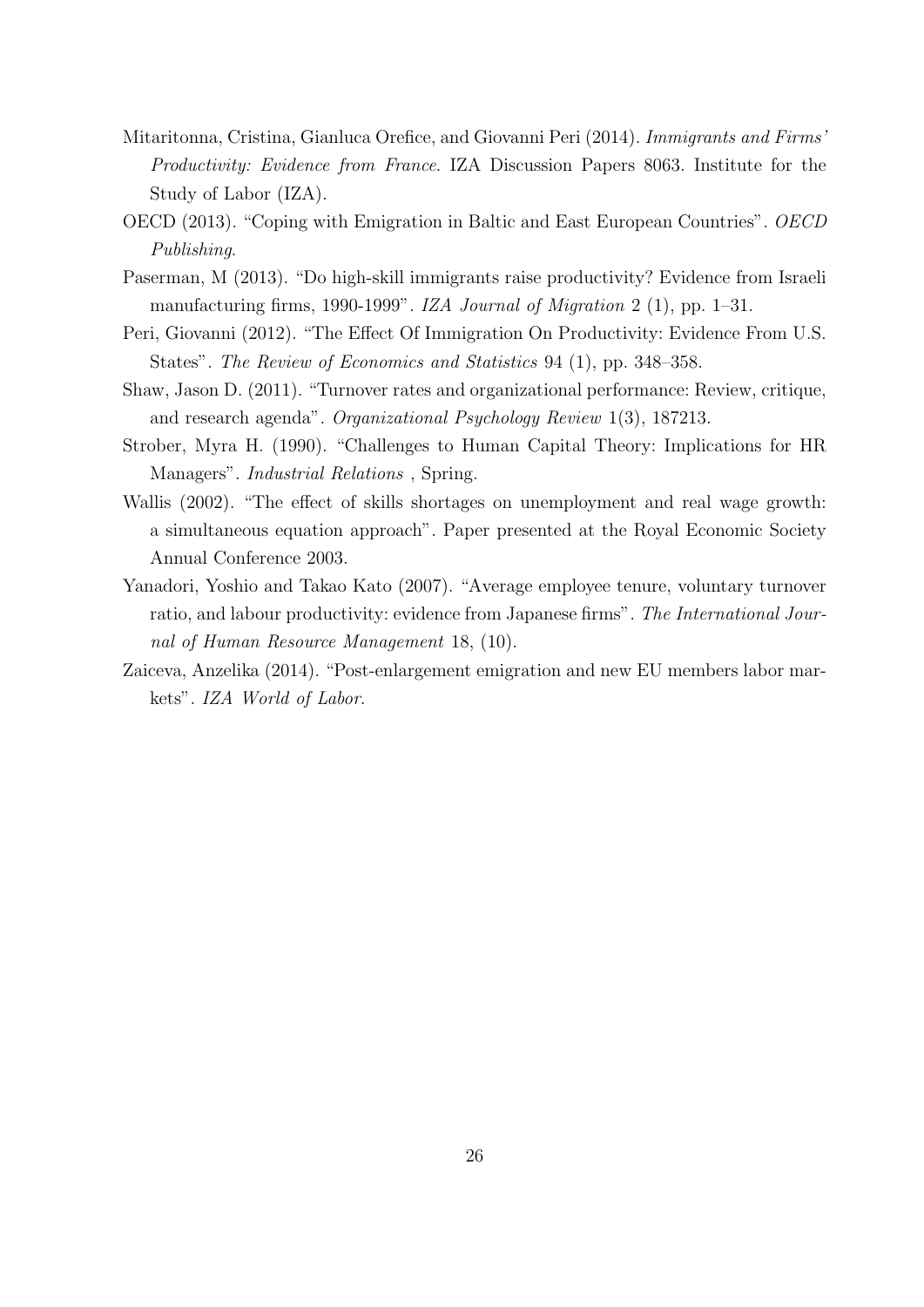# 9 Appendix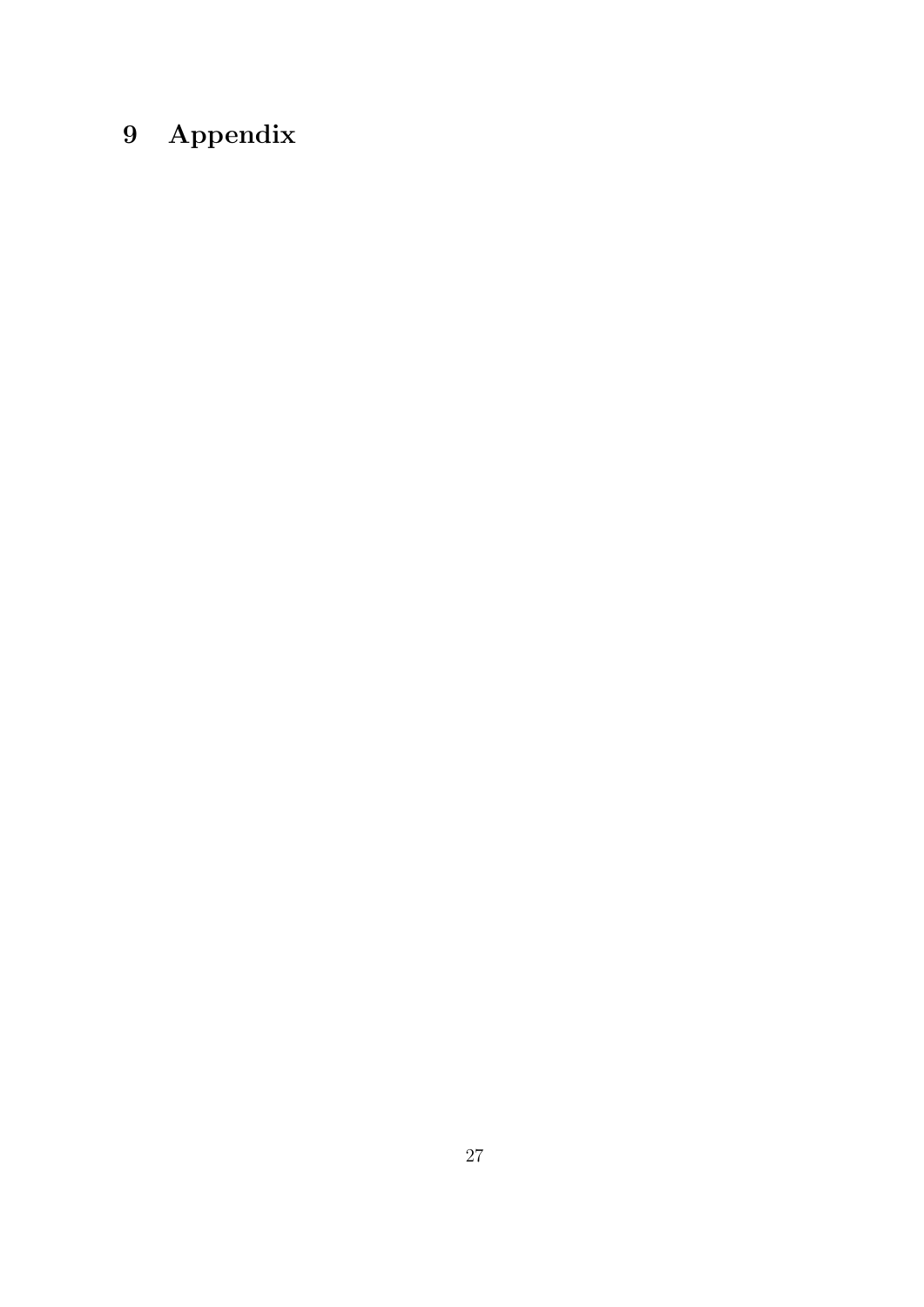#### 9.1 Solution to the Model, Cobb-Douglas Production Function

We assume a simple Cobb-Douglas production function, with two input factors: skilled and unskilled labour  $(L_s, L_u)$ . Firms face wages  $w_s$  and  $w_u$ , job destruction rate  $\delta_s$ , and job matching rate  $q_s$ .  $V_s$  denotes the number of posted vacancies,  $c_s$  - cost of a skilled vacancy, and  $c_t$  - costs per hour of training t. For simplicity search and training costs for unskilled labour are set to zero. Firm productivity A directly depends on learning by doing  $\left(\frac{1}{5}\right)$  $\delta_s$ ) and initial training (t) of the skilled workers:  $A = \left(\frac{1}{s}\right)$  $\delta_{s}$  $)^{\gamma_{\lambda}}t^{\gamma_{\tau}}L_{s}^{\gamma_{\lambda}+\gamma_{\tau}}$ 

Firms maximize profits, by choosing the number of workers and the initial amount of training:

$$
\Pi = AL_s^\alpha L_u^\beta - L_s w_s - c_s V_s - c_t t q_s V_s - L_u w_u
$$

s.t.

$$
\frac{V_s}{L_s} = \frac{\delta_s}{q_s}.
$$

Set  $\kappa = \gamma_{\lambda} + \gamma_{\tau} + \alpha$ . Assume  $\beta \leq 1 - \kappa - \gamma_{\tau}$ . First order conditions give the implicit solution of the model.

FOC1: 
$$
\frac{\partial \Pi}{\partial L_s} = \kappa (\frac{1}{\delta_s})^{\gamma_{\lambda}} t^{\gamma_{\tau}} L_s^{\kappa - 1} L_u^{\beta} - w_s - c_t \delta_s = 0
$$
  
FOC2: 
$$
\frac{\partial \Pi}{\partial L_u} = \beta (\frac{1}{\delta_s})^{\gamma_{\lambda}} t^{\gamma_{\tau}} L_s^{\kappa} L_u^{\beta - 1} - w_u = 0
$$
  
FOC3: 
$$
\frac{\partial \Pi}{\partial t} = \gamma_t (\frac{1}{\delta_s})^{\gamma_{\lambda}} t^{\gamma_{\tau} - 1} L_s^{\kappa} L_u^{\beta} - L_s \delta_s c_t = 0
$$

Figures [1](#page-28-0) and [2](#page-29-0) illustrate the effect of increasing job destruction rate on firm sales, productivity, factor demand, and training.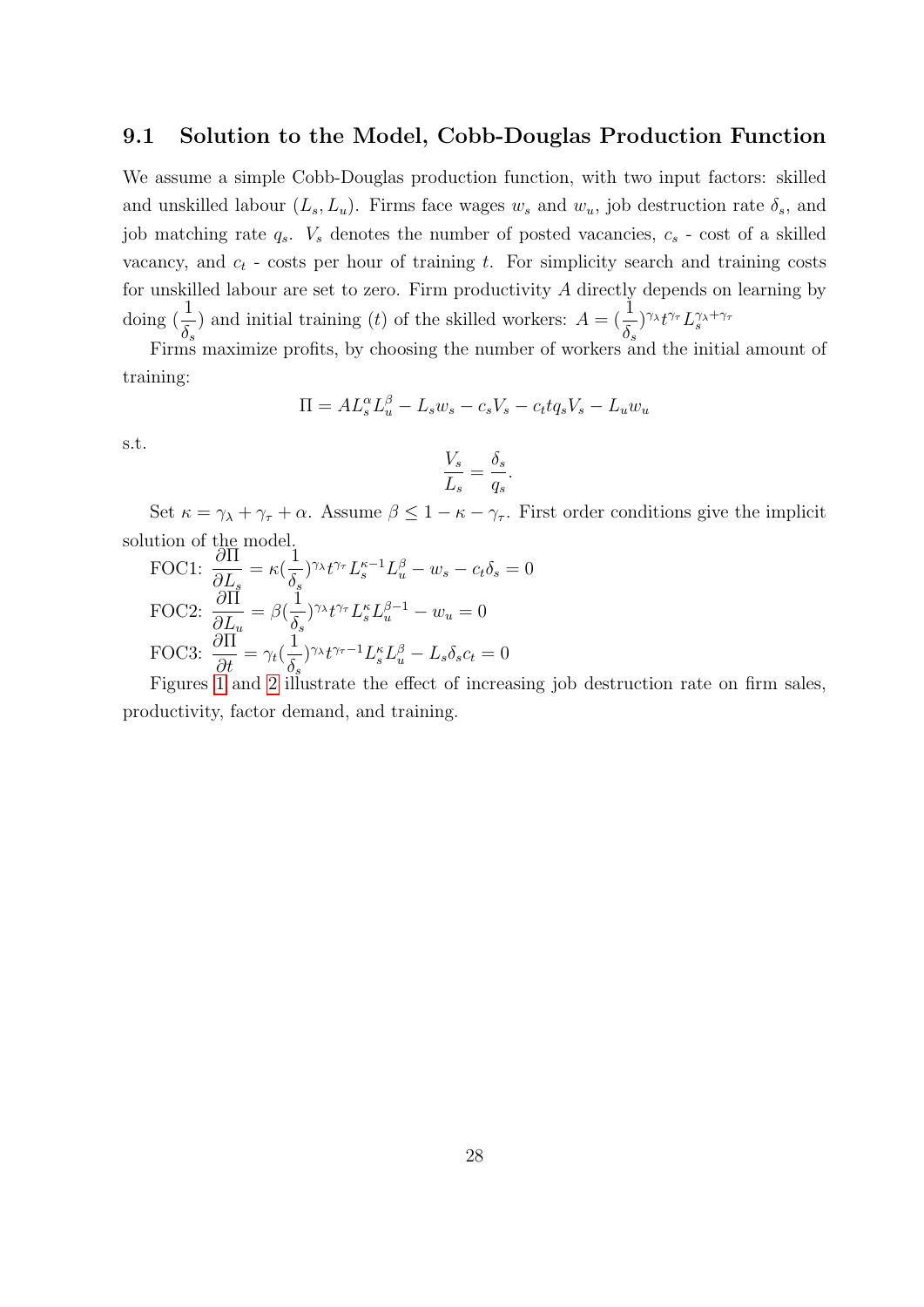<span id="page-28-0"></span>



Note: This graph shows the simulation results of our theoretical framework for different values of delta (the job destruction rate). Ls and Lu stand for skilled and unskilled labour. t intensive describes how much training the workers obtain. Ls/Lu is the ratio of skilled to unskilled labour. We see that for increasing job destruction rates, values of all variables reduce. )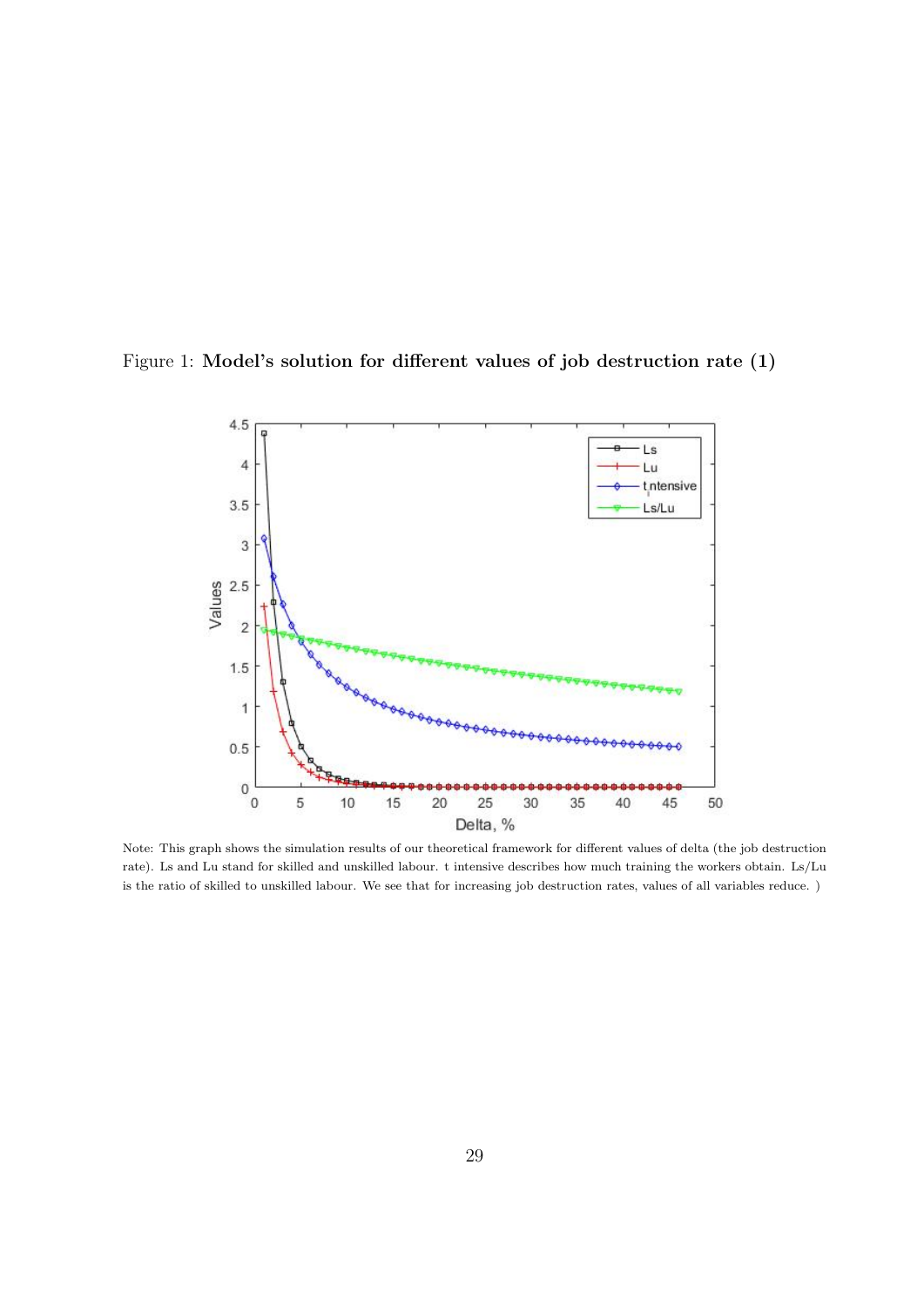<span id="page-29-0"></span>



Note: This graph shows the simulation results of our theoretical framework for different values of delta (the job destruction rate). Sales describe the yearly sales of a firm. TFP denotes firm productivity, in the simulation it consists of the workers' learning-by-doing and initial training. Sales and TFP decrease with an increasing job destruction rate. Y/L and train/L describes the output and the training as a percentage of the total labour force. Both increases with an increasing job destruction rate.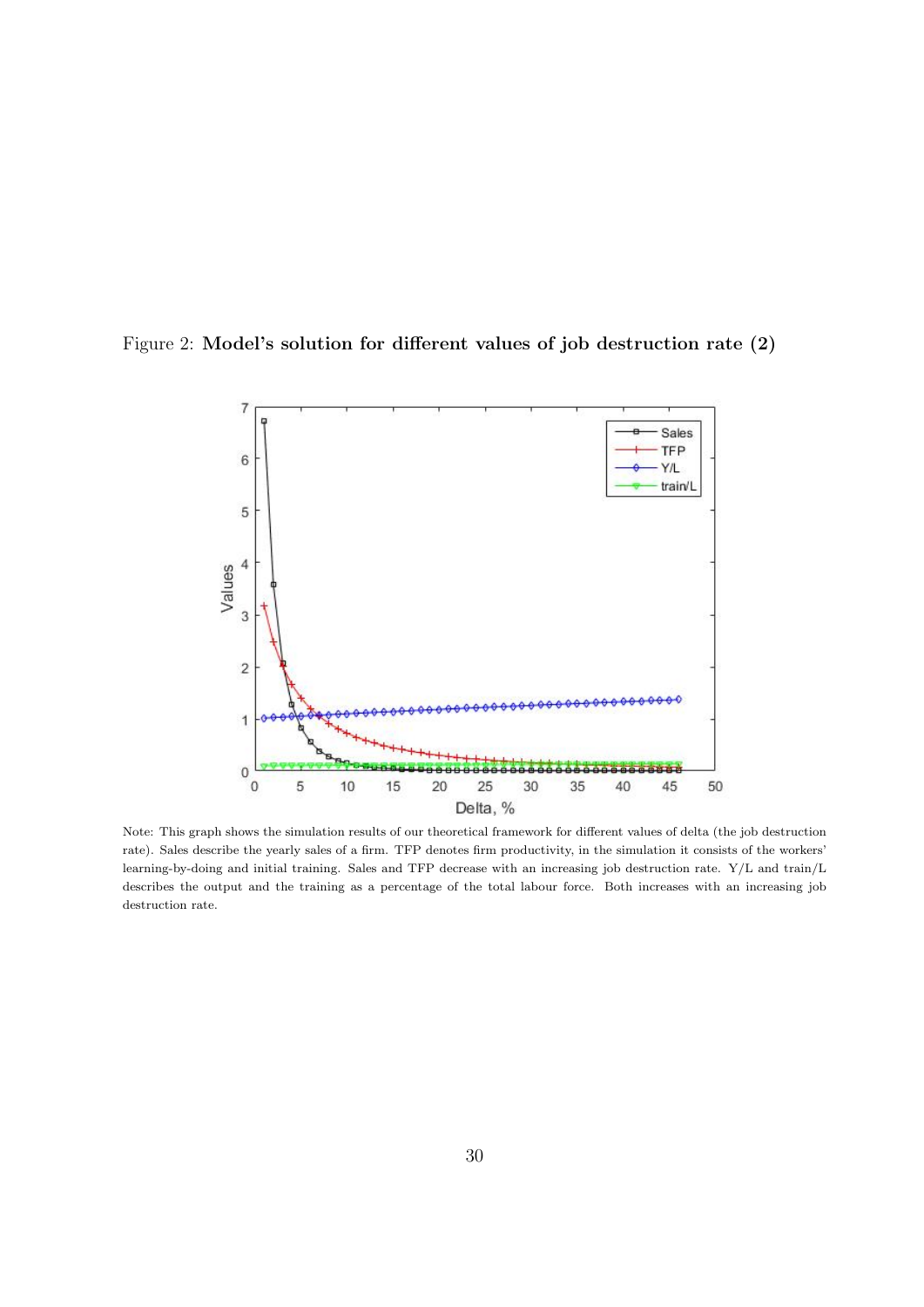# 9.2 Tables and Figures



Figure 3: Annual Treatment Effects of Free Movement on Firm TFP

Note: Dependent variable - firm TFP, estimated with Levinsohn-Petrin procedure. The displayed coefficients correspond to the number of years before and after the largest increase in the Free Movement variable for a given industry. Year, industry, and country-fixed effects are included. Errors are clustered at the country-industry level.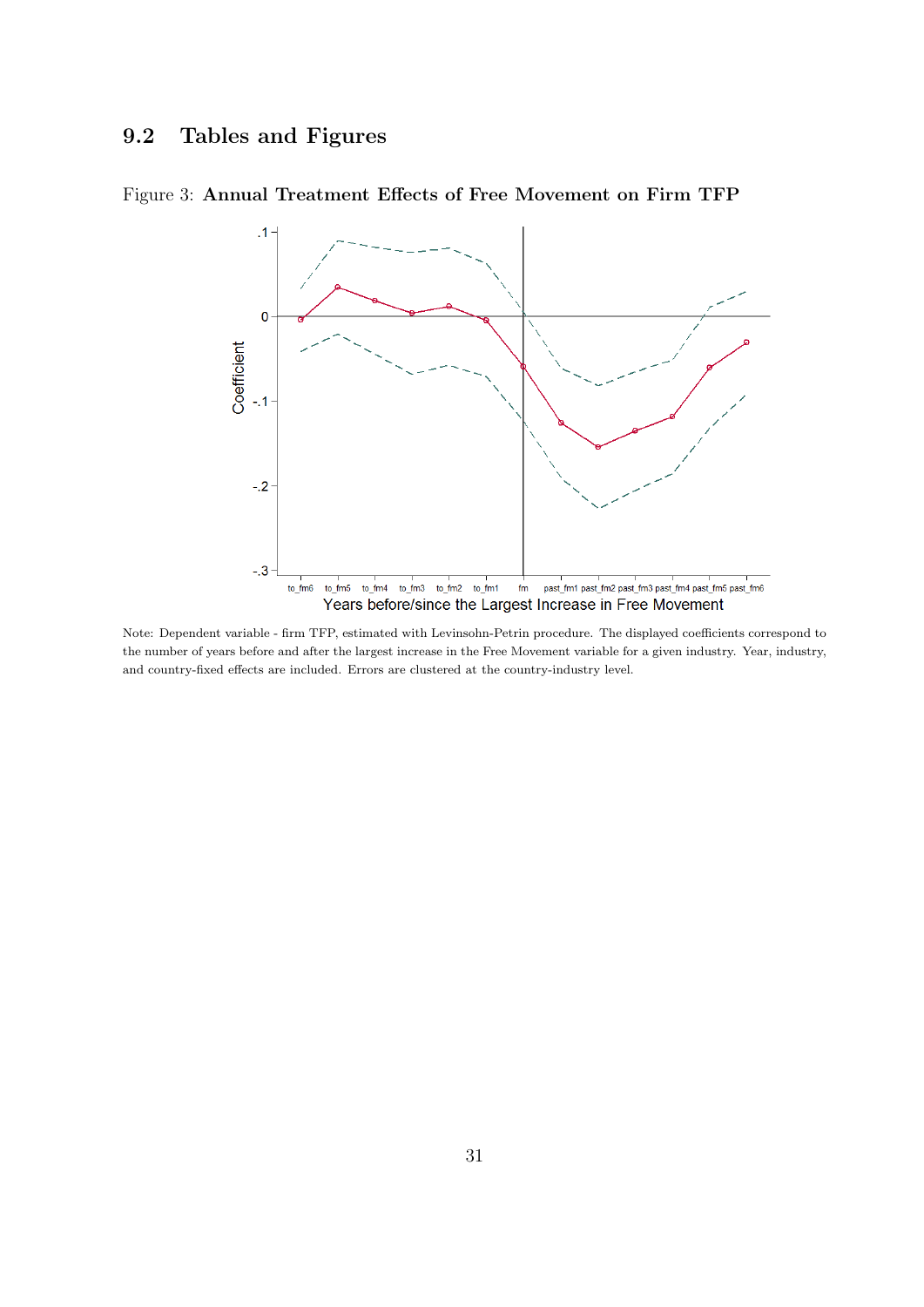<span id="page-31-0"></span>



Note: This graph shows the variation in the instrument. We coompare different industries (y-Axis) in different countries (x-Axis) in 2005 and 2008. The darker the shading, the stronger those industies in those countries have been exposed to emigration.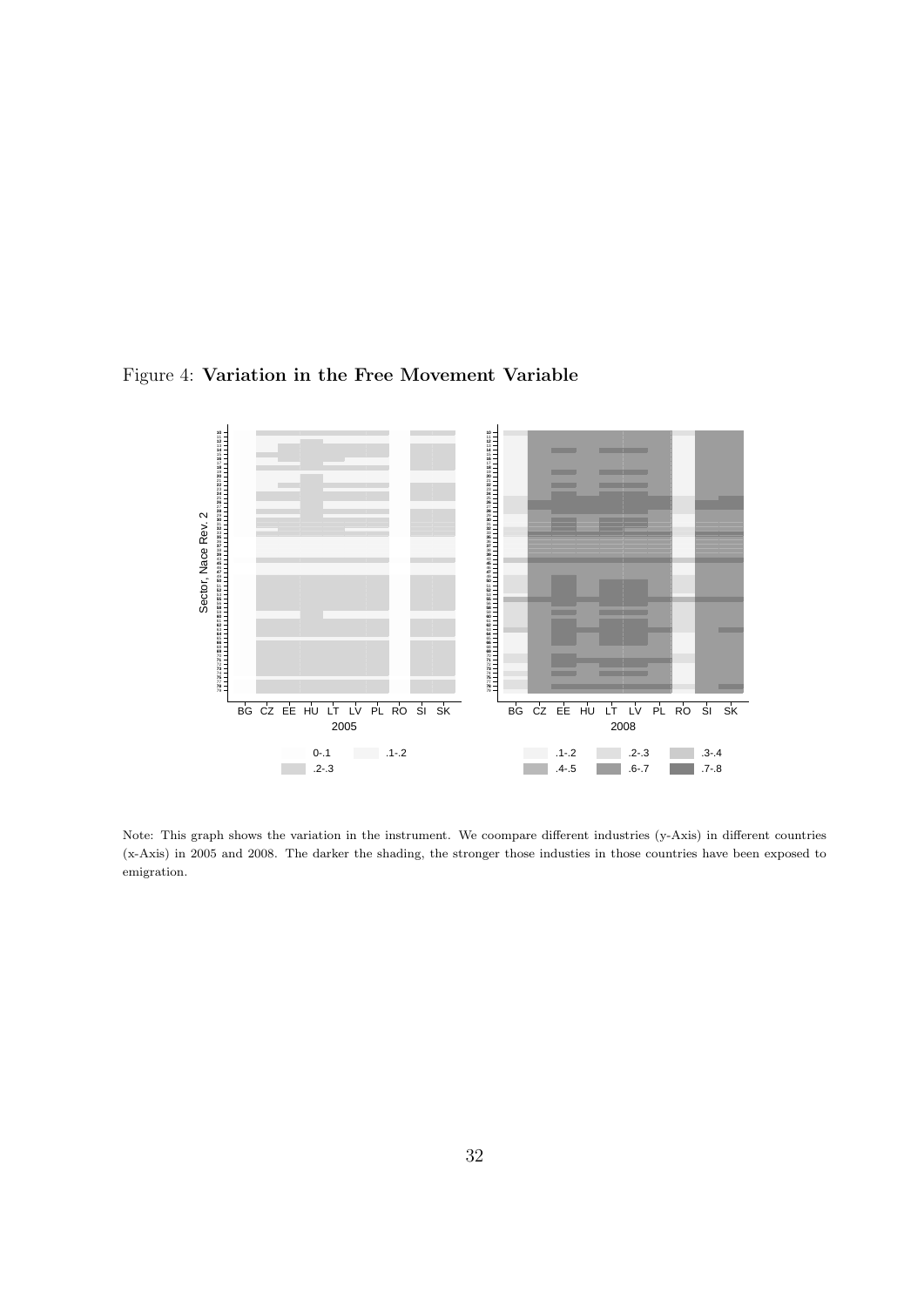#### <span id="page-32-0"></span>Table 1: Summary of Variables

|                                      | (1)                 | (2)                | (3)                | (4)                  | (5)                 | (6)                  |
|--------------------------------------|---------------------|--------------------|--------------------|----------------------|---------------------|----------------------|
|                                      | Full                | Main_sample        | Incumbent          | Foreign              | Hightech            | Innovator            |
| Firm-level data:                     |                     |                    |                    |                      |                     |                      |
|                                      |                     |                    |                    |                      |                     |                      |
| number of employees                  | 40.5<br>$[305]$     | 65.5<br>$[296]$    | 80.0<br>$[344]$    | 195<br>$[554]$       | 87.1<br>$[367]$     | 238<br>$[727]$       |
|                                      |                     |                    |                    |                      |                     |                      |
| sales, 000 EUR                       | 3,908<br>[162, 210] | 5,554<br>[61, 742] | 6,686<br>[70, 814] | 26,972<br>[172, 423] | 9,954<br>[109, 758] | 34,662<br>[267, 709] |
|                                      |                     |                    |                    |                      |                     |                      |
| assets, 000 EUR                      | 3,251<br>[60, 287]  | 4,854<br>[61, 480] | 5,735<br>[65, 025] | 21,440<br>[145, 629] | 7,629<br>[90, 648]  | 28,953<br>[226, 421] |
|                                      |                     |                    |                    |                      |                     |                      |
| firm age                             | 9.16                | 10.7               | 13.6               | 10.8                 | 10.8                | 14.6<br>[9.63]       |
|                                      | [8.03]              | [7.78]             | [7.71]             | [8.66]               | [7.78]              |                      |
| labour productivity $(\frac{Y}{L})$  | 3.47                | 3.67               | 3.69<br>$[1.09]$   | 4.28                 | 3.85<br>[1.07]      | 4.22<br>[0.90]       |
|                                      | [1.35]              | [1.10]             |                    | [1.16]               |                     |                      |
| labour productivity $(\frac{Y}{WL})$ | 2.08<br>[1.08]      | 1.97               | 1.94               | 1.91<br>[0.92]       | 1.71                | 1.80                 |
|                                      |                     | [0.89]             | [0.85]             |                      | [0.89]              | [0.71]               |
| TFP index                            | $-0.012$            | $-0.046$           | $-0.050$           | $-0.059$             | $-0.10$             | $-0.15$              |
|                                      | [0.89]              | [0.67]             | [0.68]             | [0.63]               | [0.63]              | [0.55]               |
| Industry-level data, 2 digits:       |                     |                    |                    |                      |                     |                      |
| FM                                   | 0.083               | 0.13               | 0.13               | 0.14                 | 0.19                | 0.15                 |
|                                      | [0.11]              | [0.14]             | [0.14]             | [0.14]               | [0.18]              | [0.15]               |
| human capital constraints            | 0.090               | 0.092              | 0.10               | 0.088                | 0.096               | 0.12                 |
|                                      | [0.11]              | [0.11]             | [0.12]             | [0.11]               | [0.12]              | [0.13]               |
| financial constraints                | 0.25                | 0.18               | 0.17               | 0.15                 | 0.13                | 0.12                 |
|                                      | [0.17]              | [0.14]             | [0.14]             | [0.13]               | [0.12]              | [0.12]               |
| number of employees                  | 11.6                | 15.4               | 16.6               | 22.2                 | 21.7                | 22.3                 |
|                                      | $[20.9]$            | $[25.0]$           | $[25.9]$           | [38.7]               | [38.8]              | [34.8]               |
| sales, 000 EUR                       | 948                 | 1,033              | 1,136              | 2,076                | 1,911               | 2,468                |
|                                      | [5, 403]            | [7,006]            | [8, 135]           | [7, 331]             | [5, 174]            | [11,083]             |
| labour productivity $(\frac{Y}{L})$  | 4.03                | 3.79               | 3.78               | 4.03                 | 4.05                | 4.23                 |
|                                      | [0.84]              | [0.70]             | [0.73]             | [0.71]               | [0.67]              | [0.56]               |
| labour productivity $(\frac{Y}{WL})$ | 2.21                | 1.91               | 1.92               | 1.91                 | 1.78                | 1.91                 |
|                                      | [0.62]              | [0.40]             | [0.40]             | [0.46]               | [0.50]              | [0.41]               |
| Observations                         | $3.25e + 06$        | 532760             | 334693             | 55979                | 116540              | 19143                |
| No. of firms                         | 555072              | 108256             | 58245              | 10628                | 26224               | 2758                 |

Note: The table reports means and standard deviations (in brackets) of variables used in the regressions. "Full" denotes a sample of all available observations. Further sub-samples don't include observations with missing variables. "Main sample" is a sub-sample of firms used in the main regression. "Incumbent" is a sub-sample of firms that existed prior to 2002. "Innovator" - a sub-sample of firms with patents. "Hightech" - a sub-sample of firms operating in high-tech industries according to Statistical classification of economic activities in the European Community (NACE) at 2-digit level. "Foreign" - a sub-sample of firms with foreign capital.

Productivity measures are reported in natural logarithms.

Constraints are measured as shares of firms in a given industry-country-year reporting to be constrained.

FM is our preferred instrument: the sum of legislation dummies, weighted by proximity measures to a given old EU member-country. Sources: Amadeus, EU Commission Business Survey, Eurostat Structural Business Statistics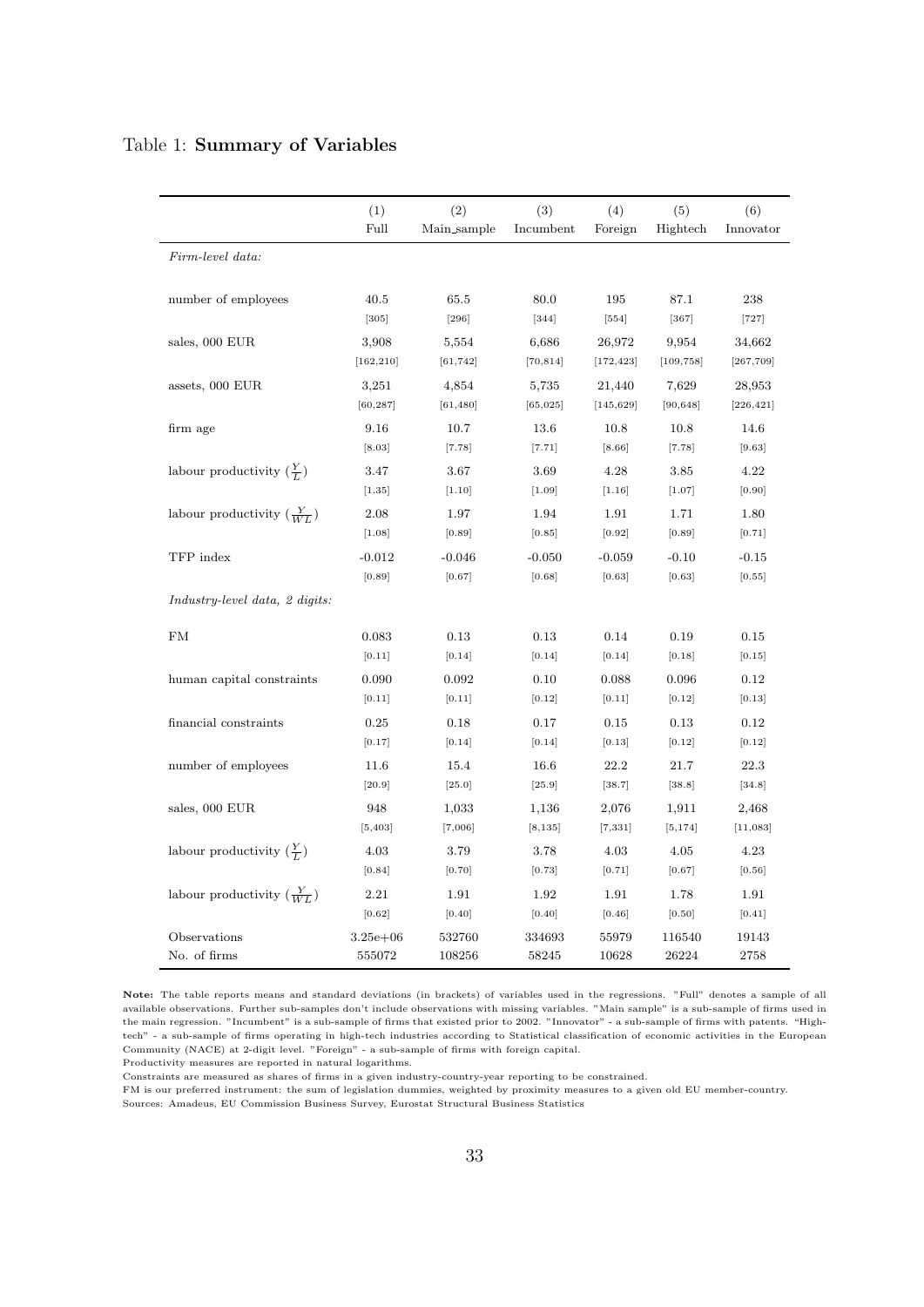|                                | (1)         | (2)         | (3)                                   | (4)          | (5)         |
|--------------------------------|-------------|-------------|---------------------------------------|--------------|-------------|
|                                | TFP index   | TFP LP      | <b>ROA</b>                            | Pers. costs  | C/L         |
|                                |             |             |                                       |              |             |
| $L.FM_{ict}$                   | $-0.273***$ | $-0.234***$ | $-0.0344**$                           | $0.270***$   | 0.172       |
|                                | (0.0696)    | (0.0619)    | (0.0141)                              | (0.0628)     | (0.106)     |
| $Mark-up_{ict}$                | $0.212***$  | $0.186***$  | $0.0906***$                           | $-0.133***$  | $-0.0824**$ |
|                                | (0.0526)    | (0.0350)    | (0.0165)                              | (0.0279)     | (0.0404)    |
| $L.log\_investment_{ict}$      | 0.00178     | $-0.00707$  | $-0.00556***$                         | 0.00521      | $0.0243**$  |
|                                | (0.00680)   | (0.00500)   | (0.00203)                             | (0.00792)    | (0.0106)    |
| $L.log\_FDI\_inward_{ict}$     | $-0.00125$  | $2.82e-05$  | $-0.000435$                           | 0.00242      | $0.00502**$ |
|                                | (0.00143)   | (0.00114)   | (0.000509)                            | (0.00148)    | (0.00219)   |
| $Log\_total\_sales_{it}$       | 0.00350     | $-0.00910$  | 0.000439                              | $0.0516***$  | 0.00880     |
|                                | (0.0100)    | (0.00913)   | (0.00262)                             | (0.00851)    | (0.0126)    |
| Mean skill $sh.$ <sub>it</sub> | 0.0763      | 0.160       | $0.175***$                            | 0.0702       | $-0.0866$   |
|                                | (0.158)     | (0.117)     | (0.0384)                              | (0.115)      | (0.169)     |
| $L.log\_FDI_{ct}$              | $0.0123***$ | $0.0108***$ | $0.00231***$                          | $0.00819***$ | $0.0113***$ |
|                                | (0.00248)   | (0.00226)   | (0.000617)                            | (0.00175)    | (0.00229)   |
| $D.log\_GDP_{ct}$              | $1.520***$  | $1.301***$  | $0.179***$                            | $0.397***$   | 0.130       |
|                                | (0.163)     | (0.142)     | (0.0443)                              | (0.0996)     | (0.135)     |
|                                |             |             |                                       |              |             |
| Observations                   | 546,661     | 322,938     | 542,500                               | 529,567      | 529,567     |
| Number of firms                | 108,413     | 71,652      | 107,585                               | 105,572      | 105,572     |
| $R^2$                          | 0.074       | 0.040       | 0.053                                 | 0.105        | 0.122       |
| Dummies                        | f y         | f y         | f y                                   | f y          | f y         |
| Clusters                       | 2660        | 2521        | 2630                                  | 2618         | 2618        |
|                                |             |             | Robust standard errors in parentheses |              |             |

## <span id="page-33-0"></span>Table 2: Free Movement Effect on Firm Performance, Reduced Form, Amadeus Data

Robust standard errors in parentheses

\*\*\* p<0.01, \*\* p<0.05, \* p<0.1

Note: The table presents reduced-form estimations of the free movement. All specifications are estimated with firm fixed effects and time dummies. Dependent variables: TFP index, TFP LP - tfp estimated with Levinsohn-Petrin procedure, ROA - return on assets, Pers. costs personnel costs per employee, C/L - capital-labour ratio. L.FM - Free Movement variable (distance-weighted, interacted with skill shortages in destination industries), 1 year lag. Standard errors are clustered on country-industry (NACE 4-digit) level.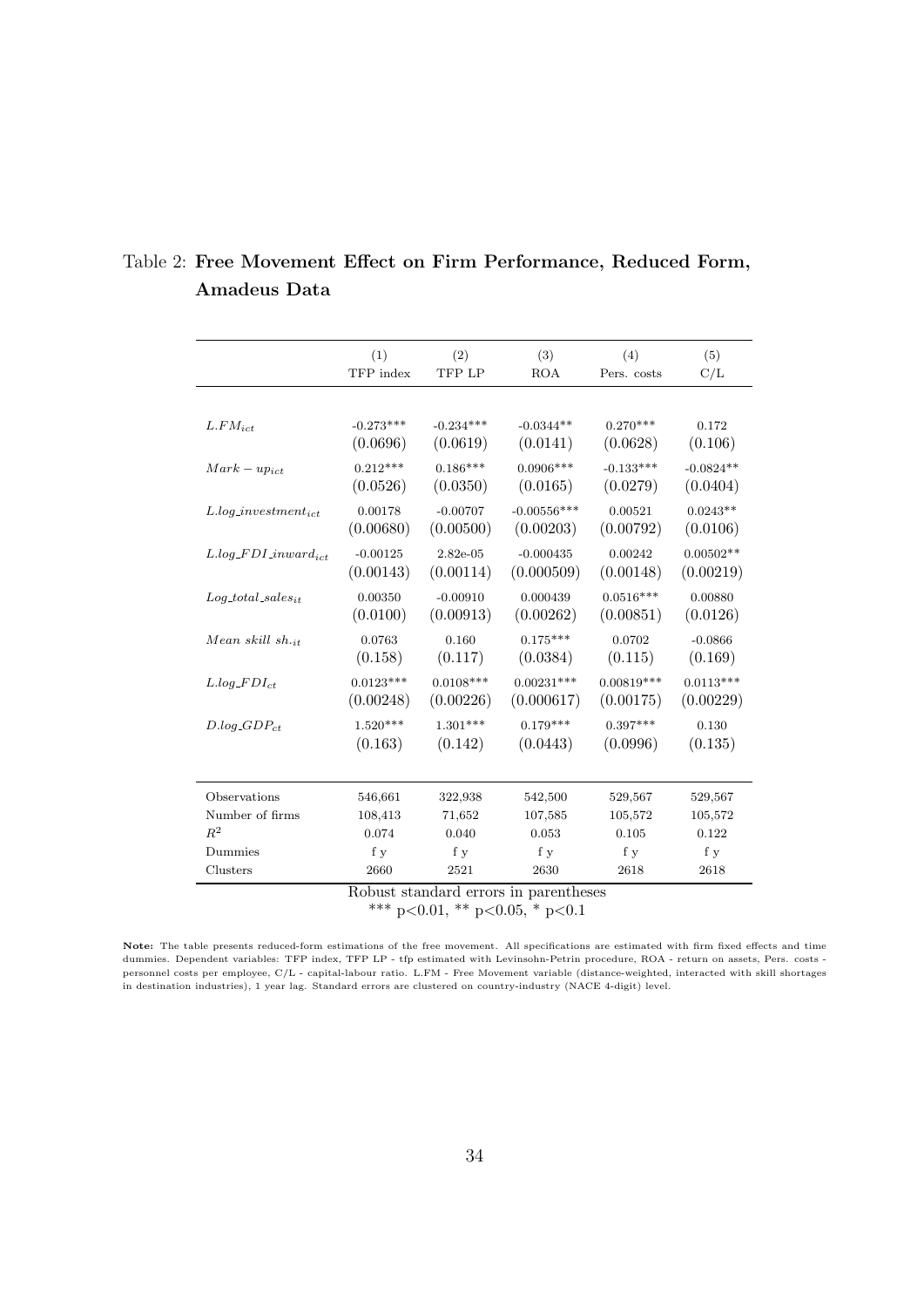|                                       | (1)<br>TFP index       | (2)<br>Wage             | (3)<br>Train            | (4)<br>New product      |
|---------------------------------------|------------------------|-------------------------|-------------------------|-------------------------|
|                                       |                        |                         |                         |                         |
| $L.FM_{ict}$                          | $-0.541***$<br>(0.083) | 0.772<br>(0.620)        | 1.706***<br>(0.577)     | $-3.589$<br>(2.772)     |
| $log\_lag\_l_{fict}$                  | $-0.0501$<br>(0.118)   | $-0.211***$<br>(0.0347) | $0.0630***$<br>(0.0170) | 0.0201<br>(0.0159)      |
| $log\_lag\_sales_{fict}$              | $0.215**$<br>(0.107)   | $0.225***$<br>(0.0221)  | $0.0218**$<br>(0.00945) | $-0.0144*$<br>(0.00831) |
| $%$ foreign <sub>fict</sub>           | $-0.187$<br>(0.207)    | $0.462***$<br>(0.118)   | $0.179***$<br>(0.0637)  | 0.115<br>(0.0717)       |
| $export\_share_{fict}$                | $-0.0135$<br>(0.198)   | 0.0620<br>(0.100)       | $-0.105*$<br>(0.0589)   | $-0.0681$<br>(0.0707)   |
| Observations                          |                        | 5,432                   |                         | 2,179                   |
| $R^2$                                 | 1,344<br>0.971         | 0.227                   | 5,078<br>0.243          | 0.247                   |
| Dummies                               | cy ci iy               | cy ci iy                | cy ci iy                | cy ci iy                |
| Robust                                | yes                    | yes                     | yes                     | yes                     |
| Clusters                              | 296                    | 591                     | 574                     | 290                     |
| Robust standard errors in parentheses |                        |                         |                         |                         |

<span id="page-34-0"></span>Table 3: Free Movement Effect on Firm Performance, Reduced Form, BEEPS Data

Robust standard errors in parentheses \*\*\* p<0.01, \*\* p<0.05, \* p<0.1

Note: The table presents reduced-form estimations of free movement on firm performance using BEEPS data. All specifications are estimated with country\*year (c\*y), country\*industry(c\*i), and industry\*year(i\*y) fixed effects. Additional firm-level covariates include lagged sales, capital, quadratic terms for firm age and number of employees, share of foreign capital, share of export in sales.  $L.FM_{ict}$  represents the sum of legislation dummies, weighted by distance to a given old EU member-country and interacted with skill shortages in destination industries. Standard errors are clustered on country-industry level.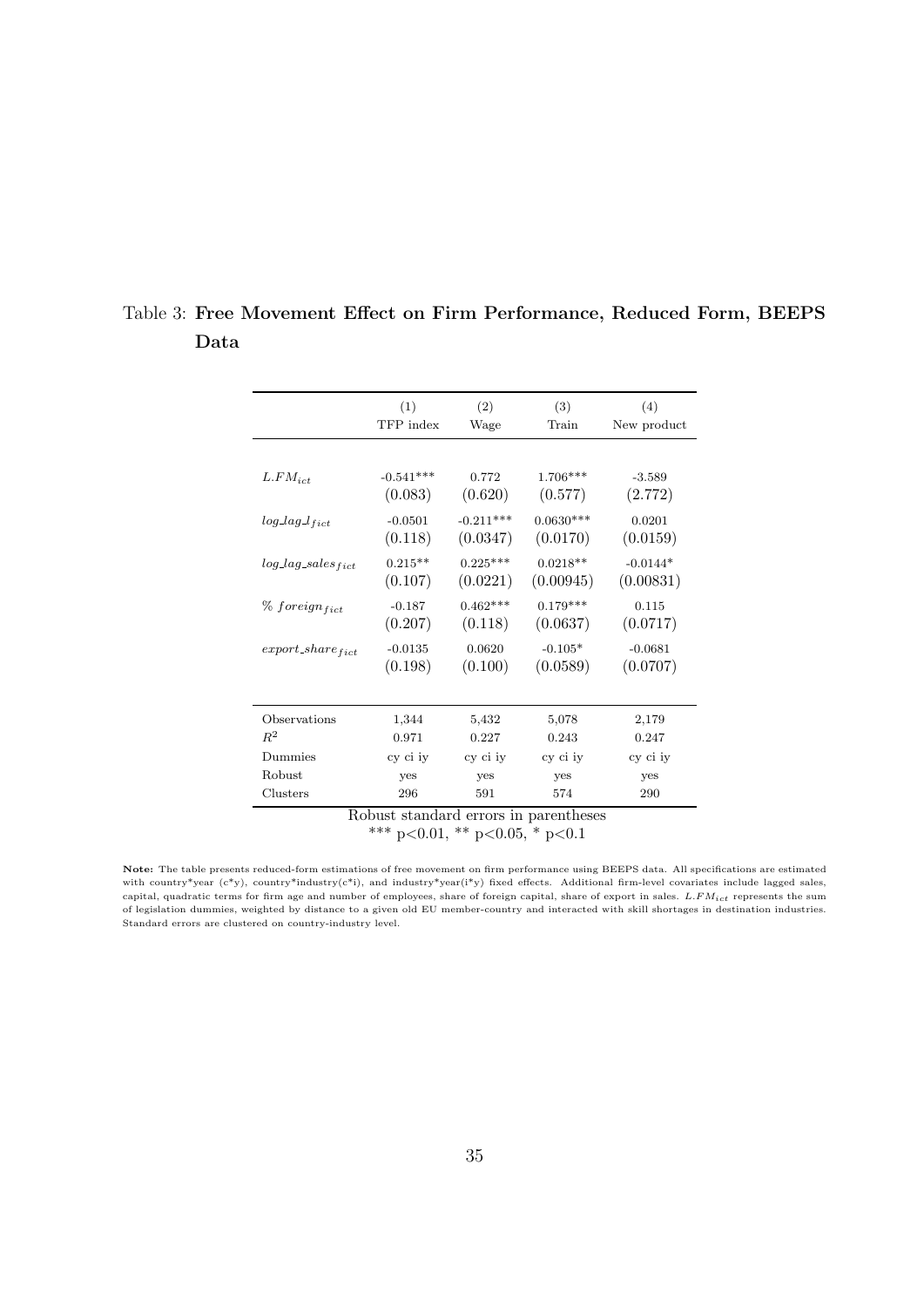|                           | (1)         | (2)         | (3)         |
|---------------------------|-------------|-------------|-------------|
|                           | Mean tenure | Mean tenure | Mean tenure |
|                           |             |             |             |
| $F.FM_{ict}$              |             |             | $-0.268$    |
|                           |             |             | (0.320)     |
| $L.FM_{ict}$              | $-0.858***$ | $-1.052***$ | $-1.842***$ |
|                           | (0.144)     | (0.219)     | (0.272)     |
| $L.log\_investment_{ict}$ | $-0.110***$ | $-0.0899**$ | $-0.107**$  |
|                           | (0.0389)    | (0.0390)    | (0.0422)    |
| $log\_total\_sales_{ict}$ | 0.0261      | 0.00509     | $-0.00460$  |
|                           | (0.0907)    | (0.0883)    | (0.0943)    |
| $L.log\_FDI_{ct}$         | $-0.172***$ | $-0.148***$ | $-0.166***$ |
|                           | (0.0336)    | (0.0320)    | (0.0394)    |
| $D.log\_GDP_{ct}$         | $-1.200$    | $-0.141$    | $-3.564**$  |
|                           | (0.904)     | (0.870)     | (1.424)     |
|                           |             |             |             |
| Observations              | 1,873       | 1,873       | 1,564       |
| Number of idc             | 314         | 314         | 312         |
| $R^2$                     | 0.142       | 0.136       | 0.208       |
| Dummies                   | ic y        | ic y        | ic y        |
| Clusters                  | 314         | 314         | 312         |

#### <span id="page-35-0"></span>Table 4: Free Movement Effect on Tenure, Reduced Form, Eurostat Data

Robust standard errors in parentheses

\*\*\* p<0.01, \*\* p<0.05, \* p<0.1

Note: The table presents reduced-form estimations of free movement on average tenure. All specifications are estimated with industry\*country fixed effects and time dummies. L.FM - Free Movement variable, 1 year lag. In specification 1, we use only distance-weighted FM dummies. In specifications 2 and 3, FM dummies are interacted with skill shortages in destination industries. In specification 3, we add a forward lag of the FM variable to check for the absence of pre-trends. Standard errors are clustered on country-industry level.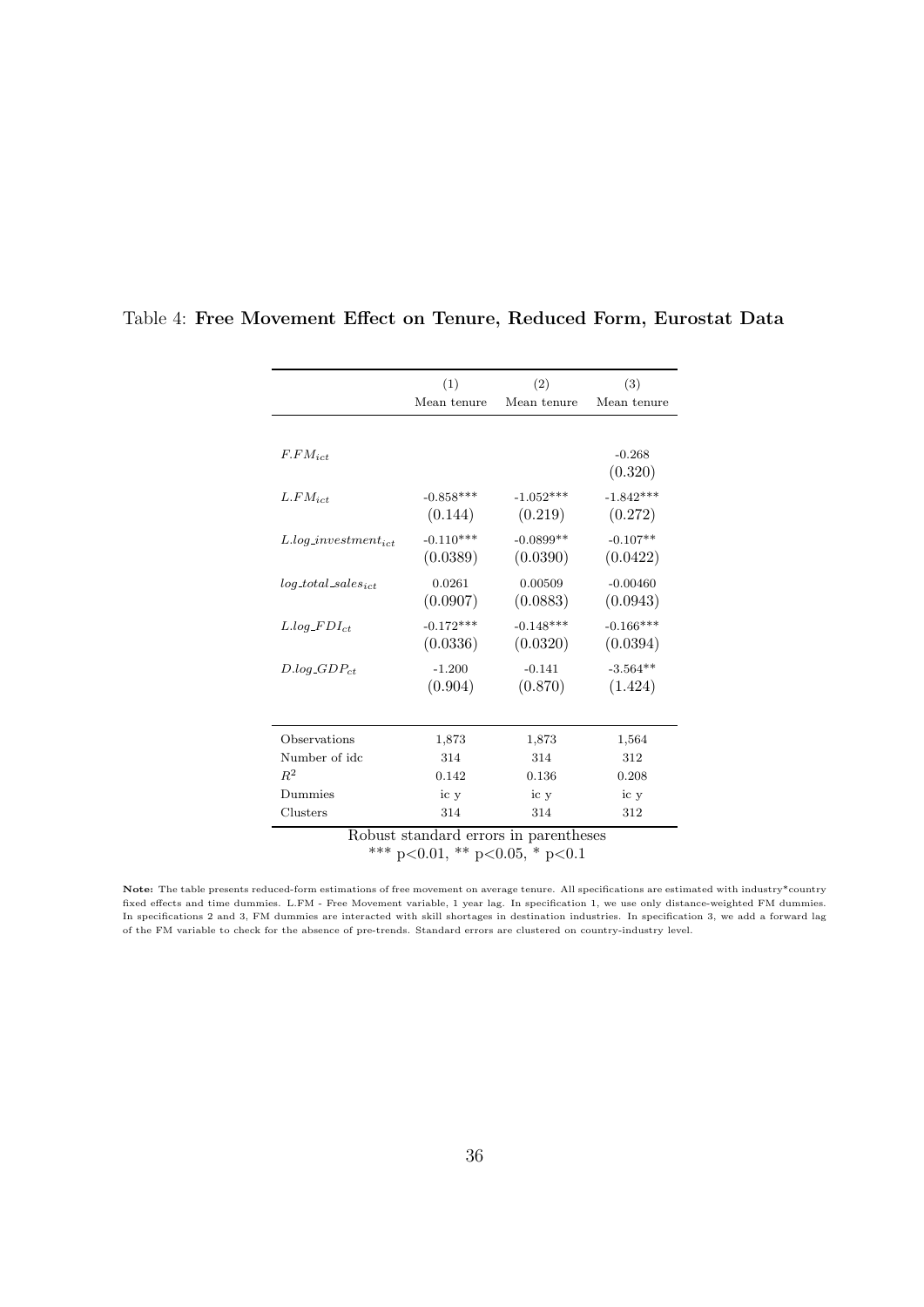|                             | (1)          | (2)        | (3)         | (4)         | (5)         |
|-----------------------------|--------------|------------|-------------|-------------|-------------|
|                             | TFP index    | TFP LP     | <b>ROA</b>  | Pers. costs | C/L         |
|                             |              |            |             |             |             |
|                             |              |            |             |             |             |
| $L.FM_{ict}$                | $-0.0571$    | $-0.124$   | 0.0191      | $0.396***$  | $0.395***$  |
|                             | (0.0796)     | (0.0805)   | (0.0269)    | (0.0642)    | (0.110)     |
| $Mark-up_{ict}$             | $0.105***$   | $0.143***$ | $0.0480***$ | $-0.0509$   | $-0.0546$   |
|                             | (0.0339)     | (0.0357)   | (0.0136)    | (0.0399)    | (0.0446)    |
| $L.log\_investment_{ict}$   | $0.0127*$    | $-0.0108$  | $-0.00692*$ | $-0.0115$   | $-0.0274**$ |
|                             | (0.00768)    | (0.00798)  | (0.00375)   | (0.0110)    | (0.0140)    |
| $L.log\_FDI\_inward_{ict}$  | 4.88e-06     | 0.000242   | $-0.000519$ | 0.00119     | 0.00414     |
|                             | (0.00170)    | (0.00182)  | (0.000606)  | (0.00139)   | (0.00260)   |
|                             |              |            |             |             |             |
| $Log\_total\_sales_{it}$    | $-0.0114$    | $-0.0245*$ | $-0.00649$  | $0.0509***$ | $0.0302*$   |
|                             | (0.0119)     | (0.0130)   | (0.00538)   | (0.0121)    | (0.0171)    |
| Mean skill $sh_{\cdot i t}$ | $-0.103$     | 0.178      | 0.0425      | 0.0712      | 0.0603      |
|                             | (0.139)      | (0.154)    | (0.0647)    | (0.149)     | (0.204)     |
| $L.log\_FDI_{ct}$           | $0.00938***$ | $0.00639*$ | 0.000382    | $-0.00195$  | $-0.00690*$ |
|                             | (0.00292)    | (0.00347)  | (0.00165)   | (0.00301)   | (0.00394)   |
|                             | $0.809***$   | $0.791***$ | 0.0941      | 0.196       | 0.200       |
| $D.log\_GDP_{ct}$           | (0.145)      |            |             |             |             |
|                             |              | (0.172)    | (0.0650)    | (0.134)     | (0.175)     |
|                             |              |            |             |             |             |
| Observations                | 56,960       | 34,354     | 56,580      | 55,730      | 55,730      |
| Number of firms             | 10,415       | 6,846      | 10,361      | 10,308      | 10,308      |
| $R^2$                       | 0.021        | 0.019      | 0.016       | 0.088       | 0.044       |
| Dummies                     | f y          | f y        | f y         | f y         | f y         |
| Clusters                    | 1683         | 1489       | 1668        | 1670        | 1670        |
|                             |              |            |             |             |             |

## <span id="page-36-0"></span>Table 5: Free Movement Effect on Firm Performance, Reduced Form, Foreign-Owned Companies

Robust standard errors in parentheses

\*\*\* p<0.01, \*\* p<0.05, \* p<0.1

Note: The table presents reduced-form estimations of the free movement effect on firm performance, sample is restricted to firms with foreign capital. All specifications are estimated with firm fixed effects and time dummies. Dependent variables: TFP index, TFP LP - tfp estimated with Levinsohn-Petrin procedure, ROA - return on assets, Pers. costs - personnel costs per employee, C/L - capital-labour ratio. L.FM - Free Movement variable (distance-weighted, interacted with skill shortages in destination industries), 1 year lag. Standard errors are clustered on country-industry (NACE 4-digit) level.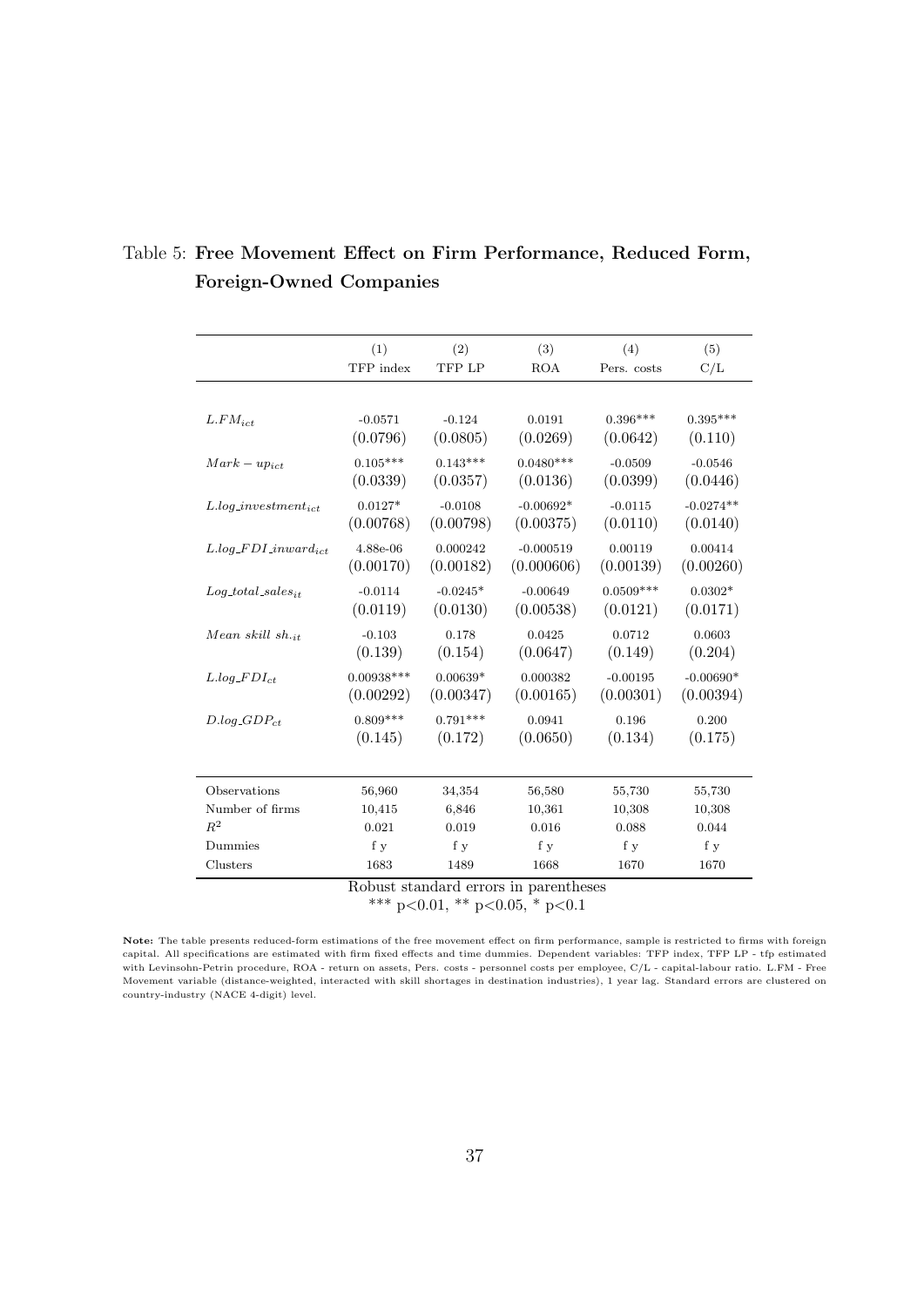|                            | (1)         | (2)           | (3)         | (4)         | (5)         |
|----------------------------|-------------|---------------|-------------|-------------|-------------|
|                            | TFP index   | TFP LP        | <b>ROA</b>  | Pers. costs | C/L         |
|                            |             |               |             |             |             |
| FM                         | $-0.0702$   | $-0.0883$     | $-0.104***$ | $0.256*$    | $0.604***$  |
|                            | (0.127)     | (0.109)       | (0.0363)    | (0.144)     | (0.132)     |
| $Mark-up_{ict}$            | 0.0460      | $0.125***$    | 0.0103      | $-0.0768$   | $-0.0220$   |
|                            | (0.0380)    | (0.0385)      | (0.0126)    | (0.0563)    | (0.0638)    |
| $L.log\_investment_{ict}$  | $-0.0156$   | $-0.0245*$    | $-0.00272$  | $0.0251**$  | $0.0440**$  |
|                            | (0.0121)    | (0.0139)      | (0.00479)   | (0.0117)    | (0.0184)    |
| $L.log\_FDI\_inward_{ict}$ | $-0.000839$ | $-0.00584***$ | $-0.000692$ | 0.000865    | $-0.000384$ |
|                            | (0.00184)   | (0.00203)     | (0.000740)  | (0.00213)   | (0.00277)   |
| $Log\_total\_sales_{it}$   | $-0.0147$   | $-0.0304$     | 0.00435     | 0.00534     | 0.00906     |
|                            | (0.0180)    | (0.0189)      | (0.00715)   | (0.0162)    | (0.0252)    |
| Mean skill sh. $_{it}$     | 0.0703      | 0.284         | 0.0201      | 0.239       | $-0.110$    |
|                            | (0.154)     | (0.193)       | (0.0644)    | (0.166)     | (0.226)     |
| $L.log\_FDI_{ct}$          | 0.00130     | 0.00194       | 0.00176     | $0.0128***$ | $0.0151***$ |
|                            | (0.00351)   | (0.00450)     | (0.00167)   | (0.00292)   | (0.00398)   |
| $D.log\_GDP_{ct}$          | 0.383       | 0.263         | 0.0656      | $-0.00291$  | $-0.474*$   |
|                            | (0.253)     | (0.252)       | (0.0700)    | (0.250)     | (0.274)     |
|                            |             |               |             |             |             |
| Observations               | 20,526      | 13,276        | 20,507      | 19,694      | 19,694      |
| Number of firms            | 2,812       | 2,165         | 2,812       | 2,769       | 2,769       |
| $R^2$                      | 0.113       | 0.037         | 0.120       | 0.128       | 0.266       |
| Dummies                    | f y         | f y           | f y         | f y         | f y         |
| Clusters                   | 843         | 729           | 843         | 832         | 832         |

### <span id="page-37-0"></span>Table 6: Free Movement Effect on Firm Performance, Reduced Form, Firms with Patents

Robust standard errors in parentheses

\*\*\* p<0.01, \*\* p<0.05, \* p<0.1

Note: The table presents reduced-form estimations of the free movement effect on firm performance, sample is restricted to firms with foreign capital. All specifications are estimated with firm fixed effects and time dummies. Dependent variables: TFP index, TFP LP - tfp estimated with Levinsohn-Petrin procedure, ROA - return on assets, Pers. costs - personnel costs per employee, C/L - capital-labour ratio. L.FM - Free Movement variable (distance-weighted, interacted with skill shortages in destination industries), 1 year lag. Standard errors are clustered on country-industry (NACE 4-digit) level.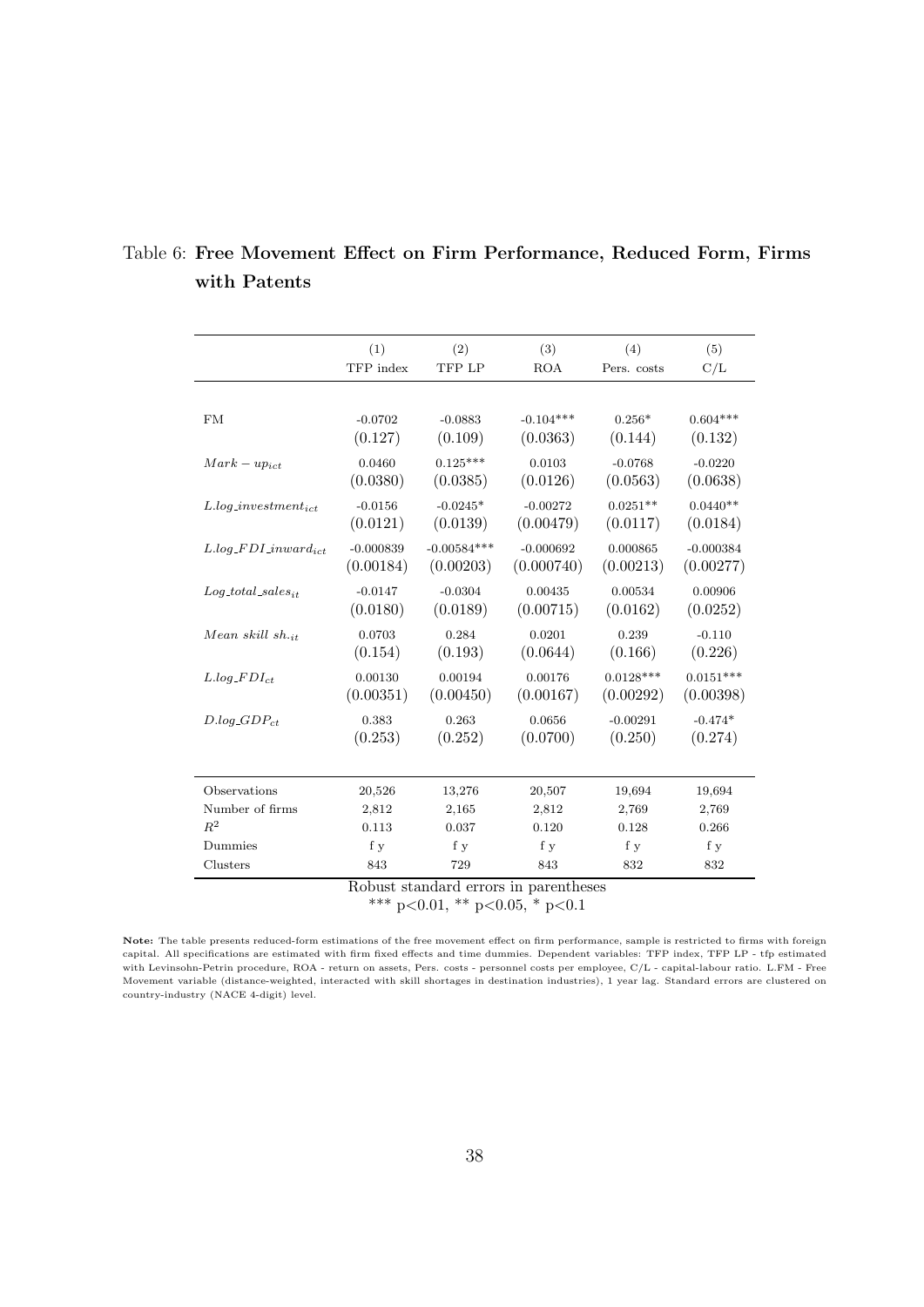|                           | (1)          | (2)                | (3)          | (4)                |
|---------------------------|--------------|--------------------|--------------|--------------------|
|                           | FM, dist     | FM*skill sh., dist | FM, migr     | FM*skill sh., migr |
|                           |              |                    |              |                    |
|                           |              |                    |              |                    |
| $FM_{ict}$                | $0.0522*$    | $0.125***$         | $0.0767***$  | $0.112***$         |
|                           | (0.0298)     | (0.0461)           | (0.0144)     | (0.0376)           |
| $L.log\_investment_{ict}$ | 0.00644      | 0.00650            | 0.00400      | 0.00604            |
|                           | (0.00451)    | (0.00455)          | (0.00447)    | (0.00446)          |
| $Log\_total\_sales_{it}$  | 0.0105       | 0.00993            | 0.0109       | 0.00912            |
|                           | (0.00929)    | (0.00914)          | (0.00916)    | (0.00885)          |
|                           |              |                    |              |                    |
| Mean skill sh. $_{it}$    | $0.200**$    | $0.165*$           | $0.206**$    | $0.148*$           |
|                           | (0.0905)     | (0.0875)           | (0.0891)     | (0.0879)           |
| $L.log\_FDI_{ct}$         | $0.00145***$ | $0.00148***$       | $0.00134***$ | $0.00148***$       |
|                           | (0.000484)   | (0.000483)         | (0.000480)   | (0.000482)         |
| $D.log\_GDP_{ct}$         | $0.368***$   | $0.372***$         | $0.387***$   | $0.377***$         |
|                           | (0.0807)     | (0.0794)           | (0.0812)     | (0.0802)           |
|                           |              |                    |              |                    |
| Observations              | 2,069        | 2,069              | 2,069        | 2,069              |
| Number of pp              | 428          | 428                | 428          | 428                |
| $R^2$                     | 0.349        | 0.352              | 0.357        | 0.355              |
| Dummies                   | ci y         | ci y               | ci y         | ci y               |
| Clusters                  | 428          | 428                | 428          | 428                |
| <b>Fstat</b>              | 3.081        | 7.332              | 28.40        | 8.859              |
| pval                      | 0.0799       | 0.00704            | 1.60e-07     | 0.00308            |
|                           |              |                    | $\mathbf{I}$ |                    |

<span id="page-38-0"></span>Table 7: First Stage Regression. Effect of Free Movement on Skill Shortages

Robust standard errors in parentheses

\*\*\* p<0.01, \*\* p<0.05, \* p<0.1

Note: The table presents reduced-form estimations of free movement on skill shortages. All specifications are estimated with industry\*country fixed effects and time dummies. Dependent variable: % of firms reporting skill shortages. FM - Free Movement variable. In specifications 1 and 2, we use distance-weighted FM dummies, in 3 and 4 - weights with migration stocks. In specifications 2 and 4, FM dummies are in addition interacted with skill shortages in destination industries. Standard errors are clustered on country-industry level.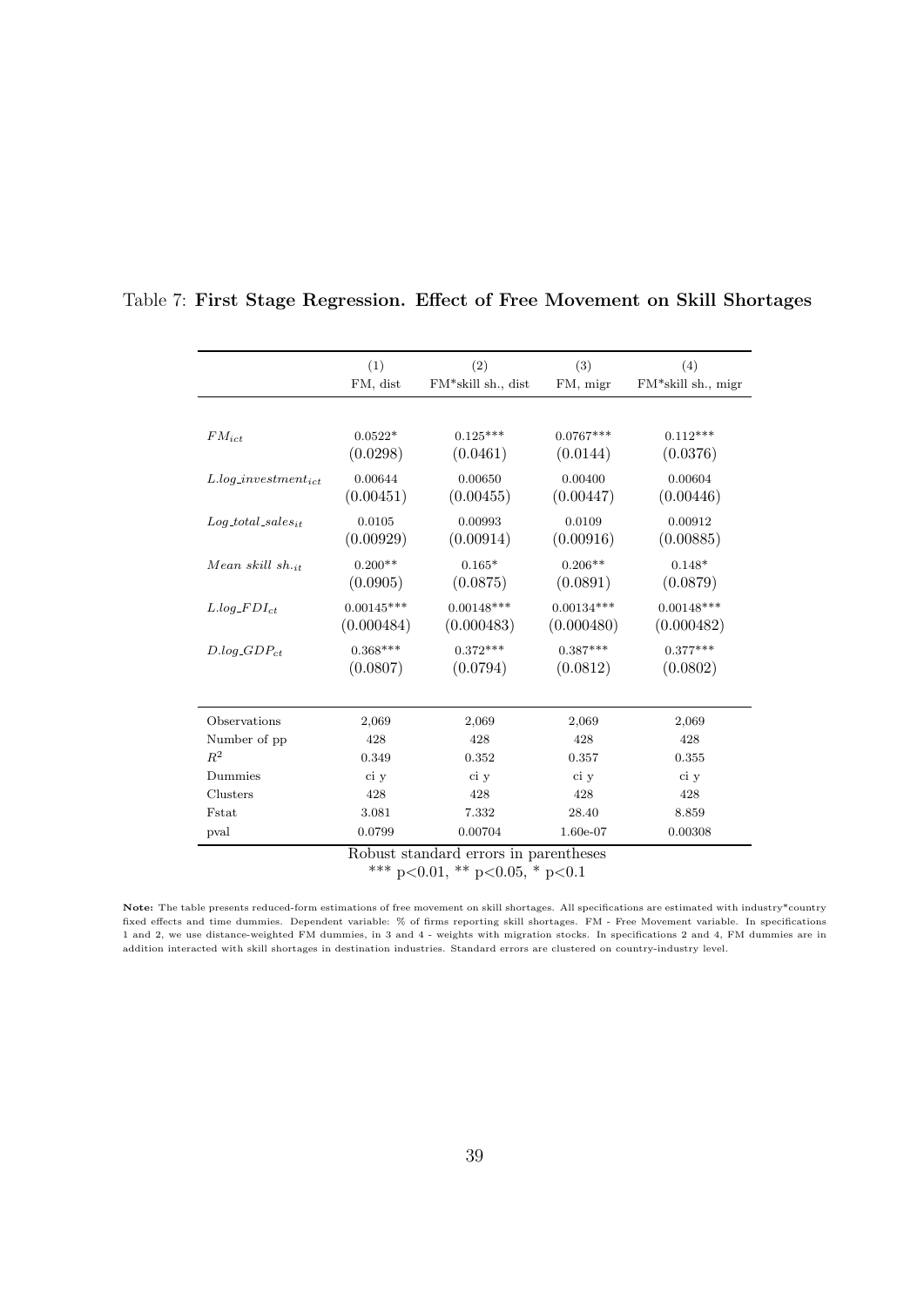|                                | (1)        | (2)         | (3)         | (4)         | (5)        |
|--------------------------------|------------|-------------|-------------|-------------|------------|
|                                | TFP index  | TFP LP      | <b>ROA</b>  | Pers. costs | C/L        |
|                                |            |             |             |             |            |
| $L.$ skillsh.                  | $-3.071*$  | $-1.635***$ | $-0.281$    | $3.042**$   | 2.127      |
|                                | (1.631)    | (0.595)     | (0.187)     | (1.315)     | (1.872)    |
| $Mark-up_{ict}$                | $0.330***$ | $0.308***$  | $0.119***$  | $-0.0106$   | 0.0247     |
|                                | (0.106)    | (0.0647)    | (0.0230)    | (0.0594)    | (0.0670)   |
| $L.log\_investment_{ict}$      | 0.0298     | 0.00582     | $-0.00426$  | $-0.0161$   | 0.00814    |
|                                | (0.0216)   | (0.0101)    | (0.00263)   | (0.0179)    | (0.0224)   |
| $L.log\_FDI\_inward_{ict}$     | $-0.00338$ | $-0.00171$  | $-0.000652$ | 0.00275     | 0.00381    |
|                                | (0.00331)  | (0.00193)   | (0.000475)  | (0.00271)   | (0.00362)  |
| $Log\_total\_sales_{it}$       | 0.0102     | $-0.00712$  | 0.00135     | $0.0361*$   | $-0.00400$ |
|                                | (0.0226)   | (0.0140)    | (0.00370)   | (0.0211)    | (0.0200)   |
| Mean skill $sh.$ <sub>it</sub> | $0.977*$   | $0.654***$  | $0.260***$  | $-0.826**$  | $-0.702$   |
|                                | (0.562)    | (0.231)     | (0.0665)    | (0.403)     | (0.706)    |
| $L.log\_FDI)ct$                | $0.0311**$ | $0.0238***$ | $0.00384**$ | $-0.0100$   | $-0.00219$ |
|                                | (0.0136)   | (0.00705)   | (0.00150)   | (0.0116)    | (0.0147)   |
| $D.log\_GDP_{ct}$              | $1.375***$ | $1.236***$  | $0.221***$  | 0.211       | $-0.0718$  |
|                                | (0.237)    | (0.162)     | (0.0510)    | (0.249)     | (0.240)    |
| Observations                   | 501,277    | 291,346     | 497,393     | 486,190     | 486,190    |
| Number of firms                | 88,370     | 54,965      | 87,651      | 86,960      | 86,960     |
| Dummies                        | y f        | y f         | y f         | y f         | y f        |
| Robust                         | yes        | yes         | yes         | yes         | yes        |
| Clusters                       | 2377       | 2210        | 2345        | 2361        | 2361       |
| fs_coef                        | 0.0988     | 0.147       | 0.0981      | 0.0985      | 0.0985     |
| fs_se                          | 0.0423     | 0.0463      | 0.0424      | 0.0435      | 0.0435     |

# <span id="page-39-0"></span>Table 8: Skill Shortages as the Consequence of the Free Movement, 2SLS Regressions

Robust standard errors in parentheses

\*\*\* p<0.01, \*\* p<0.05, \* p<0.1

Note: The table presents estimations of the skill shortages effect on firm productivity. All specifications are estimated with firm fixed effects and time dummies. Dependent variables: TFP index, TFP LP - tfp estimated with Levinsohn-Petrin procedure, ROA - return on assets, Pers. costs - personnel costs per employee, C/L - capital-labour ratio. L.FM - Free Movement variable (distance-weighted, interacted with skill shortages in destination industries), 1 year lag. Standard errors are clustered on country-industry (NACE 4-digit) level. Firststage\_coef is the first-stage coefficient of the instrument and Firststage se is the standard error.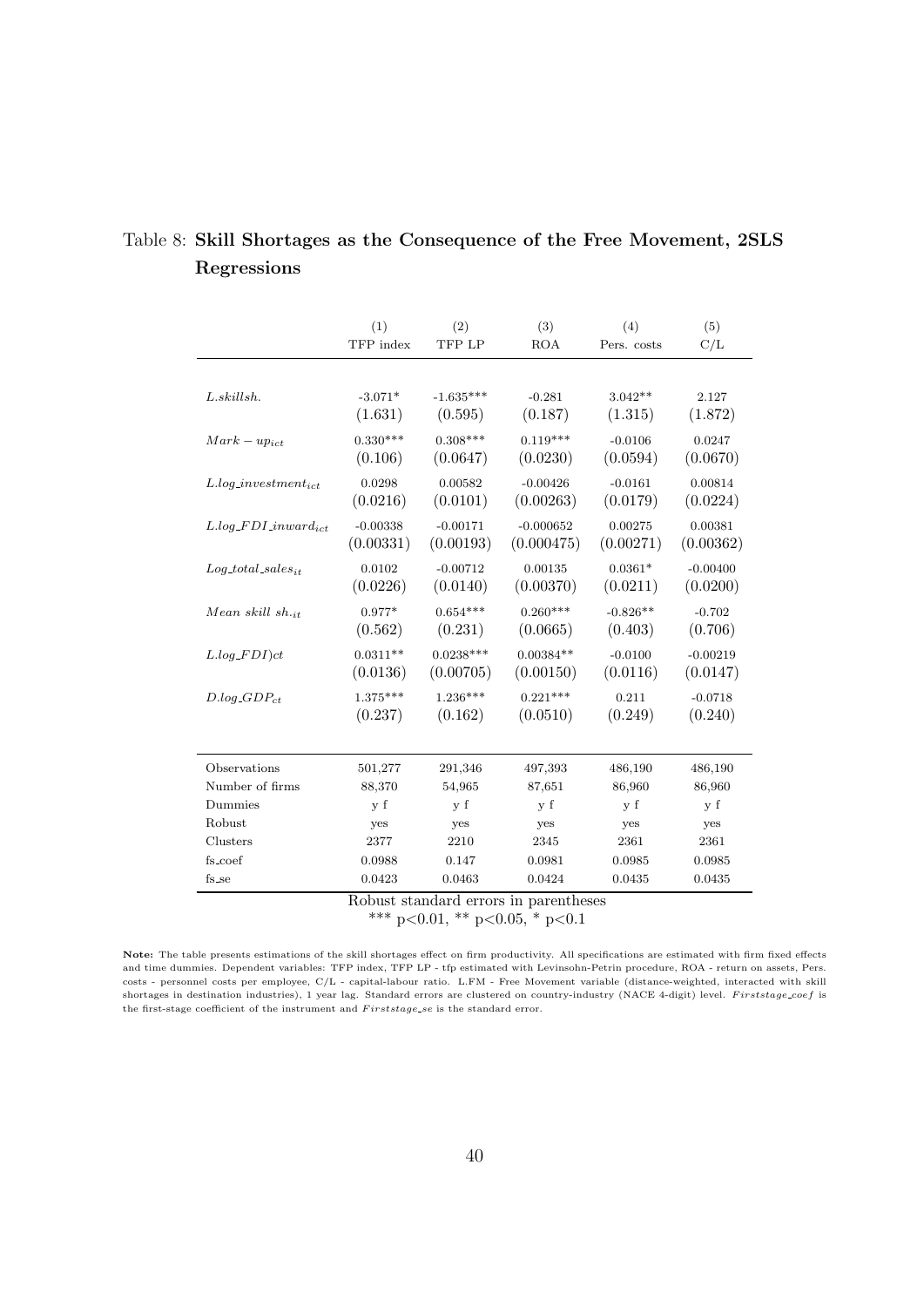|                           | (1)         | (2)                                   | (3)         | (4)                |
|---------------------------|-------------|---------------------------------------|-------------|--------------------|
|                           | FM, dist    | FM*skill sh., dist                    | FM, migr    | FM*skill sh., migr |
|                           |             |                                       |             |                    |
| $FM_{ict}$                | 0.0791      | $-0.0414$                             | $-0.00399$  | $-0.0800**$        |
|                           | (0.0535)    | (0.0553)                              | (0.0274)    | (0.0364)           |
| $L.log\_investment_{ict}$ | 0.00126     | 0.00115                               | 0.00131     | 0.00141            |
|                           | (0.00638)   | (0.00643)                             | (0.00654)   | (0.00637)          |
| $Log\_total\_sales_{it}$  | 0.00508     | 0.00522                               | 0.00502     | 0.00601            |
|                           | (0.0114)    | (0.0115)                              | (0.0115)    | (0.0113)           |
| Mean skill sh. $_{it}$    | $-0.0551$   | $-0.0342$                             | $-0.0476$   | $-0.00650$         |
|                           | (0.0970)    | (0.0999)                              | (0.0967)    | (0.102)            |
| $L.log\_FDI_{ct}$         | $-0.000566$ | $-0.000595$                           | $-0.000579$ | $-0.000608$        |
|                           | (0.000508)  | (0.000506)                            | (0.000512)  | (0.000507)         |
| $D.log\_GDP_{ct}$         | $-0.381***$ | $-0.393***$                           | $-0.391***$ | $-0.400***$        |
|                           | (0.0747)    | (0.0730)                              | (0.0769)    | (0.0734)           |
|                           |             |                                       |             |                    |
| Observations              | 2,070       | 2,070                                 | 2,070       | 2,070              |
| Number of pp              | 428         | 428                                   | 428         | 428                |
| $R^2$                     | 0.075       | 0.074                                 | 0.073       | 0.076              |
| Dummies                   | ci y        | ci y                                  | ci y        | ci y               |
| Clusters                  | 428         | 428                                   | 428         | 428                |
| Fstat                     | 2.184       | 0.561                                 | 0.0213      | 4.832              |
| pval                      | 0.140       | 0.454                                 | 0.884       | 0.0285             |
|                           |             | Robust standard errors in parentheses |             |                    |

## <span id="page-40-0"></span>Table 9: First Stage Regression (Robustness). Effect of Free Movement on Financial Shortages

\*\*\* p<0.01, \*\* p<0.05, \* p<0.1

Note: The table presents reduced-form estimations of free movement on skill shortages. All specifications are estimated with industry\*country fixed effects and time dummies. Dependent variable: % of firms reporting skill shortages. FM - Free Movement variable. In specifications 1 and 2, we use distance-weighted FM dummies, in 3 and 4 - weights with migration stocks. In specifications 2 and 4, FM dummies are in addition interacted with skill shortages in destination industries. Standard errors are clustered on country-industry level.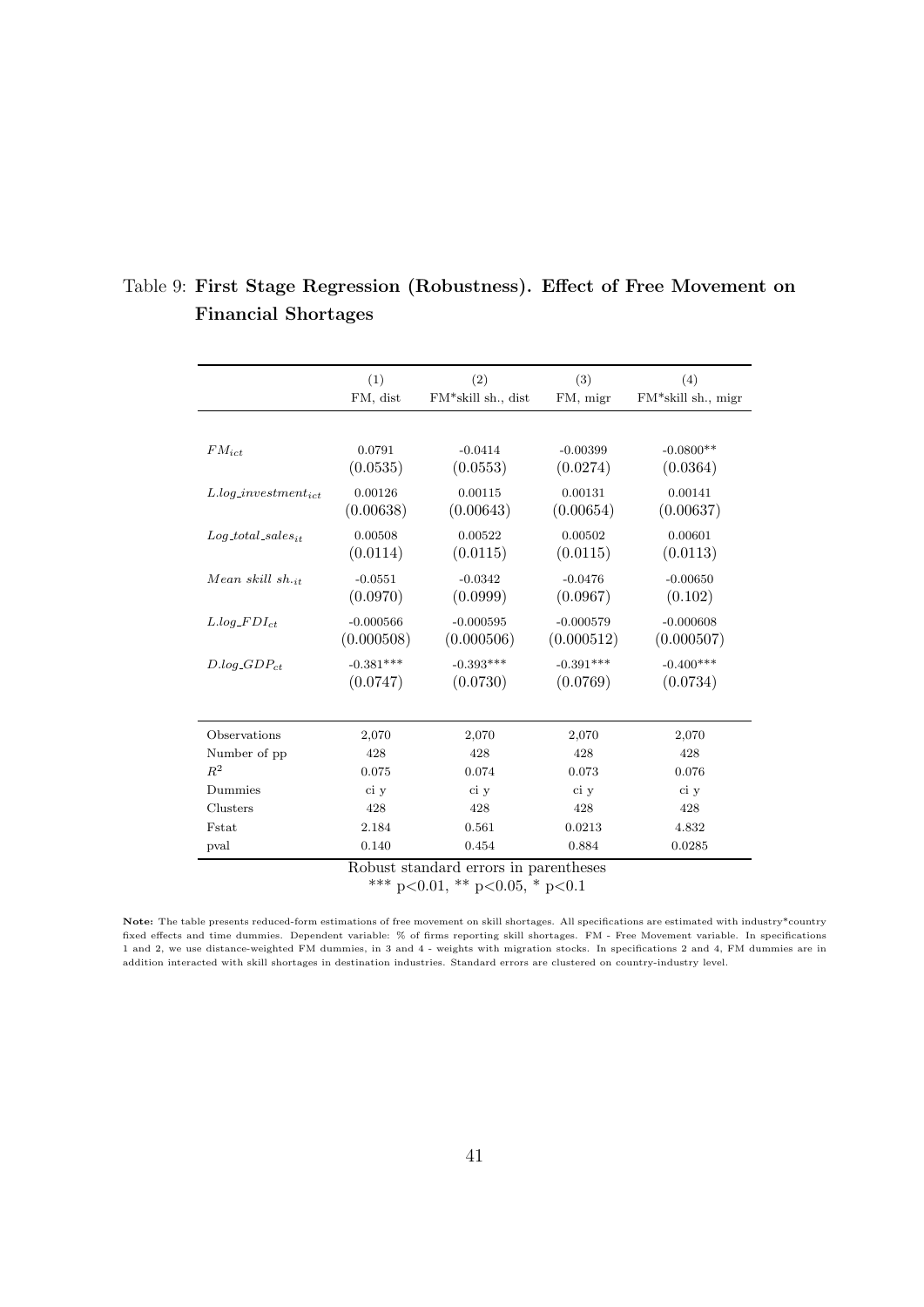| Country        | EU8  | EU2  | Sectoral Exceptions                                                                 |
|----------------|------|------|-------------------------------------------------------------------------------------|
| Austria.       | 2011 | 2014 | EU8 (2007-2010), EU2 (2007-2013): Construction, Manufacturing of electronics and    |
|                |      |      | metals, Food and beverage services (restaurant business), other sectors with labour |
|                |      |      | shortages                                                                           |
| Belgium        | 2009 | 2014 |                                                                                     |
| Denmark        | 2009 | 2009 | $\overline{\phantom{a}}$                                                            |
| Finland        | 2006 | 2007 |                                                                                     |
| France         | 2008 | 2014 | EU8 (2005-2007), EU2 (2007-2013): Agriculture, Construction, Accommodation and      |
|                |      |      | food services (tourism and catering), other sectors with labour shortages           |
| Germany        | 2011 | 2014 | EU8 (2004-2010), EU2 (2007-2013): sectors with labour shortages                     |
| Greece         | 2006 | 2009 |                                                                                     |
| Iceland        | 2006 | 2012 |                                                                                     |
| Ireland        | 2004 | 2012 | $\overline{a}$                                                                      |
| Italy          | 2006 | 2012 | EU8 $(2004-2005)$ : sectors with labour shortages; EU2 $(2007-2011)$ : Agriculture, |
|                |      |      | Construction, Engineering, Accommodation and food services (tourism and cater-      |
|                |      |      | ing), Domestic work and care services, other sectors with labour shortages; Occupa- |
|                |      |      | tions: managerial and professional occupations                                      |
| Luxembourg     | 2008 | 2014 | EU2 (2007 - 2013): Agriculture, Viticulture, Accommodation and food services        |
|                |      |      | (tourism and catering)                                                              |
| Netherlands    | 2007 | 2014 | EU8 $(2004-2006)$ , EU2 $(2007-2013)$ : International transport, Inland shipping,   |
|                |      |      | Health, Slaugther-house/meet-packaging, other sectors with labour shortages         |
| Norway         | 2009 | 2012 | EU8 (2004-2008), EU2 (2007-2011): sectors with labour shortages                     |
| Portugal       | 2006 | 2009 |                                                                                     |
| Spain          | 2006 | 2009 | Reintroduction of restrictions for Romanians: $11/08/2011 - 31/12/2013$             |
| Sweden         | 2004 | 2007 |                                                                                     |
| United Kingdom | 2004 | 2014 | EU2 (2007-2013): Agriculture, Food manufacturing                                    |

## <span id="page-41-0"></span>Table 10: Overview of the gradual opening of the EU15 labour markets

Note: Column 2 shows the year of the labour market opening of the respective country for the EU8 countries, column 3 shows the year of the labour market opening of the respective country for the EU2 countries. Column 4 shows, which sectors were exempt from restrictions. Source: European Commission.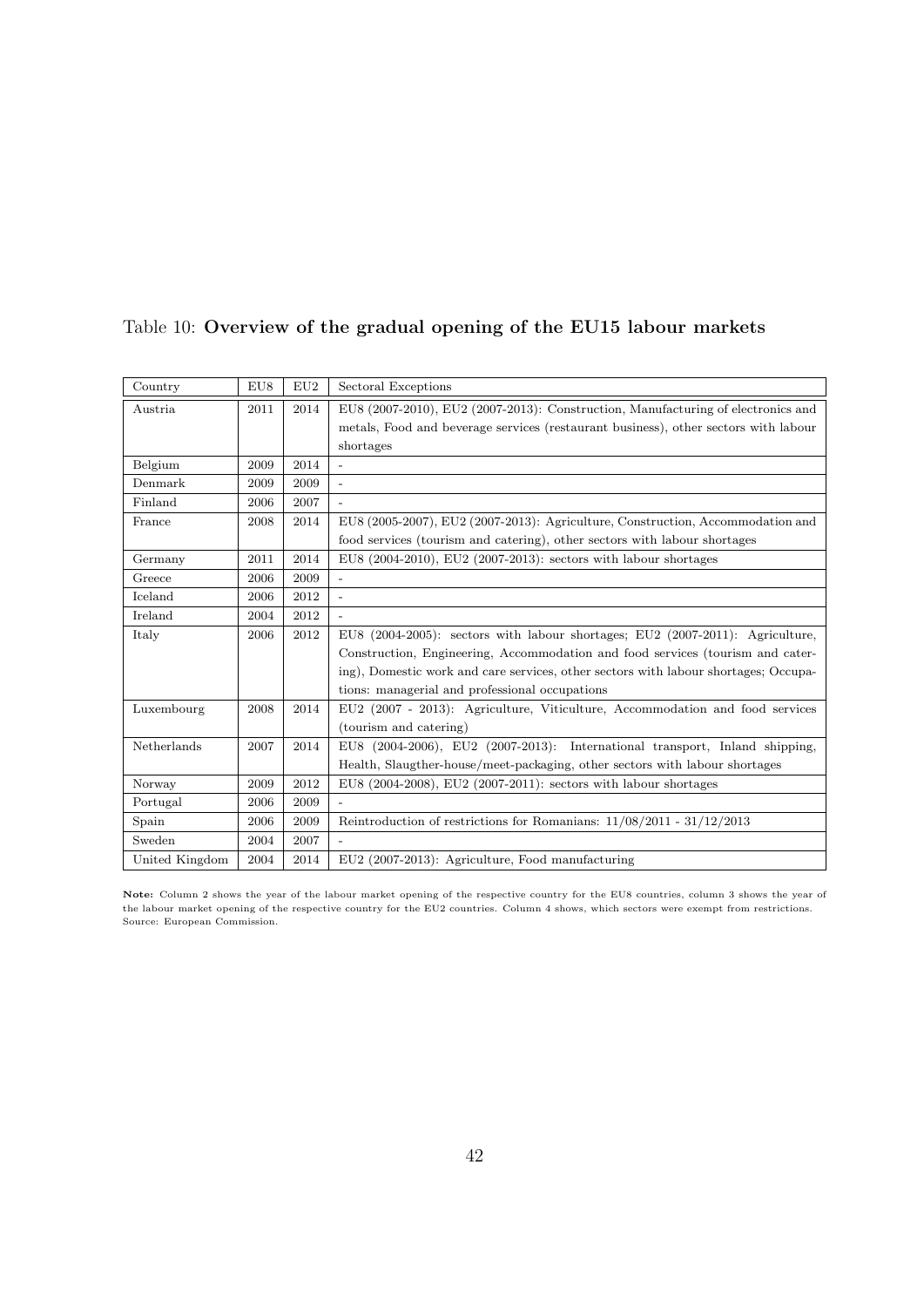

Figure 5: Dynamic effects (lagging and forwarding the instrument)

This graph shows the coefficients of the L&P TFP measure, the TFP index, wage-adjusted labour productivity, the capital labour ration, capital productivity and personnel costs when the instrument is lagged, simultaneous or forwarded by up to three years. The 0 value on the x-axis indicates the year of the labour market opening and the values 1,2,3 are the years following the opening, while the values -3,-2 and -1 are the years preceding the sector openings.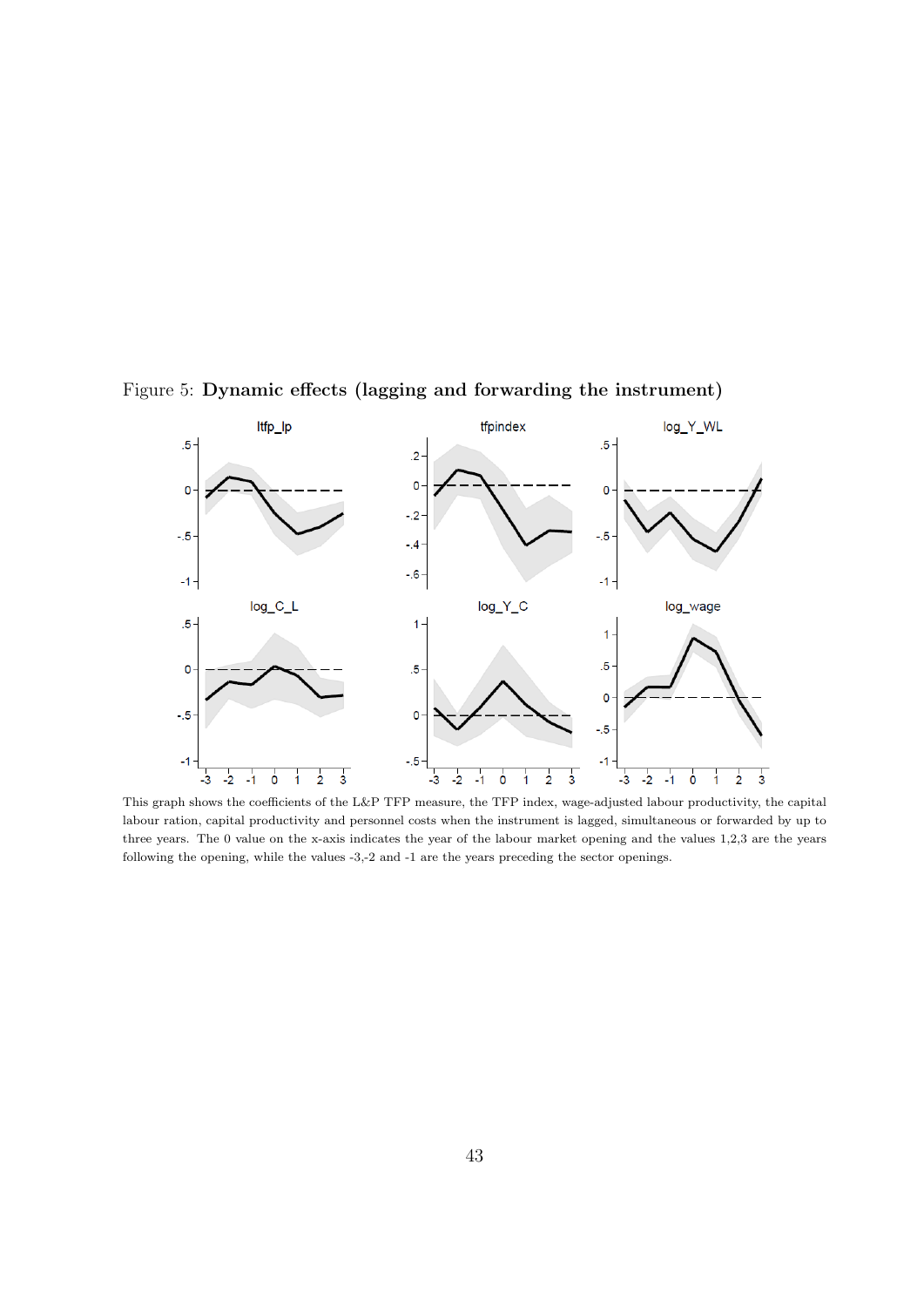

Figure 6: Aggregate Skill Shortages and FM value in EU8 countries

Source: EU Commission Business Survey, own calculations

Each dot represents a country-year observation. Industry-level values of skill shortages and IV (FM variable) are aggregated on a country-level proportionally to the number of firms in each industry.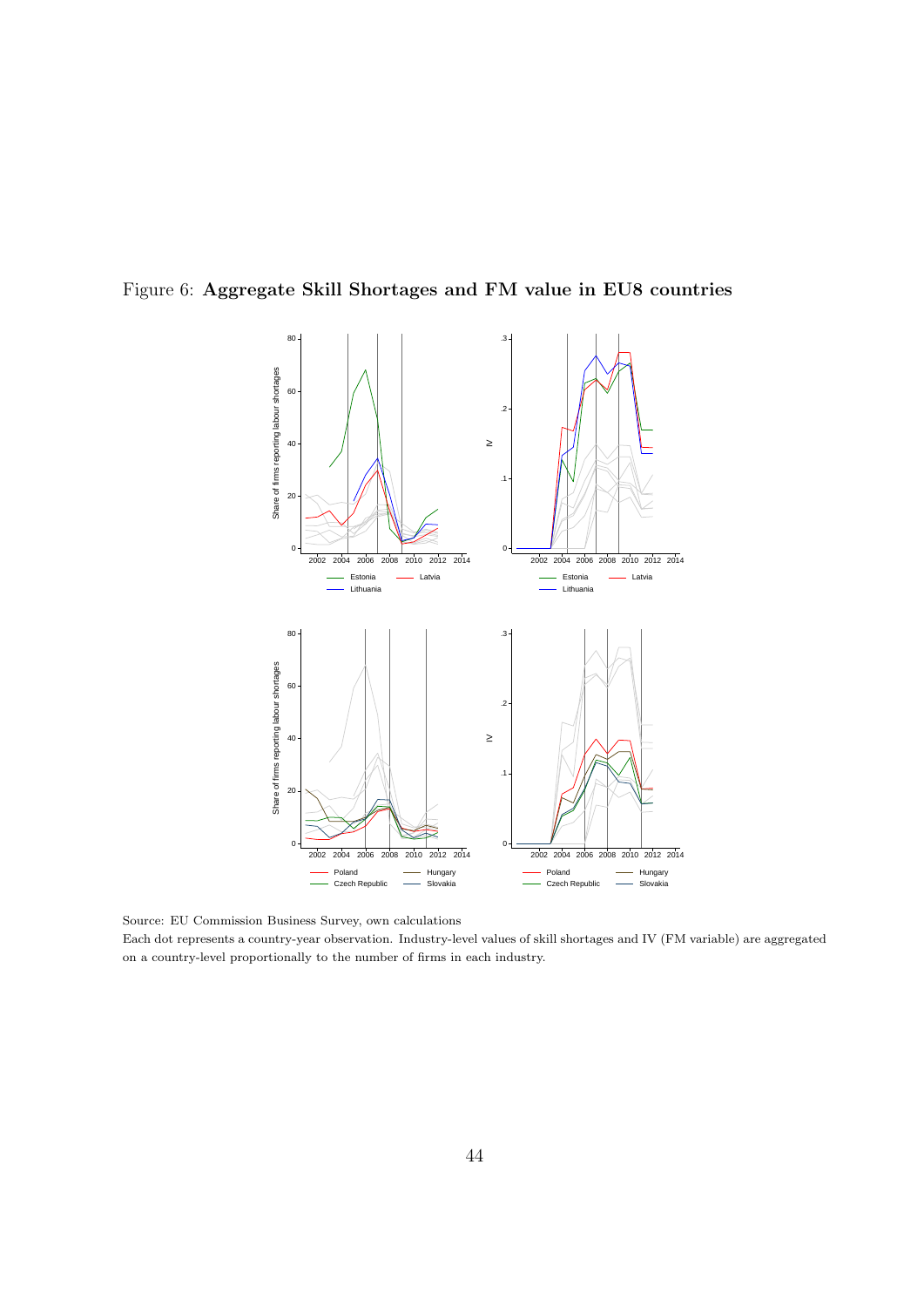Figure 7: Aggregate Skill Shortages and FM value in EU2 countries



Source: EU Commission Business Survey, own calculations Each dot represents a country-year observation. Industry-level values of skill shortages and IV (FM variable) are aggregated on a country-level proportionally to the number of firms in each industry.

#### Figure 8: First stage illustration



Source: EU Commission Business Survey, own calculations. skill shortages and FM (instrumental) variable are aggregated on a country-level proportionally to the number of firms in each industry.